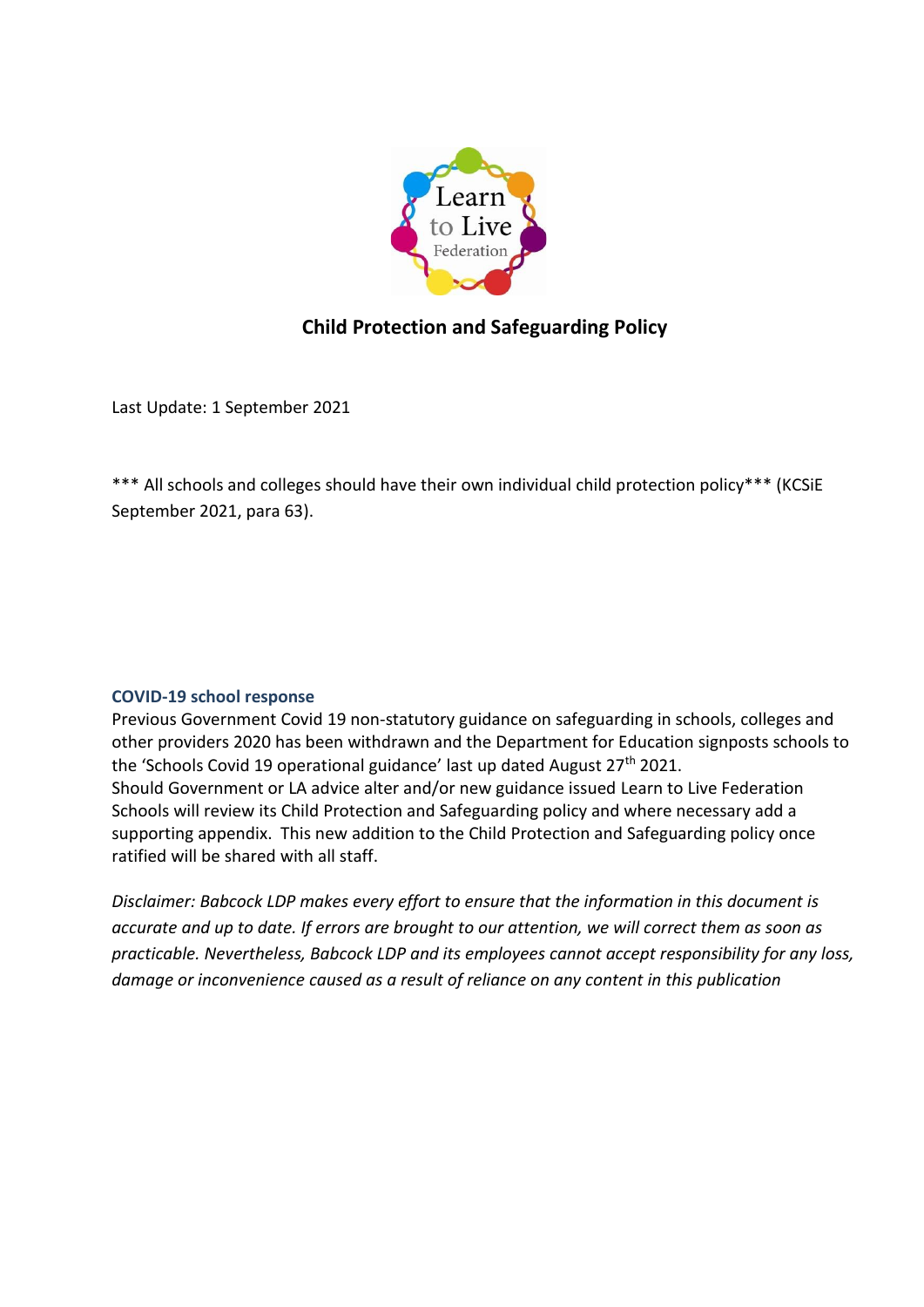#### **Contents**

| Summary of changes                                                      | Page 4  |
|-------------------------------------------------------------------------|---------|
| Safeguarding Statement                                                  | Page 7  |
| Key personnel                                                           | Page 7  |
| Terminology                                                             | Page 8  |
| 1. Introduction                                                         | Page 8  |
| 2. Policy Principles                                                    | Page 9  |
| 3. Policy Aims                                                          | Page 9  |
| 4. Values                                                               | Page 10 |
| 5. Safe School, Safe Staff                                              | Page 11 |
| 6. Roles and Responsibilities                                           | Page 12 |
| 7. Confidentiality                                                      | Page 16 |
| 8. Child Protection Procedures                                          | Page 17 |
| 9. Children who are particularly vulnerable                             | Page 20 |
| 10. Anti-Bullying / Cyberbullying                                       | Page 21 |
| 11. Racist Incidents                                                    | Page 22 |
| 12. Radicalisation and Extremism                                        | Page 22 |
| 13. Domestic Abuse                                                      | Page 23 |
| 14. Child Sexual Exploitation (CSE) & Child Criminal Exploitation (CCE) | Page 23 |
| 15. Female Genital Mutilation (FGM)                                     | Page 25 |
| 16. Forced Marriage                                                     | Page 25 |
| 17. Honour based Abuse                                                  | Page 26 |
| 18. One Chance Rule                                                     | Page 26 |
| 19. Mental Health                                                       | Page 26 |
| 20. Private Fostering Arrangements                                      | Page 27 |
| 21. Looked After Children & Previously Looked After Children            | Page 27 |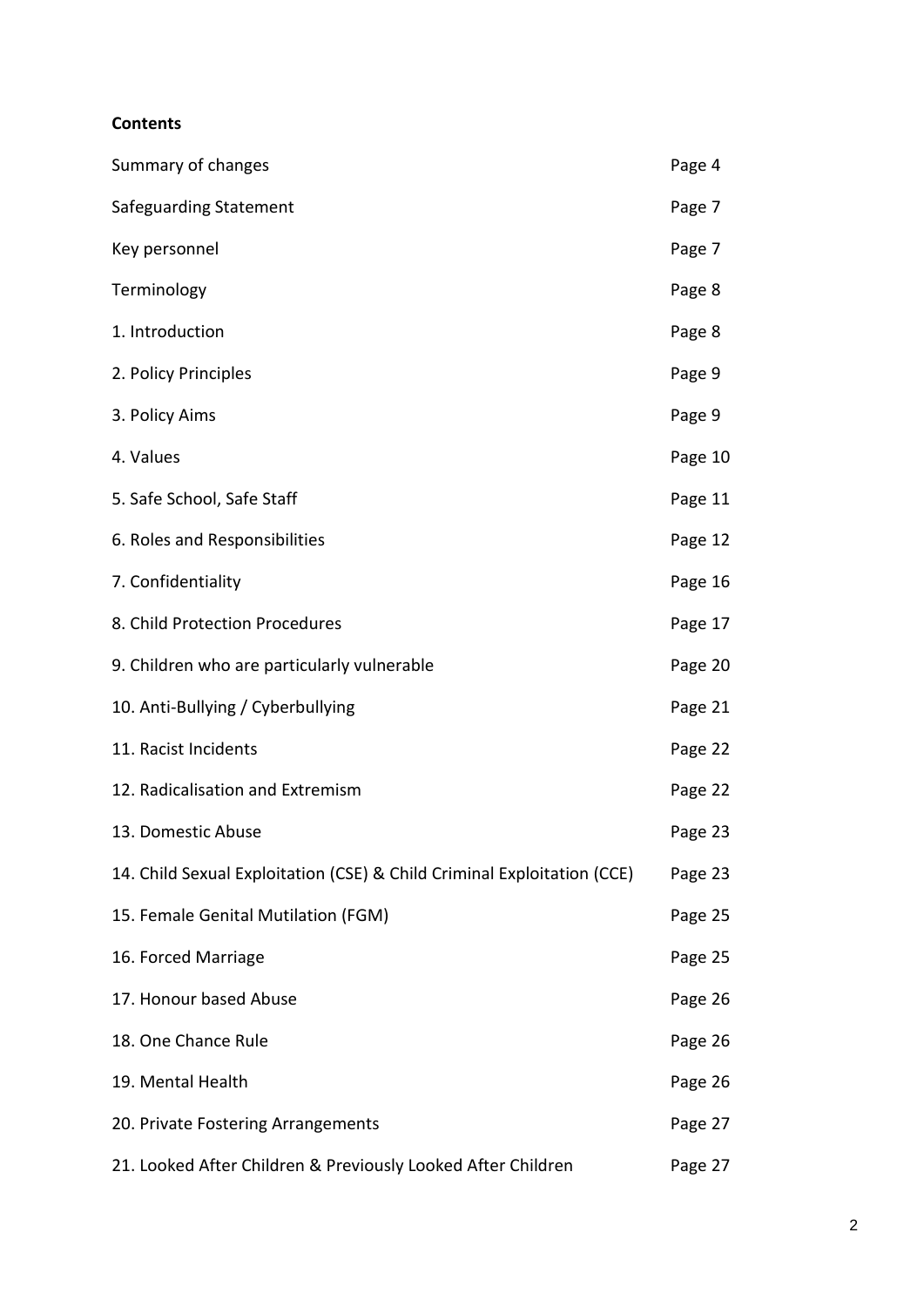| 22. Children Missing Education                               |         |  |  |  |
|--------------------------------------------------------------|---------|--|--|--|
| 23. Online Safety                                            |         |  |  |  |
| 24. Peer on peer Abuse (Child on Child)                      | Page 28 |  |  |  |
| incl Sexual violence and sexual harassment                   |         |  |  |  |
| 25. Youth Produced Sexual Imagery (Sexting)                  | Page 30 |  |  |  |
| 26. Allegations against Staff                                | Page 32 |  |  |  |
| 27. Whistle-blowing                                          |         |  |  |  |
| 28. Physical Intervention                                    | Page 33 |  |  |  |
| 29. Confidentiality and Information Sharing                  | Page 34 |  |  |  |
| 30. Linked Policies                                          | Page 35 |  |  |  |
| Appendix $1 -$ Recognising signs of child abuse              | Page 36 |  |  |  |
| Appendix 2 - Sexual Abuse & Sexual Harassment                | Page 41 |  |  |  |
| Appendix 3 - Exploitation (incl CSE & CCE)                   |         |  |  |  |
| Appendix 4 - Female Genital Mutilation                       |         |  |  |  |
| Appendix 5 - Domestic Abuse (incl Operation Encompass)       |         |  |  |  |
| Appendix 6 - Indicators of vulnerability to Radicalisation   |         |  |  |  |
| Appendix 7 – What to do if you have an online safety concern | Page 51 |  |  |  |
| Appendix 8 - Resources                                       | Page 52 |  |  |  |
| Appendix 9 - MASH contacts                                   | Page 53 |  |  |  |
| Peer on Peer Abuse Guidance and Policy                       | Page 54 |  |  |  |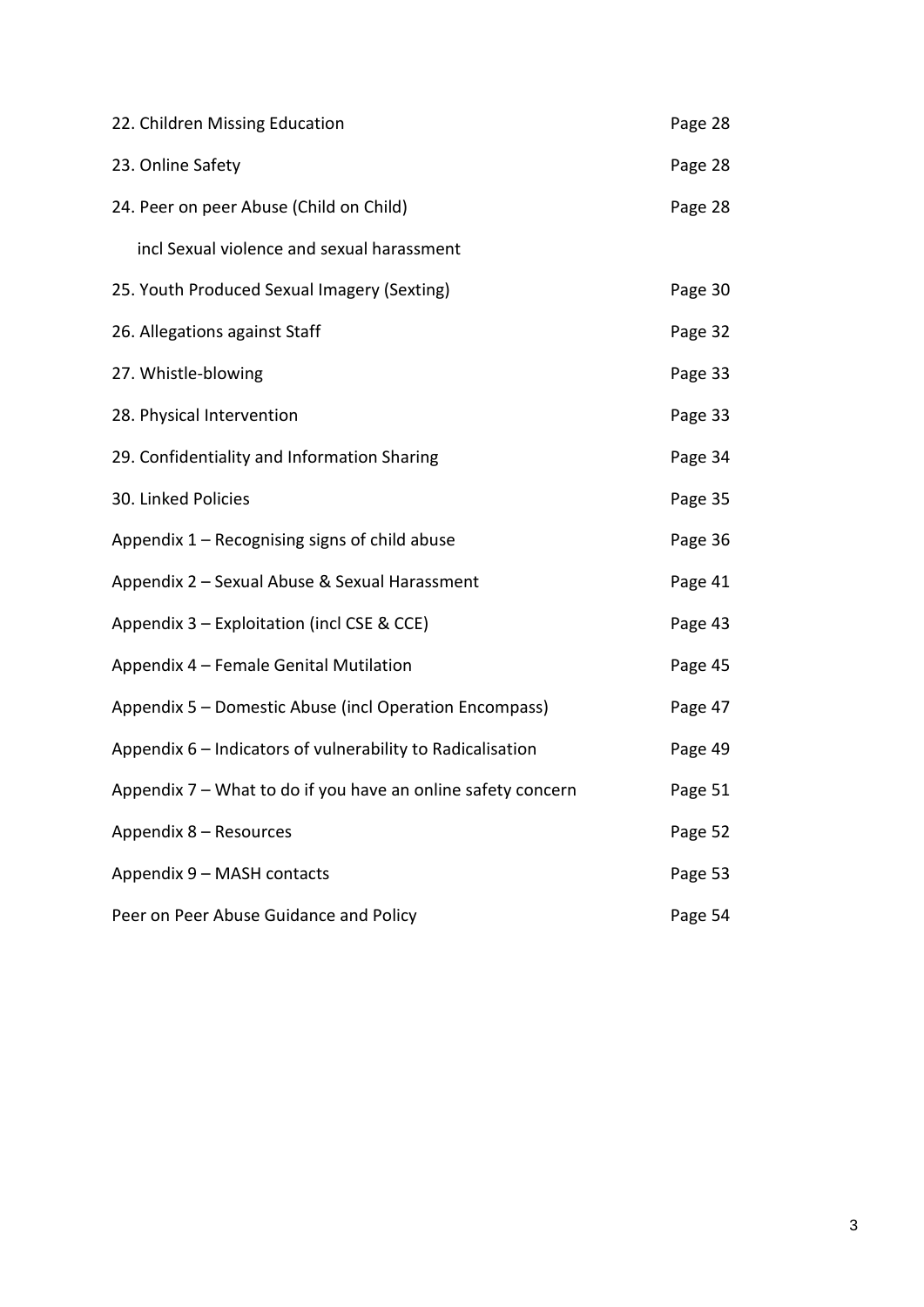Summary of changes since September 2020

| <b>Title Page</b>                 | Covid 19 - schools response amended to reflect withdrawal of<br>non-statutory guidance                                                                                                                                                        |  |
|-----------------------------------|-----------------------------------------------------------------------------------------------------------------------------------------------------------------------------------------------------------------------------------------------|--|
| Contents                          | Contents list amended is response to changes made in policy                                                                                                                                                                                   |  |
| Safeguarding<br>Statement p6      | Sentence added to clarify the sharing of information, informing<br>parents/carers of reporting and making pupils aware of who they<br>can talk to and that they will be taken seriously as well are<br>identifying a zero tolerance to abuse. |  |
|                                   | Key personnel table, footnote added re: holiday/emergency<br>contact number sharing                                                                                                                                                           |  |
| Para 1                            | 7 <sup>th</sup> bullet point to read Keeping Children Safe in Education 2021                                                                                                                                                                  |  |
| Introduction                      |                                                                                                                                                                                                                                               |  |
| Para 3                            | Bullet points re ordered and bullet point 1 (of previous policy)                                                                                                                                                                              |  |
| <b>Policy Aims</b>                | now bullet points 4 and 5                                                                                                                                                                                                                     |  |
| Para 4                            | Last bullet point added – that victims will be taken seriously and                                                                                                                                                                            |  |
| <b>Supporting Children</b>        | will be supported and kept safe.                                                                                                                                                                                                              |  |
| Prevention and<br>Protection      | $4th$ bullet point – peer on peer/sexual violence and harassment<br>and consent added to examples                                                                                                                                             |  |
| Para 5                            | $1st$ bullet point – 'governors' added and reference to the sharing                                                                                                                                                                           |  |
| Safe School, Safe<br><b>Staff</b> | of Annex A for those staff not working directly with children as<br>well as reading Annex B                                                                                                                                                   |  |
|                                   | $9th$ bullet point – new statement – all staff will understand their<br>role in early help                                                                                                                                                    |  |
|                                   | 13 <sup>th</sup> bullet point - Annex A changed to B                                                                                                                                                                                          |  |
| Para 6                            | $4th$ bullet point – reference made to Annex A if suitable                                                                                                                                                                                    |  |
| Roles &<br>Responsibilities       | $5th$ bullet point – restructured                                                                                                                                                                                                             |  |
| The DSL                           |                                                                                                                                                                                                                                               |  |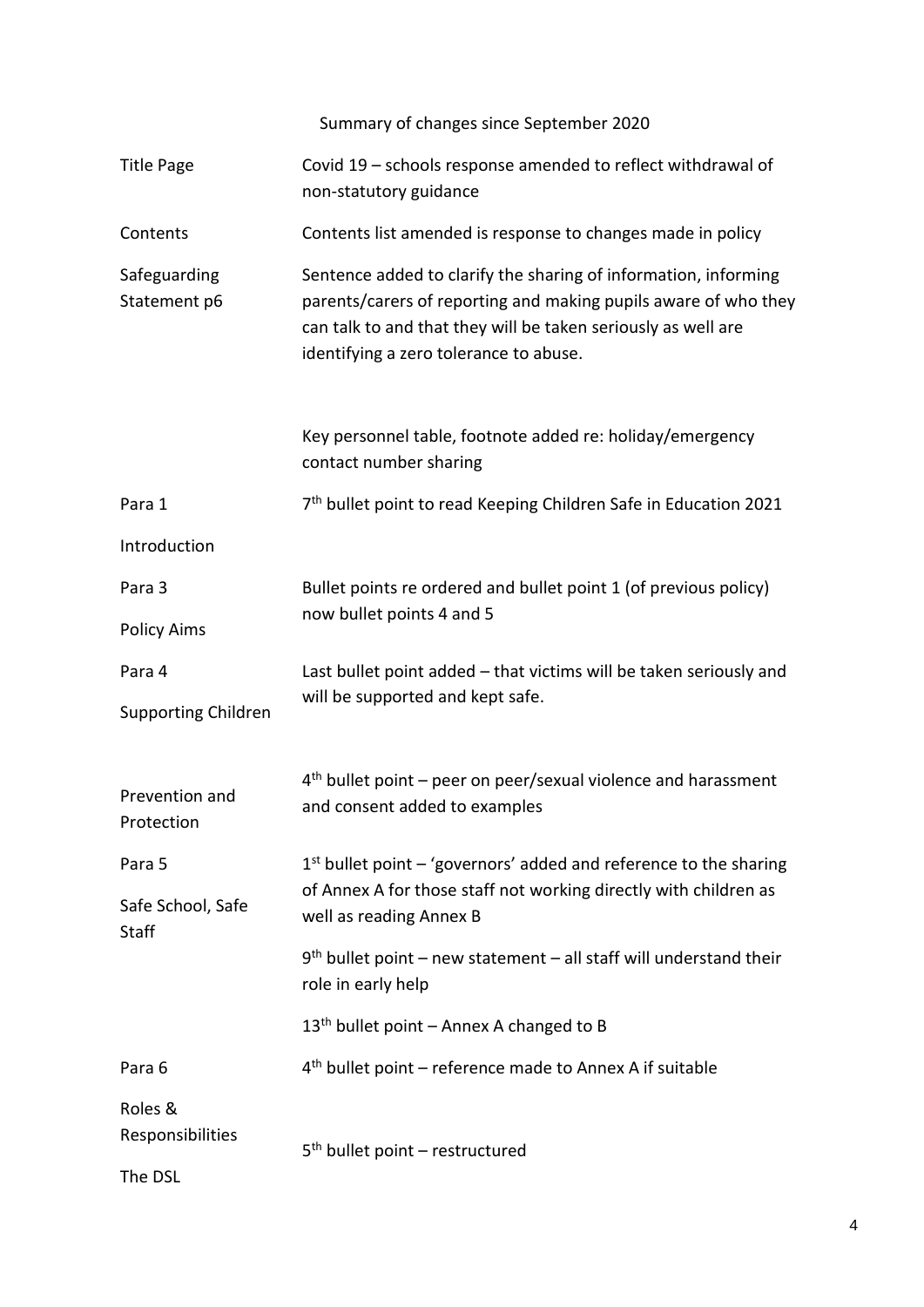| <b>School Staff</b>                                        | $8th$ bullet point – new statement – victims will be reassured                                                                    |  |  |
|------------------------------------------------------------|-----------------------------------------------------------------------------------------------------------------------------------|--|--|
| Para 8                                                     | 1 <sup>st</sup> bullet point - removal of '(e.g. via the internet).'                                                              |  |  |
| <b>Child Protection</b><br>Procedures                      | $5th$ bullet point – addition of child criminal exploitation to the list<br>and sexual harassment                                 |  |  |
| If staff are concerned<br>about a child's<br>welfare       | 5 <sup>th</sup> bullet point - added 'records should include'                                                                     |  |  |
| Para 9                                                     | Last two bullet points added - identifying persistent absence as a                                                                |  |  |
| Children wo are<br>particularly<br>vulnerable              | vulnerable factor and those children at risk of 'honour' based<br>violence                                                        |  |  |
| Para 14                                                    | $4th$ sentence – addition of (who themselves may be victims of                                                                    |  |  |
| Child Sexual<br><b>Exploitation &amp; Child</b>            | exploitation)                                                                                                                     |  |  |
| <b>Criminal Exploitation</b>                               | Third para – sentence added to explain that girls can have a very<br>different experience of being criminally exploited than boys |  |  |
|                                                            | Fourth para added- to give more info on CSE                                                                                       |  |  |
| Para 19                                                    | Footnote link added - 'Mental health and behaviour in schools:                                                                    |  |  |
| Mental health                                              | guidance'                                                                                                                         |  |  |
| Para 24                                                    | Title - changed to 'Peer on Peer'                                                                                                 |  |  |
| Peer on peer (Child                                        | First sentence - 'section' changed to Part 5 in KCSiE 2021                                                                        |  |  |
| on child) incl sexual<br>violence and sexual<br>harassment | Additional information added to give more examples of possible<br>peer on peer abuse                                              |  |  |
| Para 25                                                    | Second paragraph UKCIS new guidance added 'Sharing nudes and                                                                      |  |  |
| Youth produced<br>sexual imagery                           | semi-nudes: how to respond to an incident'                                                                                        |  |  |
|                                                            | Footnote 19 added - link to UKCIS guidance                                                                                        |  |  |
| Appendix 3                                                 | Additional info added about CCE and CSE                                                                                           |  |  |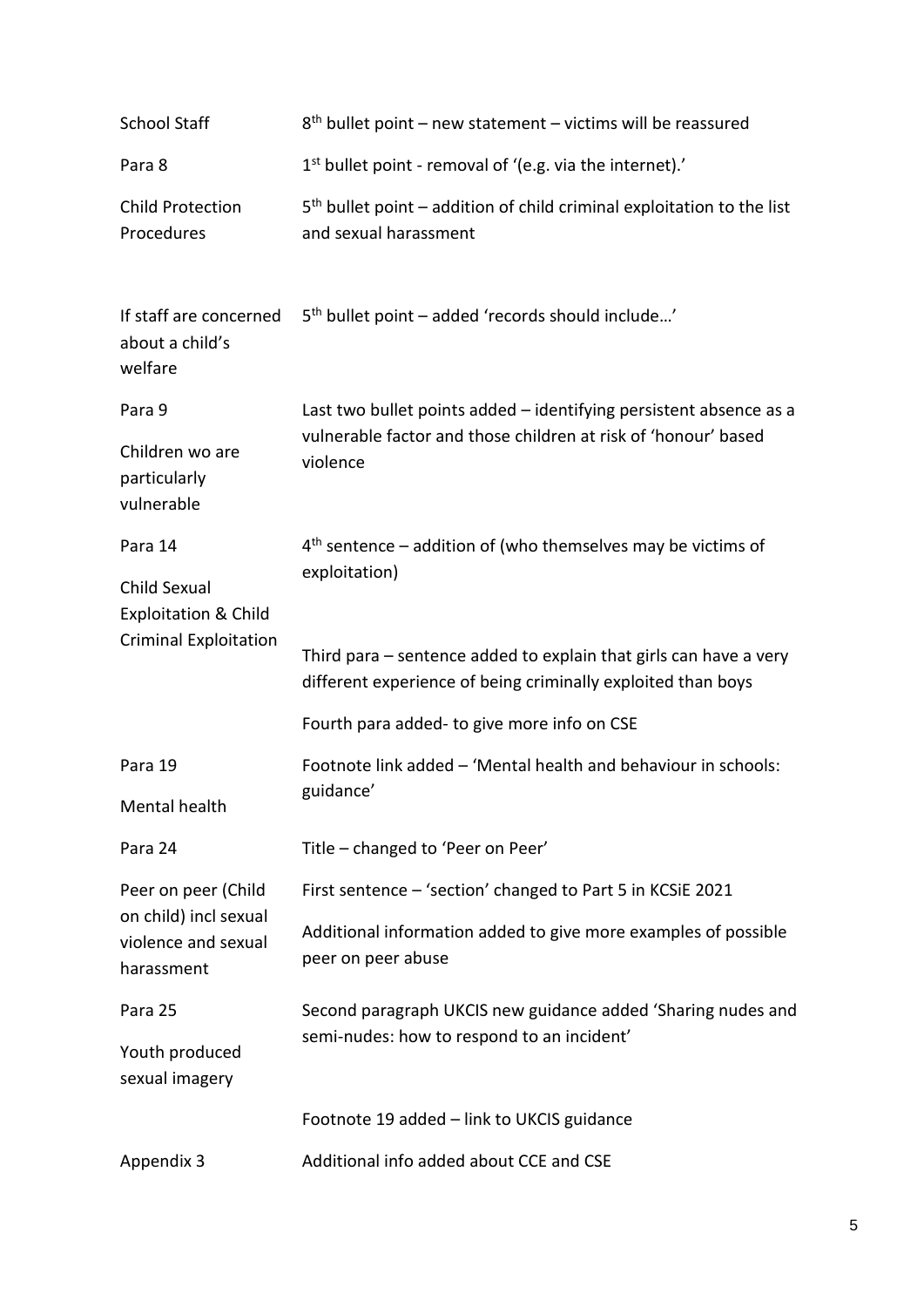Hyperlink added for – 'Child sexual exploitation: guide for practitioners'

Hyperlink added for – 'Criminal exploitation of children and vulnerable adults: county lines guidance'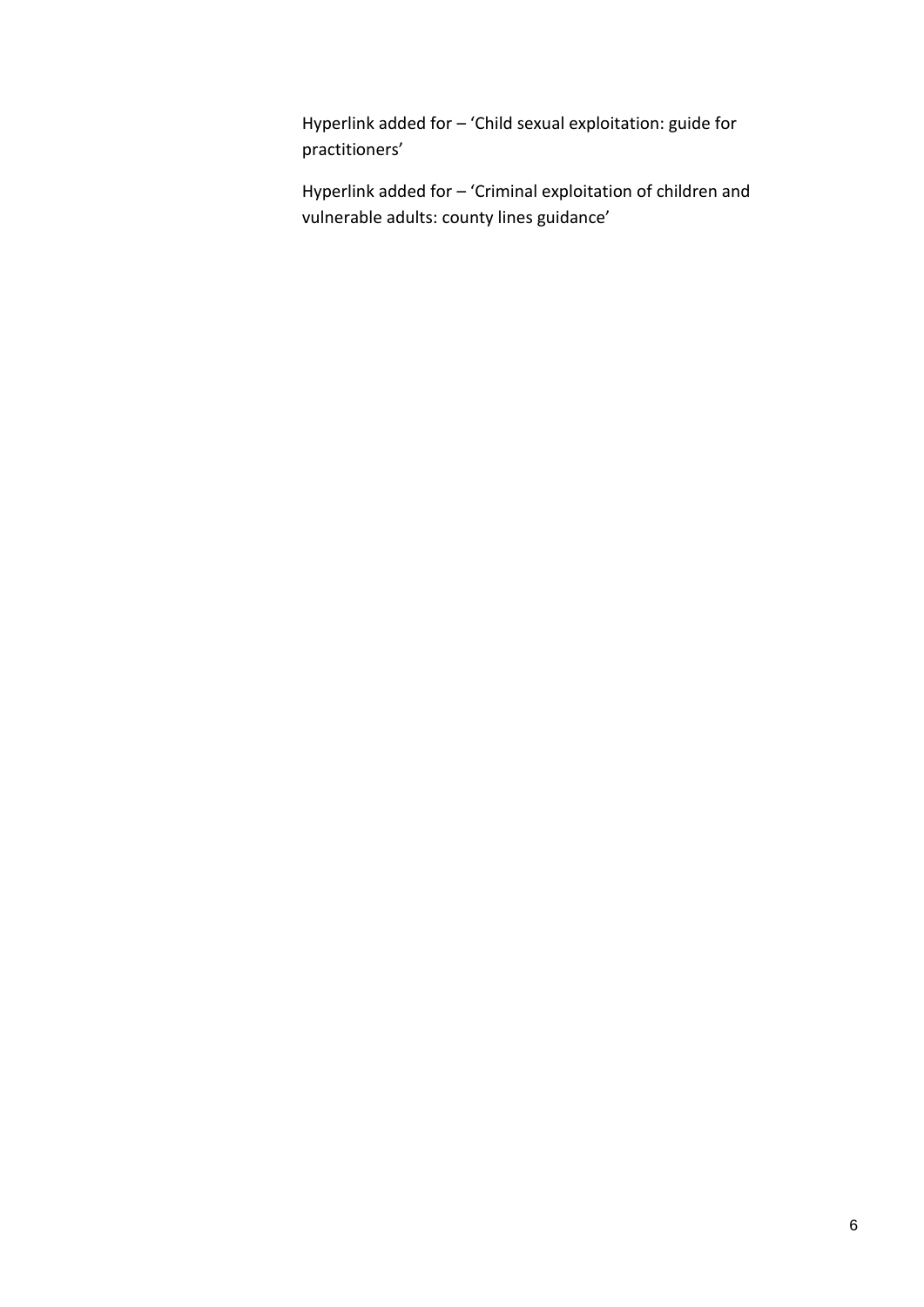#### Child Protection and Safeguarding Policy

| <b>Safeguarding Governor:</b> | Steve Cleverly   |
|-------------------------------|------------------|
| Designated Safeguarding Lead: | Stella Wood      |
| Status & Review Cycle:        | Statutory/Annual |
| Next Review Date:             | 7.09.21          |

Safeguarding Statement

The Learn to Live Federation Schools recognise our moral and statutory responsibility to safeguard and promote the welfare of all pupils and expects all staff, governors and volunteers to share this commitment. We endeavour to provide a safe and welcoming environment where children are respected and valued. We are alert to the signs of abuse and neglect and follow our procedures to ensure that children receive effective support, protection and justice. We listen to our pupils and take seriously what they tell us, children are aware of the adults they can talk to if they have a concern. When there are concerns for a child's welfare we may need to share information and work in partnership with other agencies. We will ensure concerns are discussed with parents/carers first unless we have reason to believe that by doing so would be contrary to the child's welfare. Child protection forms part of the school's safeguarding responsibilities and we take a zero tolerance approach to abuse. The Child Protection and Safeguarding policy underpins and guides The Learn to Live Federation school's procedures and protocols to ensure its pupils and staff are safe.

#### Key Personnel

| Role                                           | Name          | Email                               | Telephone    |
|------------------------------------------------|---------------|-------------------------------------|--------------|
| Designated<br>Safeguarding Lead<br>$(DSL)*/**$ | Stella Wood   | Swood@bidwellbrook.devon.sch.uk     | 01803 864120 |
|                                                | Monika Davis  | Mdavis@ellentinkham.devon.sch.uk    | 01392 482533 |
|                                                | Katie Bradley | kbradley@ellentinkhamm.devon.sch.uk | 01392 467168 |
|                                                |               |                                     |              |

| Deputy DSL(s) $*/**$ | Marie Barrett                | mbarrett@bidwellbrook.devon.sch.uk                 | 01803 864120 |
|----------------------|------------------------------|----------------------------------------------------|--------------|
|                      | Kate Preece                  | kpreece@bidwellbrook.devon.sch.uk                  | 01392 467168 |
|                      | Shane Baker                  | sbaker@ellentinkham.devon.sch.uk                   | 01392 482533 |
|                      | <b>Emily Carey-</b><br>Lewis | ecareylewis@ellentinkham.devon.sch.uk 01392 482533 |              |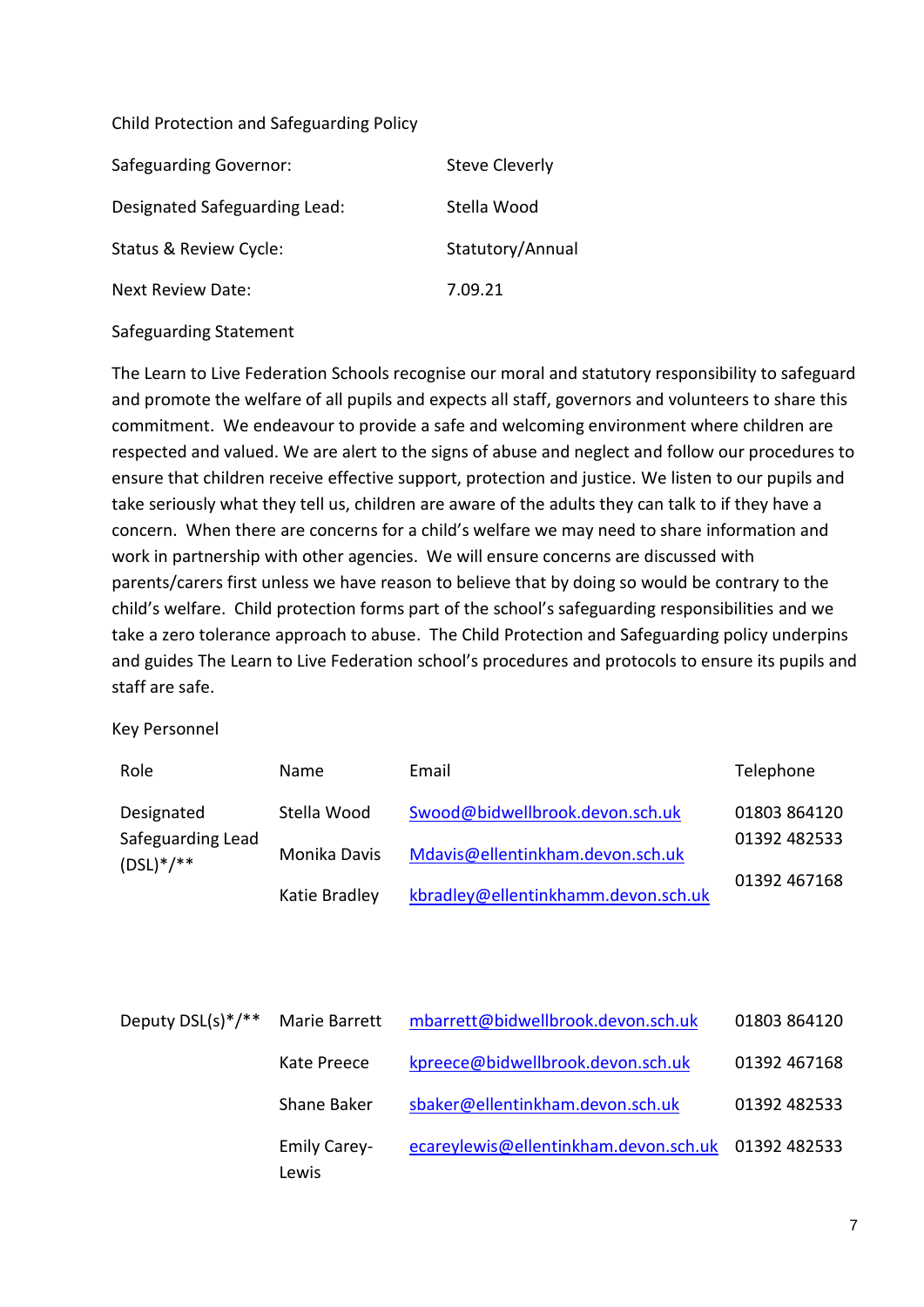| Headteacher* | Nikki<br><b>Burroughs</b> | nburroughs@ellentinkham.devon.sch.uk 01392 467168 |  |
|--------------|---------------------------|---------------------------------------------------|--|
| Chair of     | Steve Cleverly            | chair@learntolivefederation.co.uk                 |  |

\*Out of hours contact details will be made available to staff

\*\*Holiday/emergency contacts will be shared with the appropriate agencies and LA safeguarding boards/hubs

#### Terminology

Governors\*

Safeguarding and promoting the welfare of children is defined as:

- protecting children from maltreatment;
- preventing impairment of children's mental and physical health or development;
- ensuring that children grow up in circumstances consistent with the provision of safe and effective care; and
- taking action to enable all children to have the best outcomes.

Child Protection is a part of safeguarding and promoting welfare. It refers to the activity that is undertaken to protect specific children who are suffering, or are likely to suffer, significant harm.

Staff refers to all those working for or on behalf of the school, full or part time, temporary or permanent, in either a paid or voluntary capacity.

Child includes everyone under the age of 18.

Parents refers to birth parents and other adults who are in a parenting role, for example stepparents, foster carers, adoptive parents and LA corporate parents.

1. Introduction

#### Safeguarding legislation and guidance

The following safeguarding legislation and guidance has been considered when drafting this policy:

- Section 175 of the Education Act 2002 (maintained schools only)
- Section 157 of the Education Act 2002 (Independent schools only, including academies and CTCs)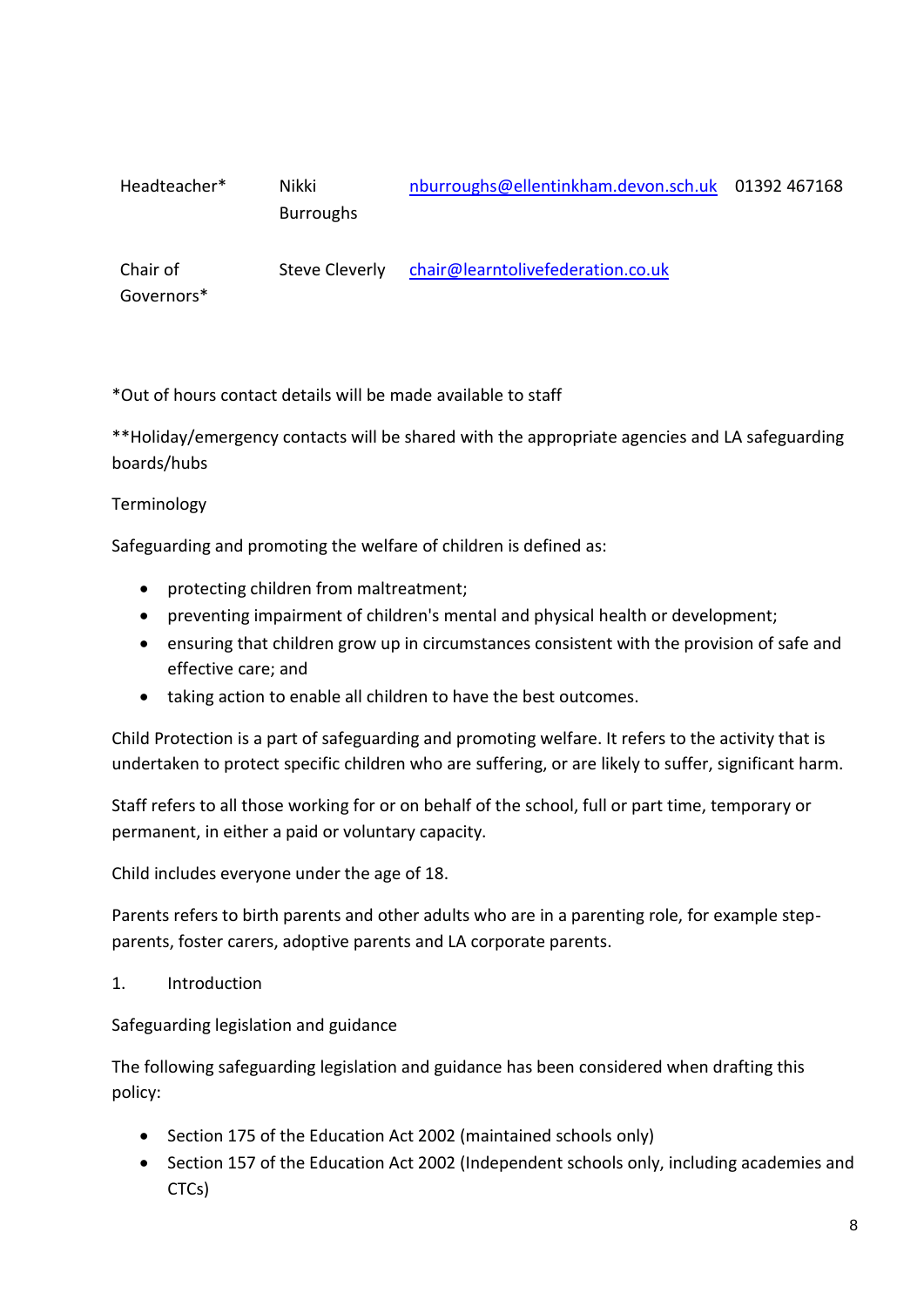- The Education (Independent Schools Standards) (England) Regulations 2003 (Independent schools only, including academies and CTCs)
- The Safeguarding Vulnerable Groups Act 2006
- The Teacher Standards 2012
- Working Together to Safeguarding Children 2018
- Keeping Children Safe in Education 2021
- Information Sharing 2018
- What to do if you're worried a child is being abused 2015

#### 2. Policy Principles

The welfare of the child is paramount.

- All children regardless of age, gender, culture, language, race, ability, sexual identity or religion have equal rights to protection, safeguarding and opportunities.
- We recognise that all adults, including temporary staff<sup>1</sup>, volunteers and governors, have a full and active part to play in protecting our pupils from harm and have an equal responsibility to act on any suspicion or disclosure that may suggest a child is at risk of harm.
- All staff believe that our school should provide a caring, positive, safe and stimulating environment that promotes the social, physical, mental wellbeing and moral development of the individual child.
- Pupils and staff involved in child protection issues will receive appropriate support and supervision.

### 3. Policy Aims

- To raise the awareness of all teaching and non-teaching staff of the need to safeguard children and of their responsibilities in identifying and reporting possible cases of abuse.
- To provide an environment in which children and young people feel safe, secure, valued and respected, and feel confident to, and know how to approach adults if they are in difficulties, believing they will be effectively listened to.
- To demonstrate the school's commitment with regard to safeguarding and child protection to pupils, parents and other partners.
- Safeguarding incidents and/or behaviours can be associated with factors both in and outside of school or college; and abusers can be both adult/s to child/ren or child/ren to child/ren (peer on peer). All staff (but especially the DSL or deputy) will be considering the context within which such incidents and/ or behaviours occur: familial or contextual.
- To ensure the Designated Safeguarding Lead (or deputy) and all staff will give full consideration to the use of appropriate assessments, resources and agency support when

<sup>-</sup><sup>1</sup> Wherever the word "staff" is used, it covers ALL staff on site, including ancillary supply and self-employed staff, contractors, volunteers working with children etc. and governors.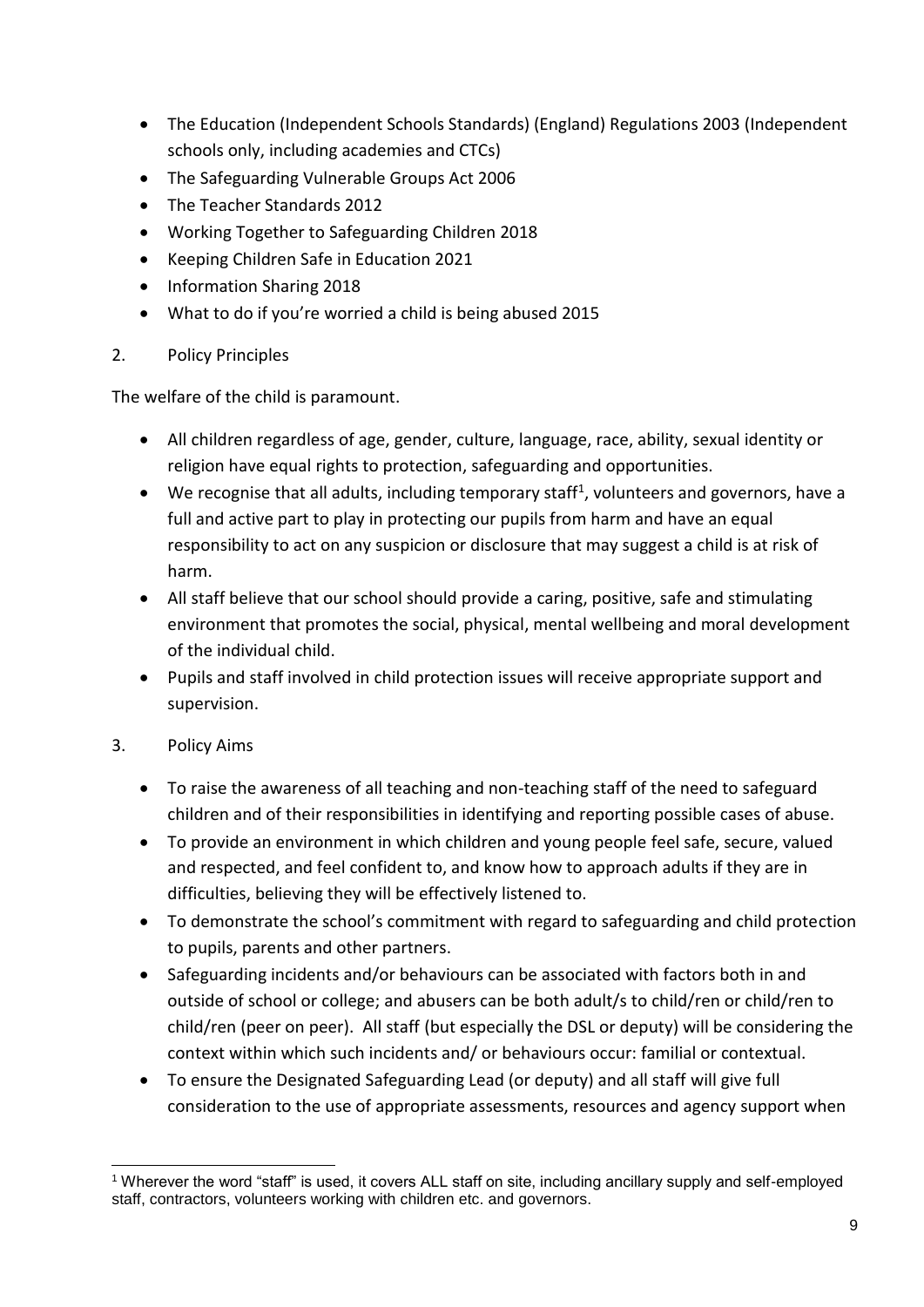identifying the factors present in a child's life that are a threat to their safety and/or welfare. (Familial or contextual.)

- To provide a systematic means of monitoring children known or thought to be at risk of harm, and ensure we, the school, contribute to assessments of need and support packages for those children.
- To emphasise the need for good levels of communication between all members of staff.
- To develop a structured procedure within the school which will be followed by all members of the school community in cases of suspected abuse.
- To develop and promote effective working relationships with other partnership agencies, especially the Police (health and CSC), and MASH.
- To support the child's development in ways that will foster security, confidence and independence.
- To ensure that all staff working within our school who have substantial access to children have been checked as to their suitability, including verification of their identity, qualifications, and a satisfactory DBS check (according to guidance)<sup>2</sup>, and a single central record is kept for audit.
- 4. Values

Supporting Children.

- We recognise that a child who is abused or witnesses violence may feel helpless and humiliated, may blame themselves, and find it difficult to develop and maintain a sense of self-worth.
- We recognise that the school may provide the only stability in the lives of children who have been abused or who are at risk of harm.
- We accept that research shows that the behaviour of a child in these circumstances may range from that which is perceived to be normal to aggressive or withdrawn as well as exhibiting signs of mental health problems.
- We understand the impact on a child's mental health, behaviour and education when experiencing difficulties, abuse and/or neglect.

Our school will support all children by:

- encouraging self-esteem and self-assertiveness, through the curriculum as well as our relationships, whilst not condoning aggression or bullying;
- promoting a caring, safe and positive environment within the school;
- responding sympathetically to any requests for time out to deal with distress and anxiety;
- offering details of helplines, counselling or other avenues of external support;
- liaising and working together with all other settings, support services and those agencies involved in the safeguarding of children;

<sup>-</sup><sup>2</sup> Guidance regarding DBS checks recently updated by the Protection of Freedoms Act 2012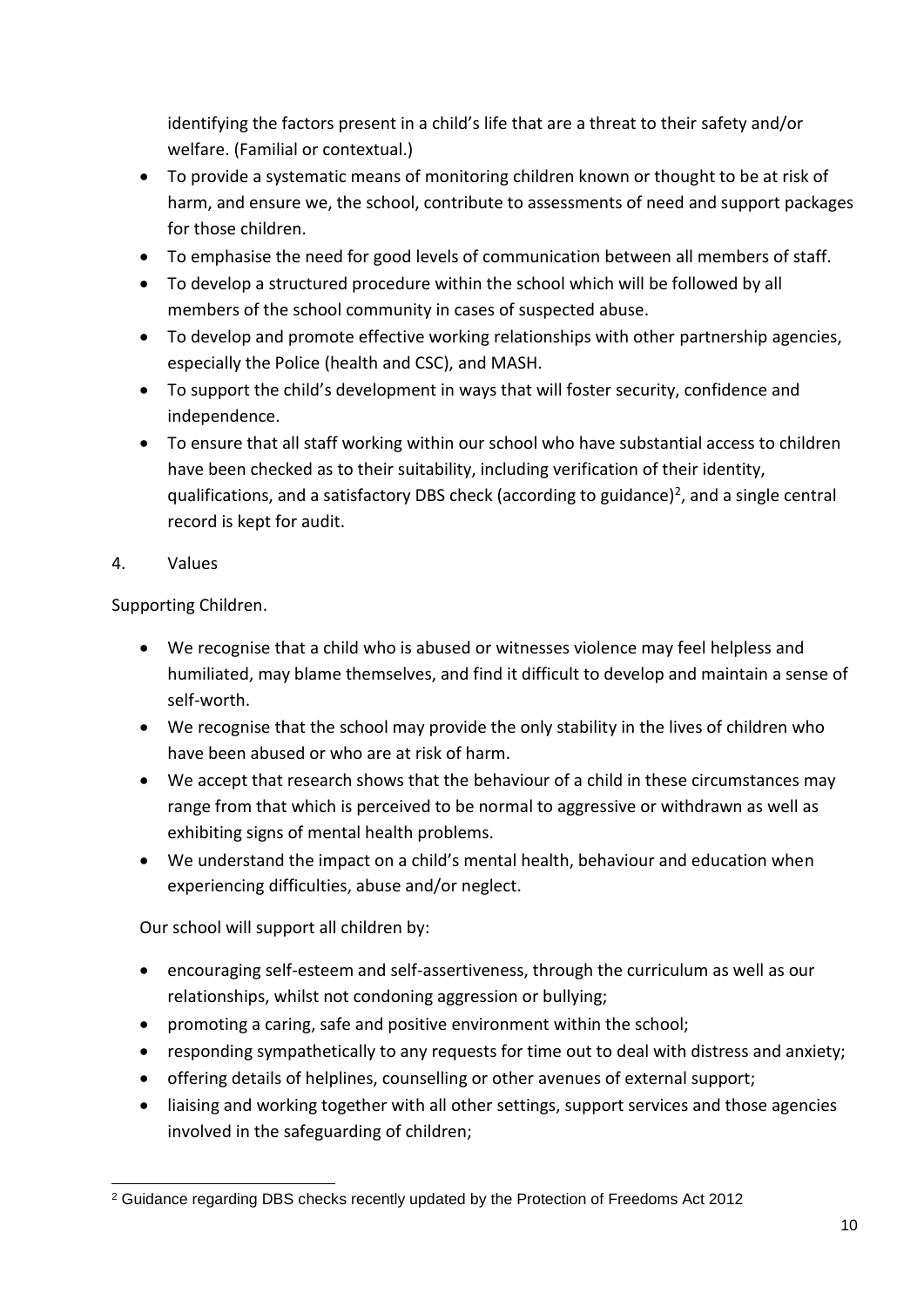- notifying MASH as soon as there is a significant concern;
- providing continuing support to a child about whom there have been concerns who leaves the school by ensuring that appropriate information is copied under confidential cover to the child's new setting and ensuring the school medical records are forwarded as a matter of priority;
- children are taught to understand and manage risk through our Personal, Social, Health and Economic (PSHE) education and Relationship and Sex Education (RSE) and through all aspects of school life. This includes online safety;
- by accessing and utilising the necessary resources, guidance and toolkits to support the identification of children requiring mental health support, support services and assessments and the subsequent systems and processes: and
- reassuring victims that they are being taken seriously and that they will be supported and kept safe.

### Prevention / Protection

• We recognise that the school plays a significant part in the prevention of harm to our children by providing children with good lines of communication with trusted adults, supportive friends and an ethos of protection.

The school community will therefore:

- work to establish and maintain an ethos where children feel secure, are encouraged to talk and are always listened to;
- include regular consultation with children e.g. through safety questionnaires, participation in anti-bullying week, asking children to report whether they have had happy/sad lunchtimes/playtimes;
- ensure that all children know there are adults in the school whom they can approach if they are worried or in difficulty;
- include safeguarding across the curriculum, including PSHE, opportunities which equip children with the skills they need to stay safe from harm and to know to whom they should turn for help; in particular this will include anti-bullying work, information about peer on peer abuse (sexual harassment and sexual violence, consent), online-safety, road safety, pedestrian and cycle training; provide focussed activities to prepare key year groups for transition to new settings and/or key stages e.g. more personal safety/independent travel; and
- ensure all staff, pupils and parent are aware of school guidance for their use of mobile technology and the safeguarding issues around the use of mobile technologies and their associated risks have been shared.
- 5. Safe School, Safe Staff

We will ensure that;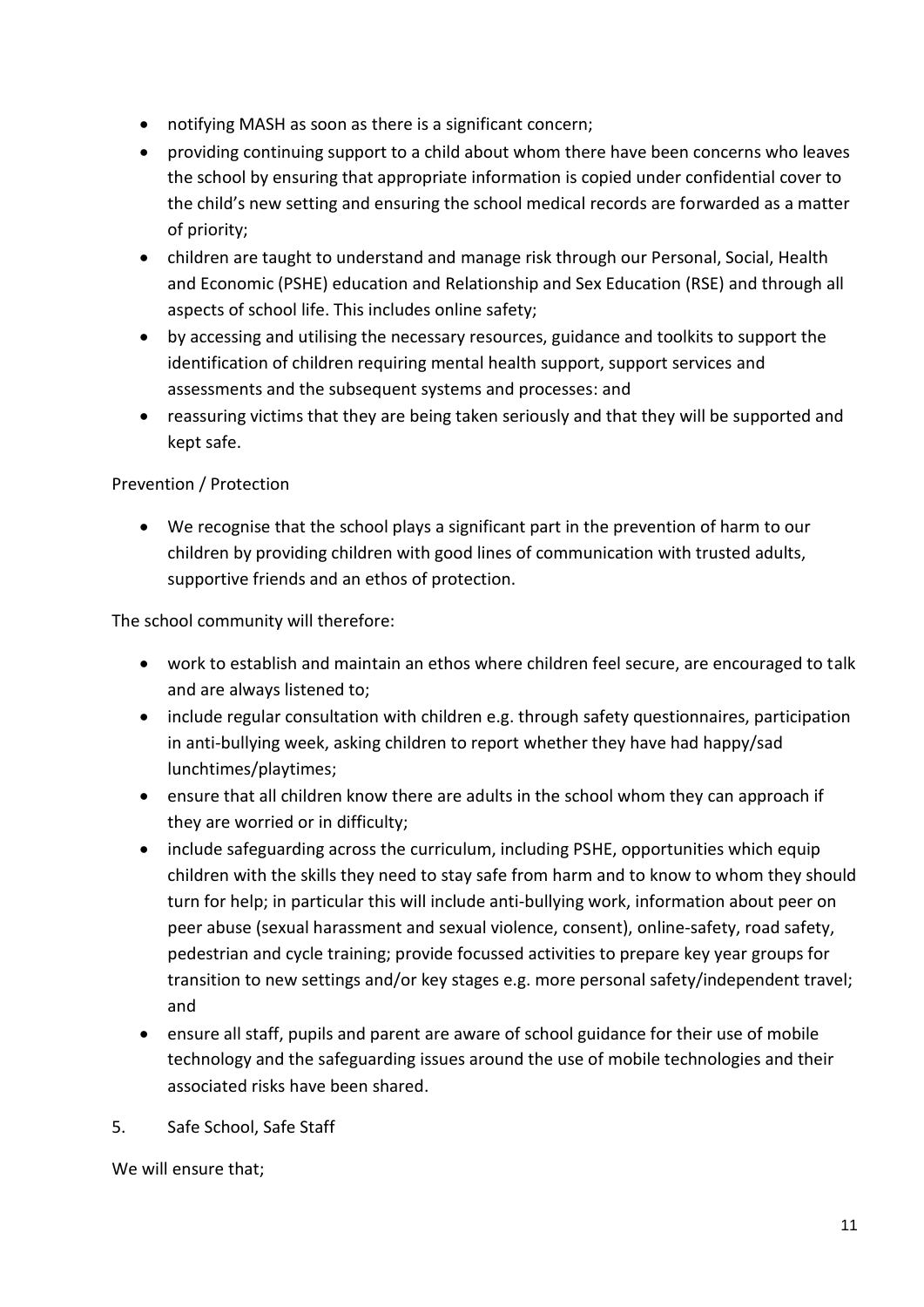- all staff, governors and volunteers read KCSiE Part 1<sup>\*</sup> and Annex B annually and sign to say they read and understood it
- all staff receive information about the school's safeguarding arrangements, the school's safeguarding statement, staff behaviour policy (code of conduct)<sup>3</sup>, child protection and safeguarding policy, behaviour policy, the safeguarding response to children who go missing from education, the role and names of the Designated Safeguarding Lead and their deputy(ies), and sign to say they have read, understood and will abide by it;
- all staff receive safeguarding and child protection information, including online safety, at induction;
- all staff receive safeguarding and child protection training, including online safety, in line with advice from Devon Children and Families Partnership which is regularly updated (for example, via email, e-bulletins and staff meetings), as required, but at least annually;
- all members of staff are trained in and receive regular updates in online safety and reporting concerns;
- all staff and governors have annual Level 2 child protection awareness training, updated by the DSL as appropriate, to maintain their understanding of the signs and indicators of abuse;
- the Child Protection and Safeguarding policy is made available via the school website or other means and that parents/carers are made aware of this policy and their entitlement to have a copy via the website. All parents/carers are made aware of the responsibilities of staff members with regard to child protection procedures through the publication of the Child Protection and Safeguarding policy and reference to it on the school website.
- the school provides a coordinated offer of Early Help when additional needs of children are identified and contributes to early help arrangements and inter-agency working and plans; assessments and plans are recorded on the R4C system;
- all staff will understand their role in the early help process;
- our lettings policy will seek to ensure the suitability of adults working with children on school sites at any time, for example, by having evidence of DBS checks having been undertaken;
- community users organising activities for children are aware of the school's Child Protection and Safeguarding policy, guidelines and procedures;
- the name of the designated members of staff for child protection, the Designated Safeguarding Lead and deputy(ies), are clearly advertised in the school with a statement explaining the school's role in referring and monitoring cases of suspected abuse; and
- all Governors will be given a copy of Part 2 and Annex B of Keeping Children Safe in Education 2021 and will sign to say they have read, understood and will abide by the information contained.
- 6. Roles and Responsibilities

<sup>-</sup><sup>3</sup> The code of conduct should include acceptable use of technology, staff & pupil relationship boundaries and communications, including the use of social media.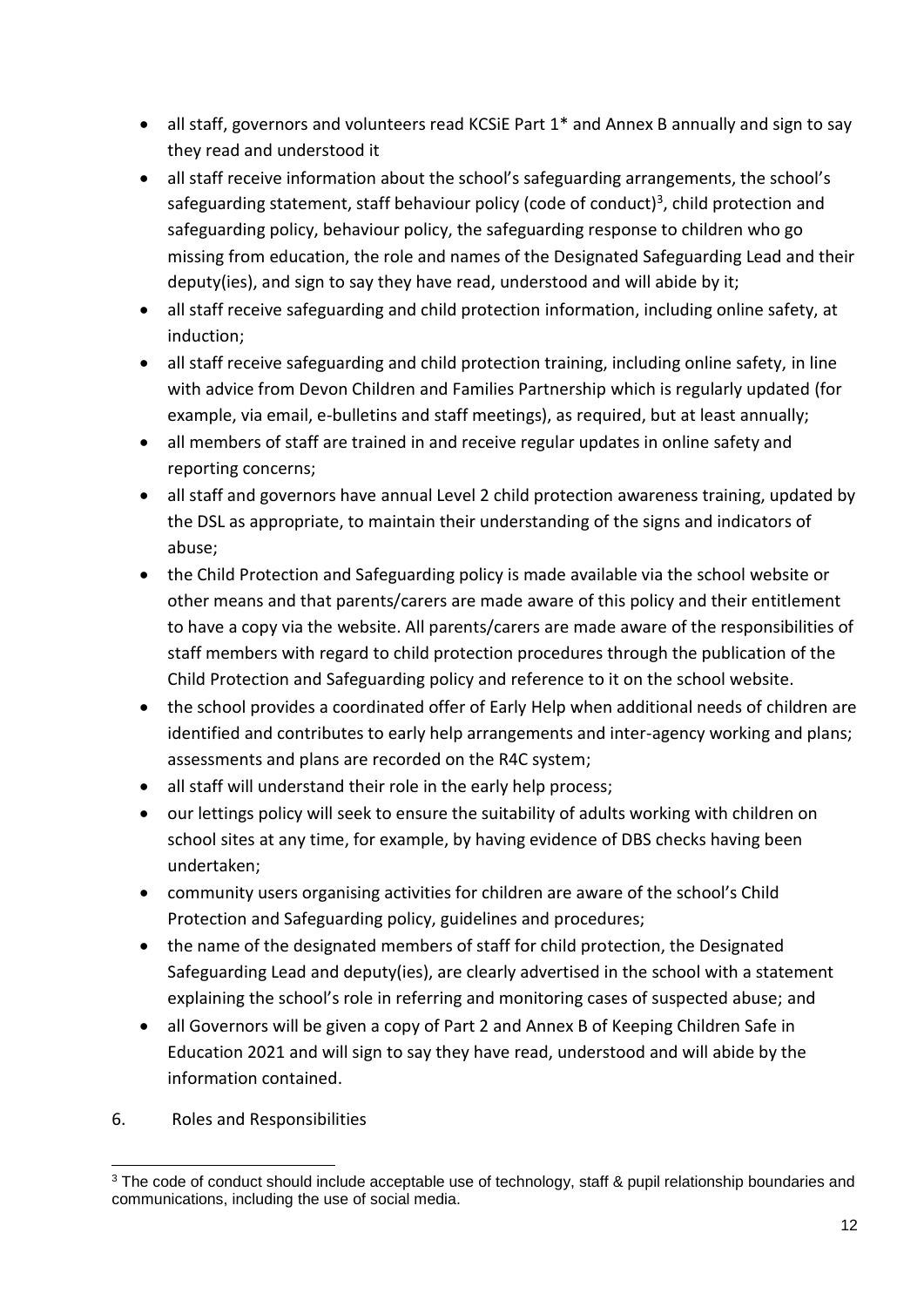- All members of The Governing Body understand and fulfil their responsibilities, namely to ensure that there is a Child Protection and Safeguarding policy together with a Staff Behaviour policy (Code of Conduct).
- Child protection, safeguarding, recruitment and managing allegations policies and procedures, including the staff behaviour policy (code of conduct), are consistent with Devon Children and Families Partnership and statutory requirements, are reviewed annually and that the Child Protection and Safeguarding policy is publicly available on the school website.
- Ensures that all staff including temporary staff and volunteers are provided with the school's Child Protection and Safeguarding policy and staff Code of Conduct.
- All staff have read Keeping Children Safe in Education (2021) Part 1 and Annex B\* and that mechanisms are in place to assist staff in understanding and discharging their roles and responsibilities as set out in the guidance.
- The school operates a safer recruitment procedure that includes statutory checks on staff suitability to work with children and disqualification by association regulations and by ensuring that there is at least one person on every recruitment panel who has completed safer recruitment training.
- The school has procedures for dealing with allegations of abuse against staff (including the Headteacher), supply staff, volunteers and against other children and that a referral is made to the DBS if a person in regulated activity has been dismissed or removed due to safeguarding concerns, or would have had they not resigned.
- A member of the Governing Body/Board, usually the Chair, is nominated to liaise with the LA on Child Protection issues and in the event of an allegation of abuse made against the Headteacher.
- A member of the senior leadership team has been appointed as the Designated Safeguarding Lead (DSL) by the Governing Body/Board who will take lead responsibility for safeguarding and child protection and that the role is explicit in the role holder's job description.
- On appointment, the DSL and deputy(ies) undertake appropriate Level 3 identified training offered by DCFP or other provider every two years.
- All other staff have safeguarding training updated as appropriate; but at least annually.
- At least one member of the governing body has completed safer recruitment training to be repeated every five years.
- Children are taught about safeguarding (including online safety) as part of a broad and balanced curriculum covering relevant issues through personal social health and economic education (PSHE) and/or for maintained schools through relationship and sex education (RSE).
- Appropriate safeguarding responses are in place for children who go missing from education, particularly on repeat occasions, to help identify the risk of abuse and neglect including sexual abuse or exploitation and to help prevent the risks of their going missing in future.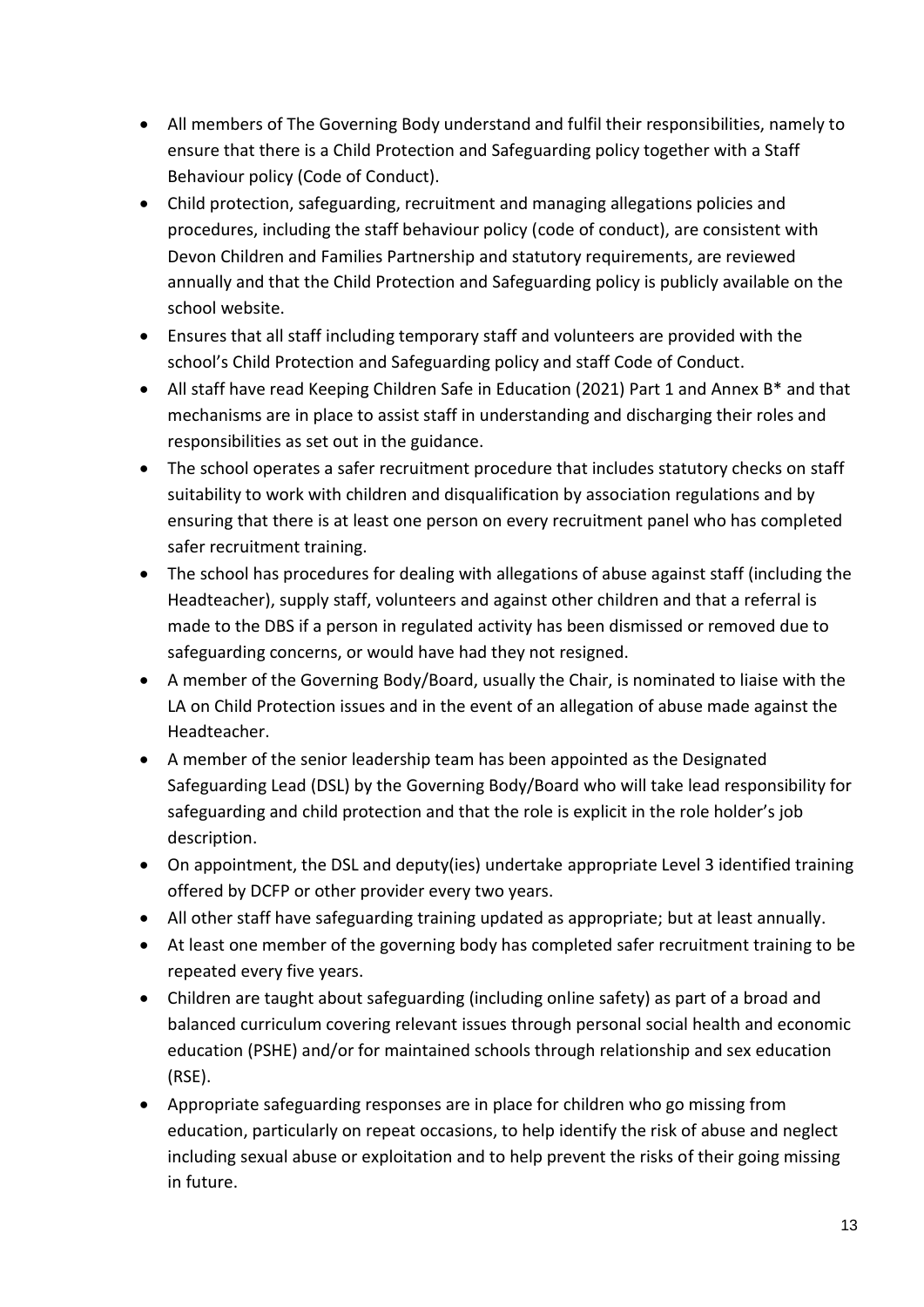- Appropriate online filtering and monitoring systems are in place.
- Enhanced DBS checks (without barred list checks, unless the governor is also a volunteer at the school) are in place for all Governors.
- Any weaknesses in Child Protection are remedied immediately.

The Headteacher will ensure that:

- the Child Protection and Safeguarding policy and procedures are implemented and followed by all staff;
- sufficient time, training, support, resources, including cover arrangements where necessary, is allocated to the DSL and deputy(ies) DSL(s) to carry out their roles effectively, including the assessment of pupils and attendance at strategy discussions and other necessary meetings;
- where there is a safeguarding concern that the child's wishes and feelings are taken into account when determining what action to take and what services to provide;
- systems are in place for children to express their views and give feedback which operate with the best interest of the child at heart;
- all staff feel able to raise concerns about poor or unsafe practice and that such concerns are handled sensitively and in accordance with the whistle-blowing procedures;
- that pupils are provided with opportunities throughout the curriculum to learn about safeguarding, including keeping themselves safe online;
- they liaise with the Local Authority Designated Officer (LADO), before taking any action and on an ongoing basis, where an allegation is made against a member of staff, supply staff or volunteer; and
- anyone who has harmed or may pose a risk to a child is referred to the Disclosure and Barring Service.

The Designated Safeguarding Lead:

- holds ultimate responsibility for safeguarding and child protection (including online safety) in the school and is a member of the SLT;
- acts as a source of support and expertise in carrying out safeguarding duties for the whole school community;
- will have the necessary knowledge and understanding to recognise possible children at risk of contextual and/or familial abuse or exploitation;
- encourages a culture of listening to children and taking account of their wishes and feelings;
- refreshes every two years their knowledge and skills to enable them to carry out the role and at regular intervals but at least annually accesses updates to keep up with any developments relevant to their role;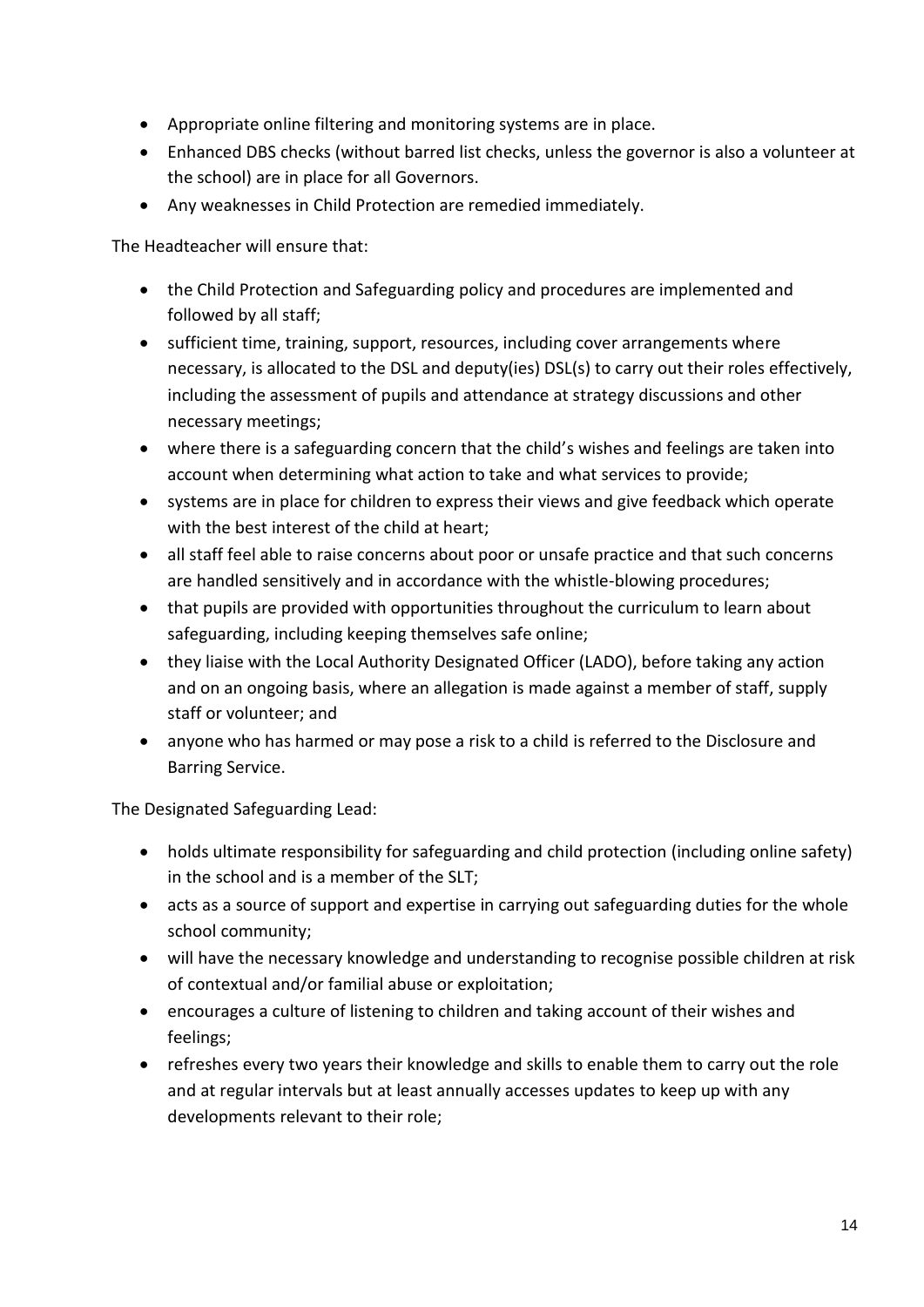- will refer a child if there are concerns about possible abuse, to the MASH<sup>4</sup>, and act as a focal point for staff to discuss concerns. Enquiries<sup>5</sup> must be followed up in writing, if referred by telephone;
- will keep detailed, accurate records, either written or using appropriate online software, of all concerns about a child even if there is no need to make an immediate referral;
- will ensure that all such records are kept confidential, stored securely and are separate from pupil records, until the child's 25th birthday;
- will ensure that an indication of the existence of the additional file is marked on the pupil records;
- will ensure that when a pupil leaves the school, relevant child protection information is passed to the new school (separately from the main pupil file) as soon as possible, ensuring secure transit and that confirmation of receipt is obtained;
- in addition to the child protection file, the designated safeguarding lead should also consider if it would be appropriate to share any information with the DSL of the new school or college in advance of a child leaving; for example, information that would allow the new school or college to continue supporting victims of abuse and have that support in place for when the child arrives. All transfers should be made securely;
- will liaise with the Local Authority, its safeguarding partners<sup>6</sup> and work with other agencies and professionals in line with Working Together to Safeguard Children;
- has a working knowledge of DCFP procedures;

-

- will ensure that either they, or another staff member, attend case conferences, core groups, or other multi-agency planning meetings, contribute to assessments, and provide a report where required which has been shared with the parents;
- will ensure that any pupil currently with a child protection plan who is absent in the educational setting without explanation for two days is referred to their social worker;
- will ensure that all staff sign to say they have read, understood and agree to work within the School's Child Protection policy, Behaviour policy, staff Code of Conduct and Keeping Children Safe in Education Part 1\* and Annex B and ensure that the policies are used appropriately (\*or Annex A if not working directly with children);
- will organise child protection and safeguarding induction, regularly updated training and a minimum of annual updates (including online safety) for all school staff, keep a record of attendance and address any absences;
- will contribute to and provide, with the Headteacher and Chair of Governors, the "Audit of Statutory Duties and Associated Responsibilities" (S175/157 audit) to be submitted annually to the Education Safeguarding Team working on behalf of Devon County Council;

<sup>4</sup> All new enquiries go to the MASH, DSLs can consult on 0345 155 1071. In an emergency out of hours referrals can be made to the Emergency Duty Team on 0845 6000 388 or Police. <sup>5</sup> Online forms are available via [Devon County Council](https://new.devon.gov.uk/educationandfamilies/child-protection/making-a-mash-enquiry) or [DCFP.](https://www.devonchildrenandfamiliespartnership.org.uk/)

<sup>6</sup> NPCC – when to call the police will support DSLs understand when they should consider contacting the police and what to expect when they do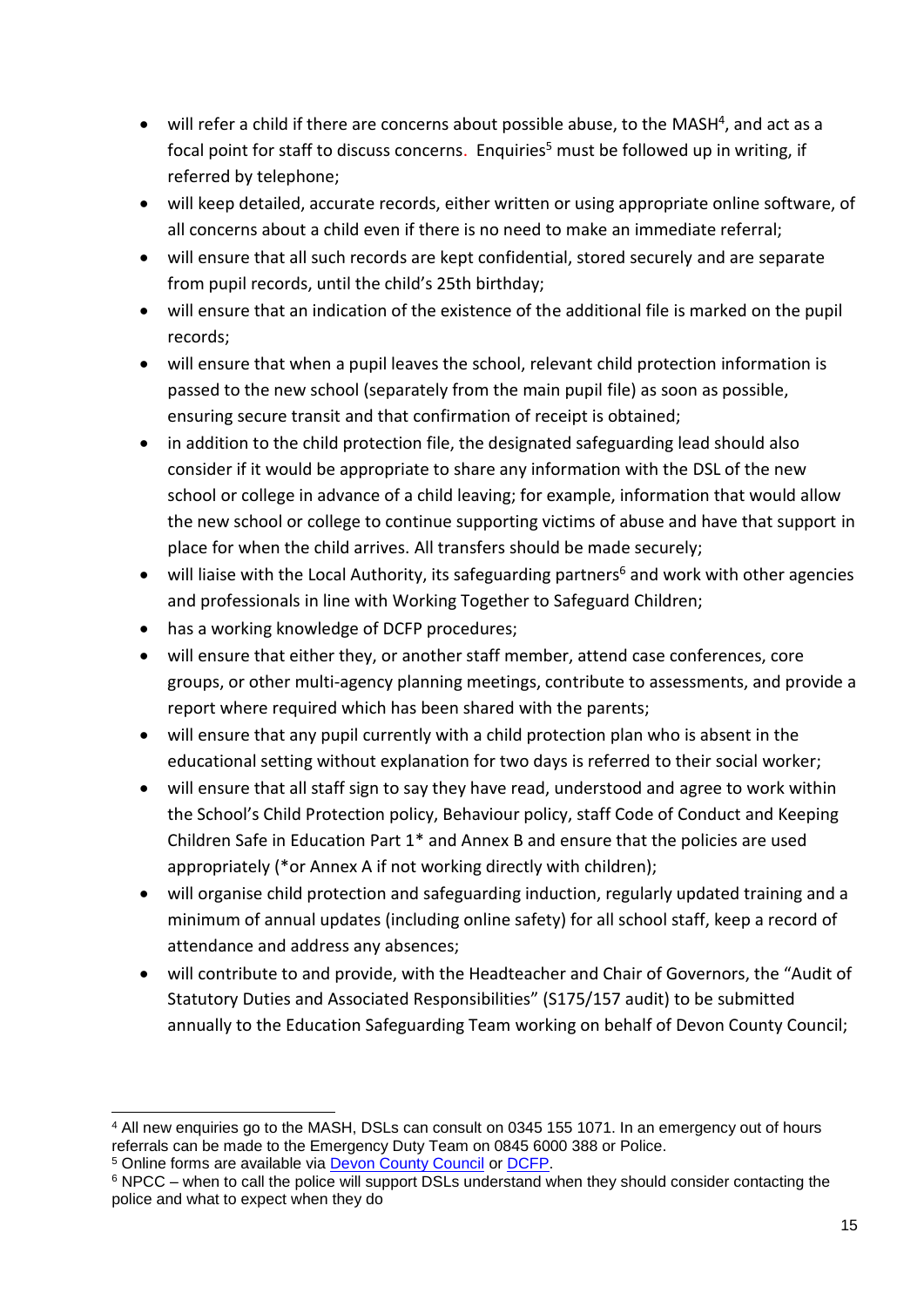- has an understanding of locally agreed processes for providing early help and intervention and will support members of staff where Early Help and/or Safer Me (concerns around exploitation) is appropriate; and
- will ensure that the name of the designated members of staff for Child Protection, the Designated Safeguarding Lead and deputies, are clearly advertised in the school, with a statement explaining the school's role in referring and monitoring cases of suspected abuse.

The Deputy Designated Safeguarding Lead(s):

• is/ are trained to the same standard as the Designated Safeguarding Lead and, in the absence of the DSL, carries out those functions necessary to ensure the ongoing safety and protection of pupils. In the event of the long-term absence of the DSL the deputy will assume all of the functions above.

All School Staff:

- understand that it is everyone's responsibility to safeguard and promote the welfare of children and that they have a role to play in identifying concerns, sharing information and taking prompt action;
- consider, at all times, what is in the best interests of the child;
- will be aware of the indicators of abuse and neglect both familial and contextual; and recognise that contextual harm can take a variety of different forms;
- know how to respond to a pupil who discloses abuse through delivery of 'Working together to Safeguard Children', and 'What to do if you're worried a child is being abused';
- will refer any safeguarding or child protection concerns to the DSL or if necessary where the child is at immediate risk to the police or MASH;
- will be aware of the Case Resolution protocol or the duty to report concerns if the DSL fails to do so without reasonable cause;
- $\bullet$  are aware of the Early Help<sup>7</sup> process and understand their role within it including identifying emerging problems for children who may benefit from an offer of Early Help, liaising with the DSL in the first instance and supporting other agencies and professionals in an early help assessment through information sharing. In some cases staff may act as the Lead Professional in Early Help cases;
- will provide a safe environment in which children can learn; and
- will be able to reassure victims that they are being taken seriously.
- 7. Confidentiality
	- The Learn to Live Federation Schools recognises that in order to effectively meet a child's needs, safeguard their welfare and protect them from harm the school must contribute to

<sup>1</sup> <sup>7</sup> Detailed information on early help can be found in Chapter 1 of [Working Together to safeguard children](https://www.gov.uk/government/uploads/system/uploads/attachment_data/file/592101/Working_Together_to_Safeguard_Children_20170213.pdf)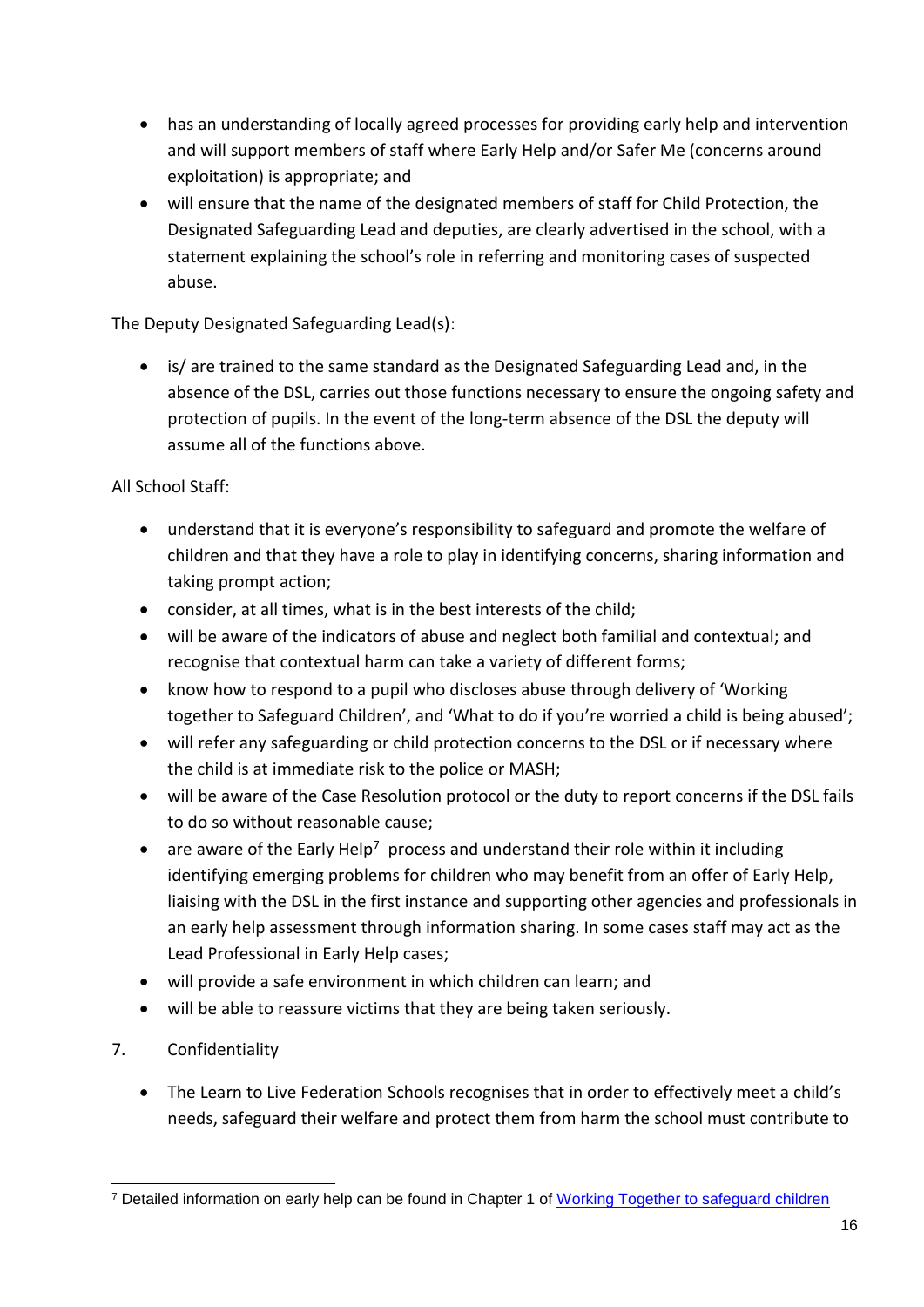inter-agency working in line with Working Together to Safeguard Children (2018) and share information between professionals and agencies where there are concerns.

- All staff must be aware that they have a professional responsibility to share information with other agencies in order to safeguard children and that the Data Protection Act 2018<sup>8</sup> is not a barrier to sharing information where the failure to do so would place a child at risk of harm.
- All staff must be aware that they cannot promise a child to keep secrets which might compromise the child's safety or wellbeing.
- However, we also recognise that all matters relating to child protection are personal to children and families. Therefore, in this respect they are confidential and the Headteacher or DSLs will only disclose information about a child to other members of staff on a need to know basis.
- We will always undertake to share our intention to refer a child to MASH with their parents /carers unless to do so could put the child at greater risk of harm, or impede a criminal investigation. If in doubt, we will contact the MASH consultation line.
- 8. Child Protection Procedures
	- Abuse and neglect are forms of maltreatment of a child. Somebody may abuse or neglect a child by inflicting harm or by failing to act to prevent harm. Children may be abused in the family or in an institutional or community setting by those known to them or, more rarely, by others. Abuse can take place wholly online, or technology may be used to facilitate off line abuse. They may be abused by an adult or adults or by another child or children.
	- Abuse and Neglect may also take place outside of the home, contextual safeguarding, and this may include (but not limited to), sexual exploitation criminal exploitation, serious youth violence, radicalisation.
	- Further information about the four categories of abuse; physical, emotional, sexual and neglect, and indicators that a child may be being abused can be found in appendices 1 and 2.
	- Any child in any family in any school could become a victim of abuse. Staff should always maintain an attitude of "It could happen here".
	- There are also a number of specific safeguarding concerns that we recognise our pupils may experience;
		- child missing from education
		- child missing from home or care
		- child sexual exploitation (CSE), child criminal exploitation (CCE)
		- bullying including cyberbullying
		- domestic abuse
		- drugs

1

- fabricated or induced illness
- faith abuse

<sup>&</sup>lt;sup>8</sup> The UK Data Protection Act 2018 (DPA 2018) is supplementary to the General Data Protection Regulation 2016 (the GDPR) and replaces DPA 1998.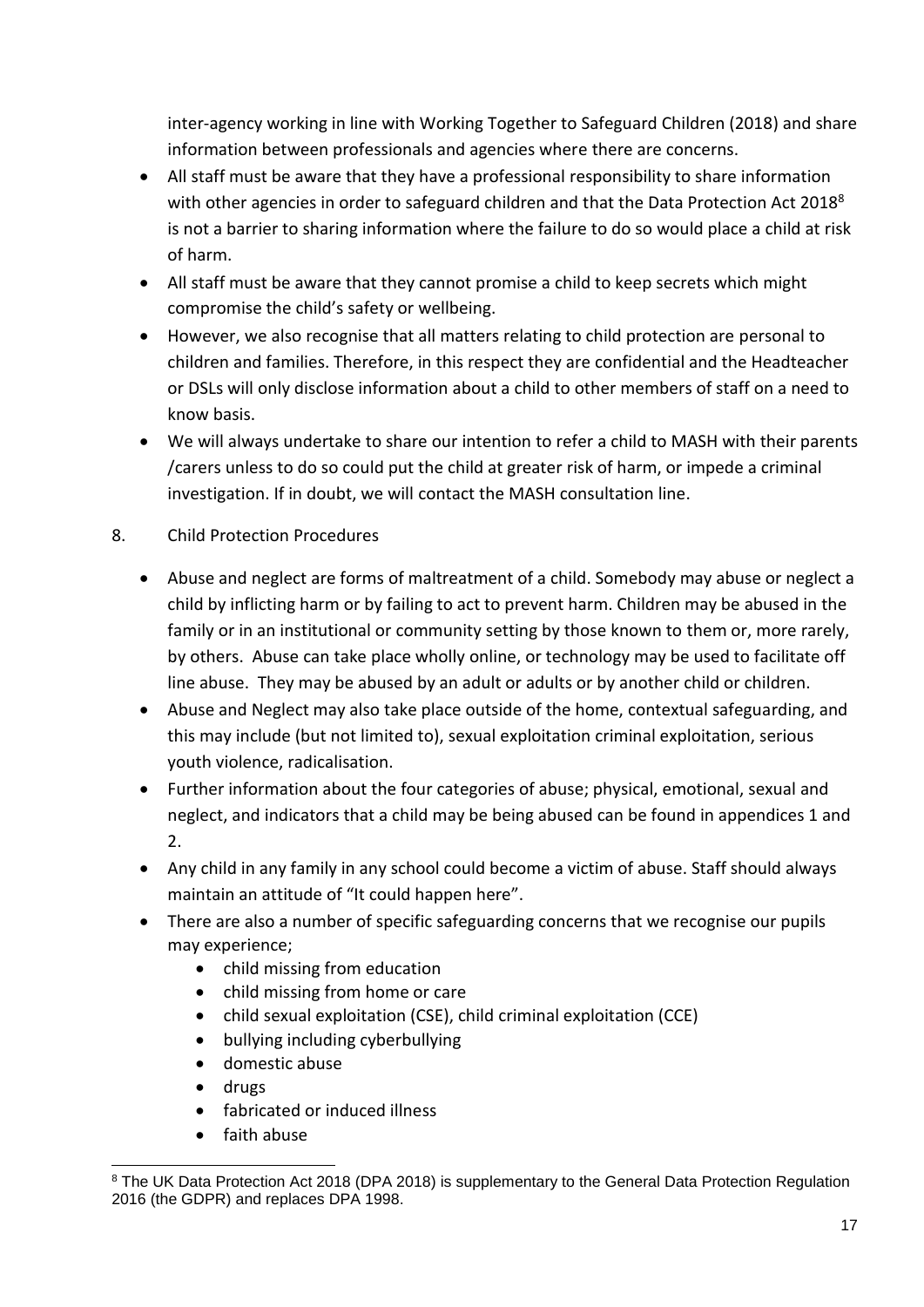- female genital mutilation (FGM)
- forced marriage
- gangs and youth violence
- gender-based violence/violence against women and girls (VAWG)
- mental health
- private fostering
- radicalisation
- youth produced sexual imagery (sexting)
- teenage relationship abuse
- trafficking
- peer on peer abuse
- upskirting
- serious violence
- sexual harassment

Staff are aware that behaviours linked to drug taking, alcohol abuse, truanting and sexting put children in danger and that safeguarding issues can manifest themselves via peer on peer abuse.

We also recognise that abuse, neglect and safeguarding issues are complex and are rarely standalone events that can be covered by one definition or label. Staff are aware that in most cases multiple issues will overlap one another.

If staff are concerned about a child's welfare

- If staff notice any indicators of abuse/neglect or signs that a child may be experiencing a safeguarding issue they should record these concerns on CPOMS and pass it to the DSL They may also discuss their concerns in person with the DSL but the details of the concern should be recorded in writing.
- There will be occasions when staff may suspect that a pupil may be at risk, but have no 'real' evidence. The pupil's behaviour may have changed, their artwork could be bizarre, and they may write stories or poetry that reveal confusion or distress, or physical or inconclusive signs may have been noticed.
- The Learn to Live Federation Schools recognise that the signs may be due to a variety of factors, for example, a parent has moved out, a pet has died, a grandparent is very ill or an accident has occurred. However, they may also indicate a child is being abused or is in need of safeguarding.
- In these circumstances staff will try to give the child the opportunity to talk. It is fine for staff to ask the pupil if they are OK or if they can help in any way.
- Following an initial conversation with the pupil, if the member of staff remains concerned they should discuss their concerns with the DSL and put them in writing. Records should include:
	- a clear and comprehensive summary of the concern;
	- details of how the concern was followed up and resolved;
	- a note of any action taken, decisions reached and the outcome.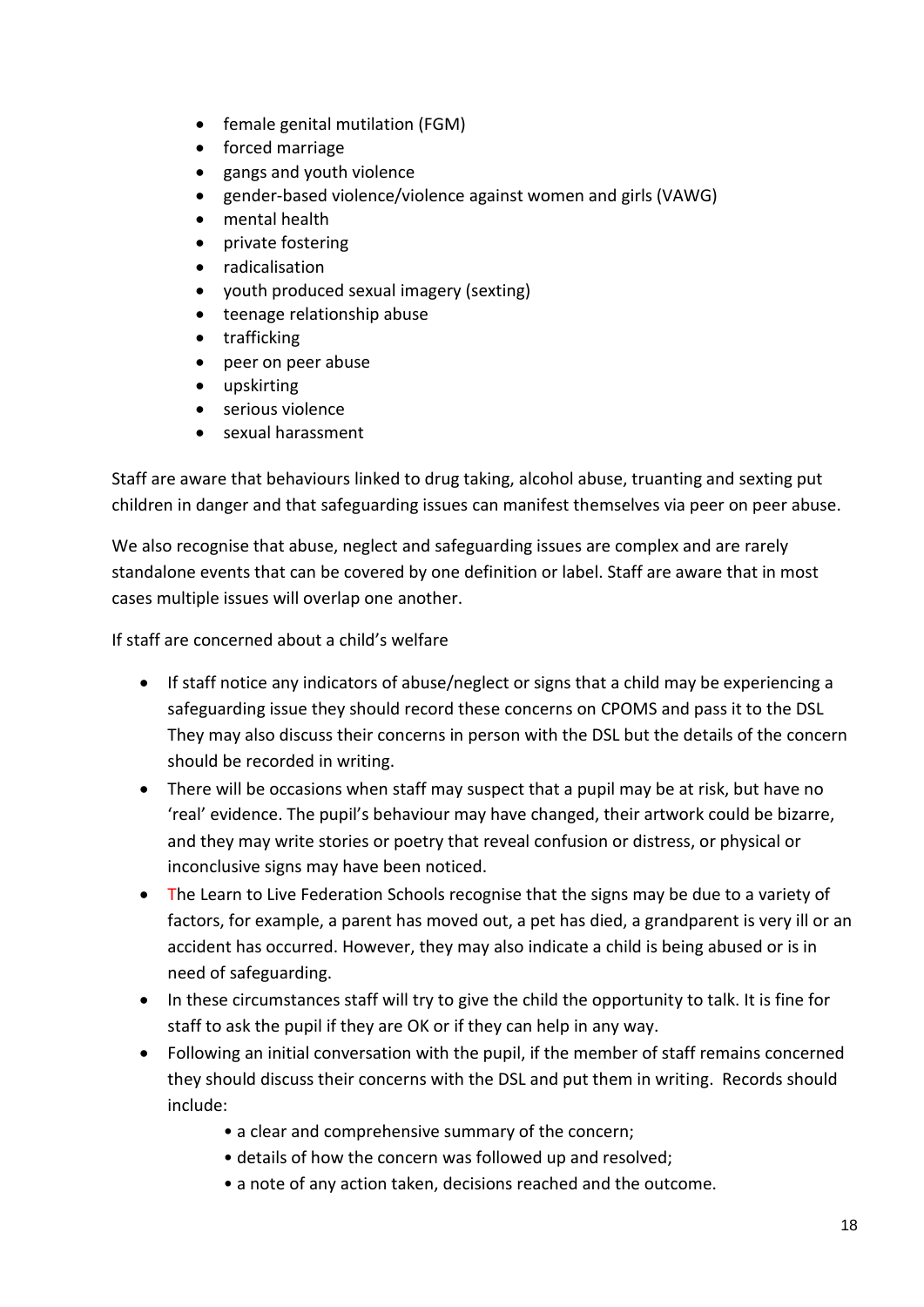• If the pupil does begin to reveal that they are being harmed, staff should follow the advice below regarding a pupil making a disclosure.

If a pupil discloses to a member of staff

- We recognise that it takes a lot of courage for a child to disclose they are being abused. They may feel ashamed, guilty or scared, their abuser may have threatened that something will happen if they tell, they may have lost all trust in adults or believe that was has happened is their fault. Sometimes they may not be aware that what is happening is abuse.
- A child who makes a disclosure may have to tell their story on a number of subsequent occasions to the police and/or social workers. Therefore, it is vital that their first experience of talking to a trusted adult is a positive one.

During their conversation with the pupil staff will;

- listen to what the child has to say and allow them to speak freely;
- remain calm and not overact or act shocked or disgusted the pupil may stop talking if they feel they are upsetting the listener;
- reassure the child that it is not their fault and that they have done the right thing in telling someone;
- not be afraid of silences staff must remember how difficult it is for the pupil and allow them time to talk;
- take what the child is disclosing seriously;
- ask open questions and avoid asking leading questions;
- avoid jumping to conclusions, speculation or make accusations;
- not automatically offer any physical touch as comfort. It may be anything but comforting to a child who is being abused;
- avoid admonishing the child for not disclosing sooner. Saying things such as 'I do wish you had told me about it when it started' may be the staff member's way of being supportive but may be interpreted by the child to mean they have done something wrong; and
- tell the child what will happen next.

If a pupil talks to any member of staff about any risks to their safety or wellbeing the staff member will let the child know that they will have to pass the information on – staff are not allowed to keep secrets.

The member of staff should write up their conversation as soon as possible on the Expression of Concern form in the child's own words. Staff should make this a matter of priority. The record should be signed and dated, the member of staff's name should be printed and it should also detail where the disclosure was made and who else was present. The record should be handed to the DSL.

#### Notifying Parents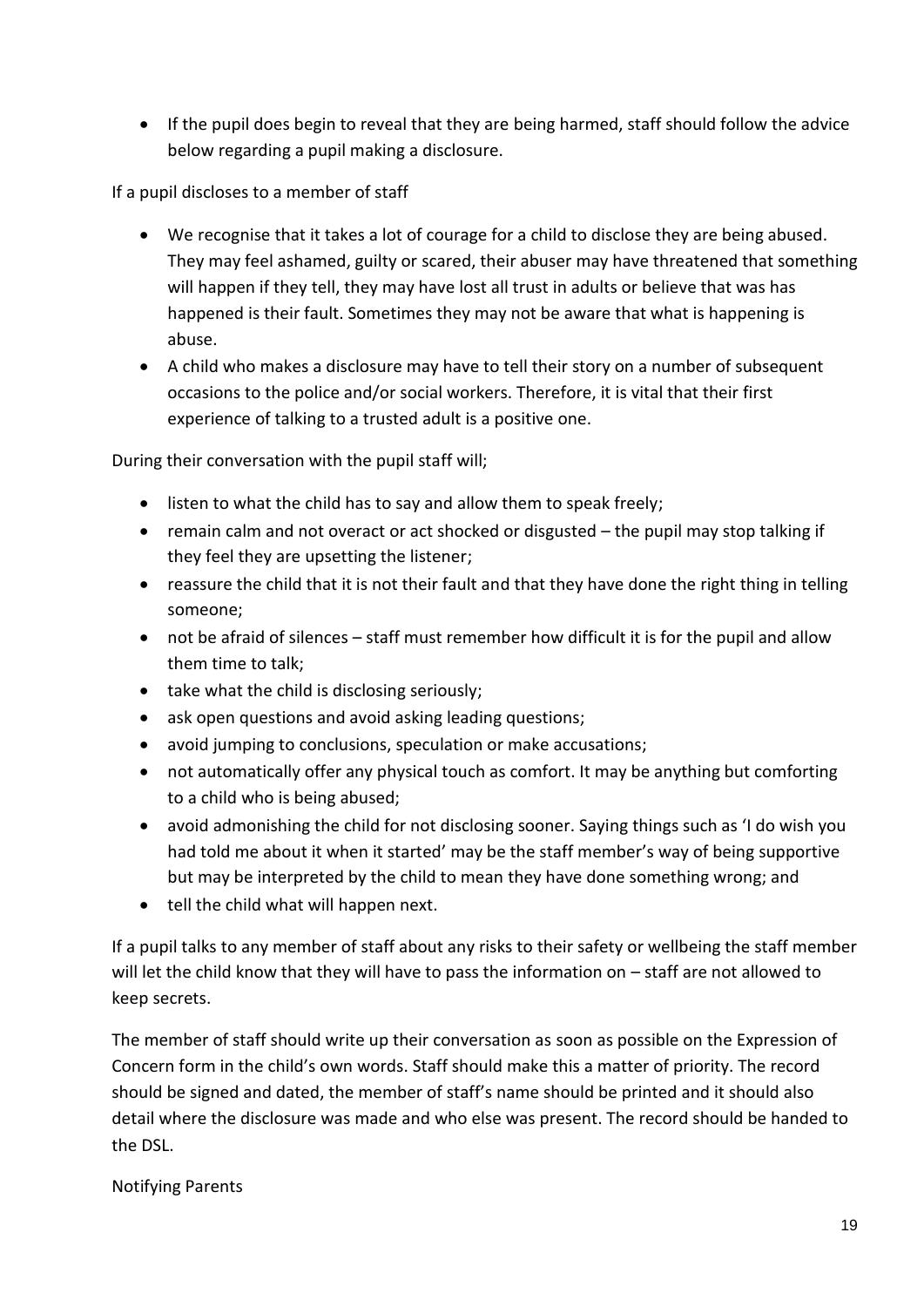The School will normally seek to discuss any concerns about a pupil with their parents. This must be handled sensitively and normally the DSL/DDSL will make contact with the parent in the event of a concern, suspicion or disclosure.

However, if the school believes that notifying parents could increase the risk to the child or exacerbate the problem, advice will first be sought from children's MASH e.g. familial sexual abuse.

Where there are concerns about forced marriage or honour based abuse parents should not be informed a referral is being made as to do so may place the child at a significantly increased risk. In some circumstances it would be appropriate to contact the police.

### Making a referral

- Concerns about a child or a disclosure should be immediately raised with the DSL who will help decide whether a referral to children's MASH or other support is appropriate in accordance with Devon Children and Families Partnership Threshold Tool<sup>9</sup>.
- If a referral is needed then the DSL should make this rapidly and have the necessary systems in place to enable this to happen. However, anyone can make a referral and if for any reason a staff member thinks a referral is appropriate and one hasn't been made they can and should consider making a referral themselves.
- The child (subject to their age and understanding) and the parents will be told that a referral is being made, unless to do so would increase the risk to the child.
- If after a referral the child's situation does not appear to be improving the designated safeguarding lead (or the person that made the referral) should press for re-consideration to ensure their concerns have been addressed, and most importantly the child's situation improves.
- If a child is in immediate danger or is at risk of harm a referral should be made to children's MASH and/or the police immediately. Anybody can make a referral.
- Where referrals are not made by the DSL, the DSL should be informed as soon as possible.

### Supporting our Staff

- We recognise that staff working in the school who have become involved with a child who has suffered harm, or appears to be likely to suffer harm may find the situation stressful and upsetting.
- We will support such staff by providing an opportunity to talk through their anxieties with the DSLs and to seek further support as appropriate.
- 9. Children who are particularly vulnerable

<sup>1</sup> <sup>9</sup> DCFP Threshold Tool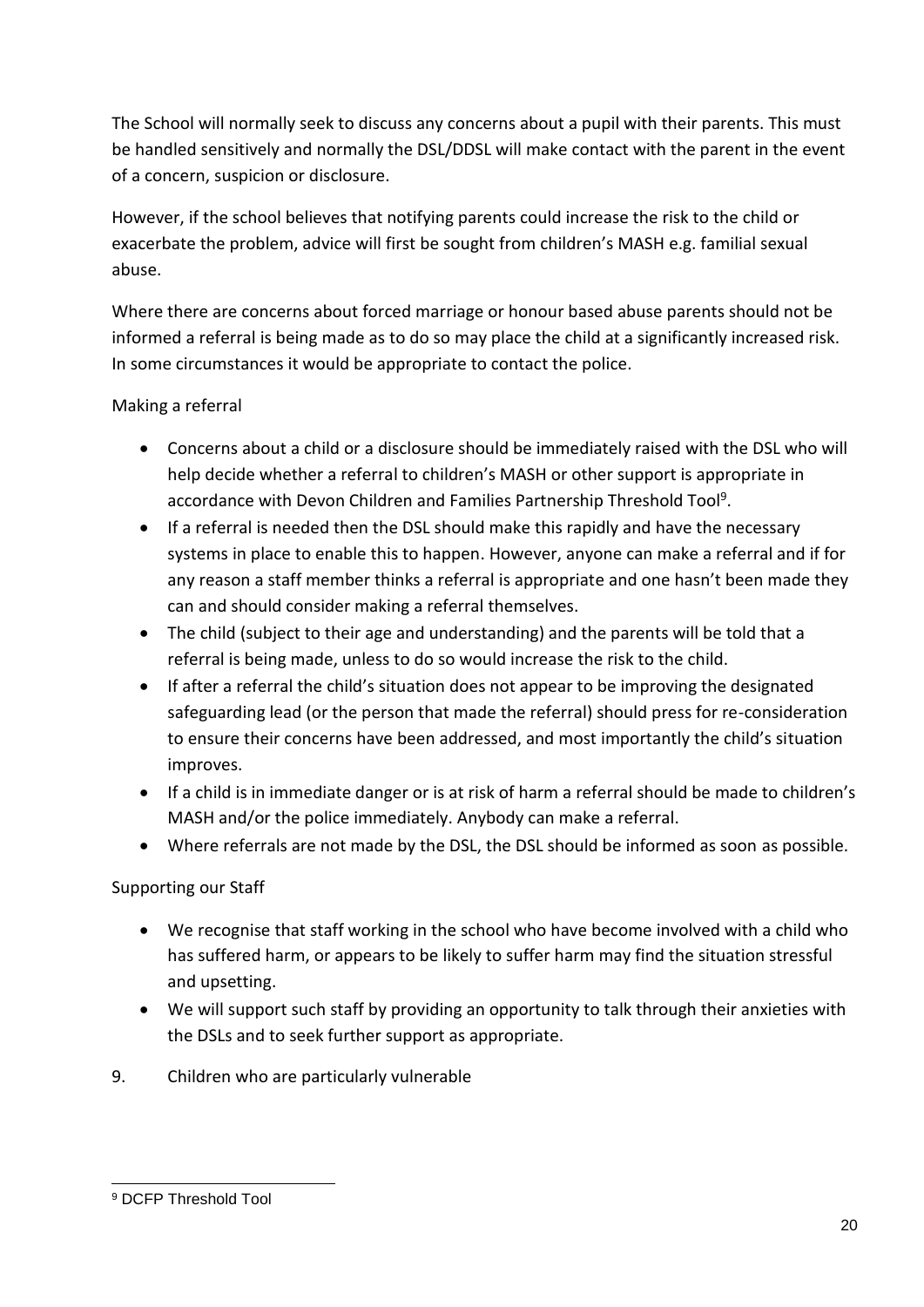The Learn to Live Federation Schools recognises that some children are more vulnerable to abuse and neglect and that additional barriers exist when recognising abuse for some children.

We understand that this increase in risk is due more to societal attitudes and assumptions or child protection procedures which fail to acknowledge children's diverse circumstances, rather than the individual child's personality, impairment or circumstances.

In some cases, possible indicators of abuse such as a child's mood, behaviour or injury might be assumed to relate to the child's impairment or disability rather than giving a cause for concern. Or a focus may be on the child's disability, special educational needs or situation without consideration of the full picture. In other cases, such as bullying, the child may be disproportionately impacted by the behaviour without outwardly showing any signs that they are experiencing it.

Some children may also find it harder to disclose abuse due to communication barriers, lack of access to a trusted adult or not being aware that what they are experiencing is abuse.

Any child may benefit from early help, but all school and college staff should be particularly alert to the potential need for early help for a child who:

- is disabled and has specific additional needs;
- has special educational needs (whether or not they have a statutory education, health and care plan);
- is a young carer;
- is showing signs of being drawn in to anti-social or criminal behaviour, including gang involvement and association with organised crime groups;
- is frequently missing/goes missing from care or from home;
- is misusing drugs or alcohol themselves;
- is at risk of modern slavery, trafficking or exploitation;
- is in a family circumstance presenting challenges for the child, such as substance abuse, adult mental health problems or domestic abuse;
- has returned home to their family from care;
- is showing early signs of abuse and/or neglect;
- is at risk of being radicalised or exploited;
- is a privately fostered child;
- has an imprisoned parent;
- is experiencing mental health, wellbeing difficulties;
- is persistently absent from education (including persistently absent for part of the school day);
- is at risk of 'honour' based abuse such as FGM or Forced Marriage
- 10. Anti-Bullying/Cyberbullying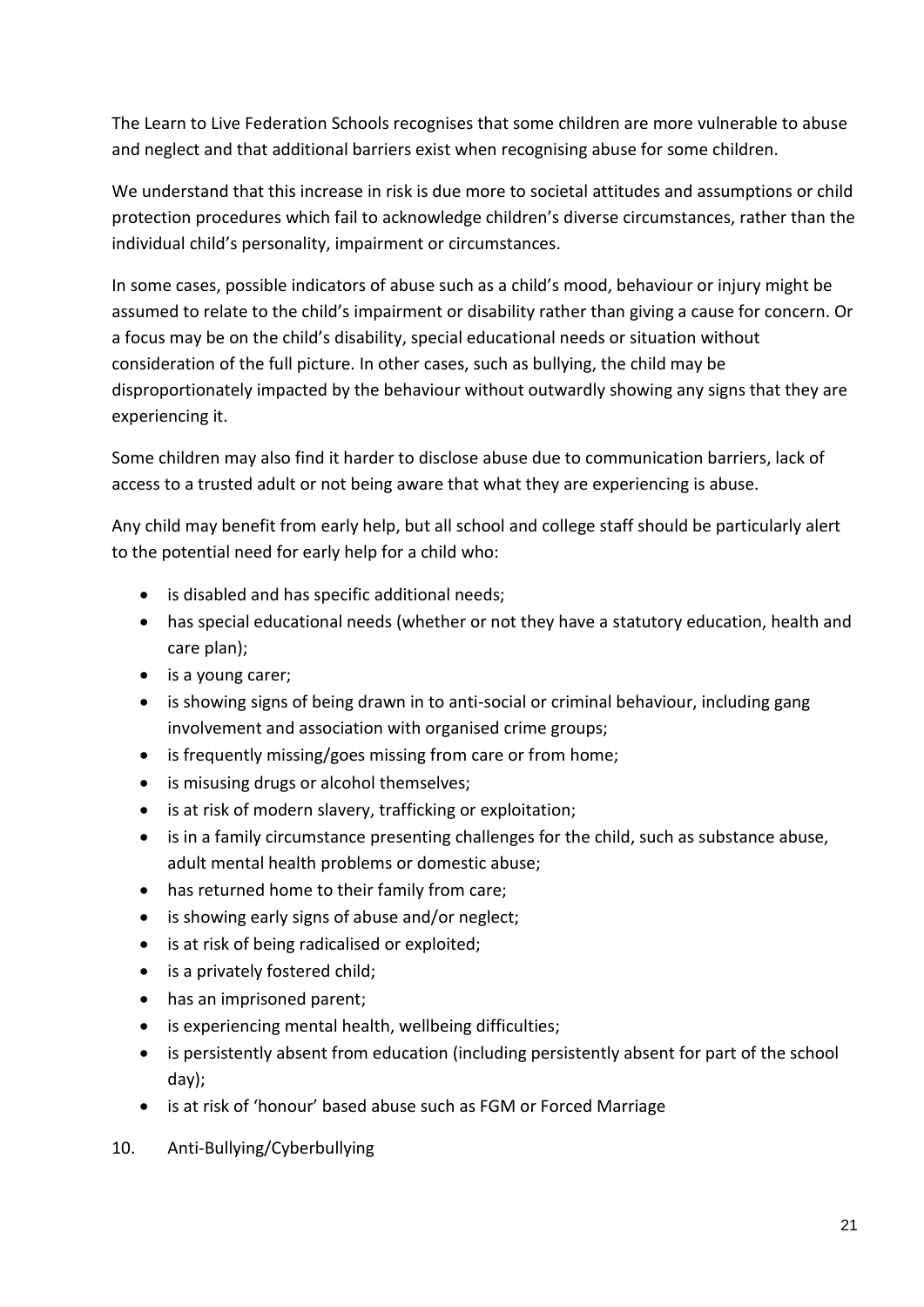Our school policy on anti-bullying is set out in a separate document and acknowledges that to allow or condone bullying may lead to consideration under child protection procedures. This includes all forms e.g. cyber, racist, homophobic and gender related bullying. We keep a record of known bullying incidents which is shared with and analysed by the governing body. All staff are aware that children with SEND and / or differences/perceived differences are more susceptible to being bullied / victims of child abuse.

If the bullying is particularly serious, or the anti-bullying procedures are seen to be ineffective, the Headteacher and the DSL will consider implementing child protection procedures.

The subject of bullying is addressed at regular intervals in PHSE education.

### 11. Racist Incidents

Our policy on racist incidents is set out separately, and acknowledges that repeated racist incidents or a single serious incident may lead to consideration under child protection procedures. We keep a record of racist incidents and report them to the Local Authority.

## 12. Radicalisation and Extremism

The Prevent Duty for England and Wales (2015) under section 26 of the Counter-Terrorism and Security Act 2015 places a duty on education and other children's services to have due regard to the need to prevent people from being drawn into terrorism.

Extremism is defined as 'as 'vocal or active opposition to fundamental British values, including democracy, the rule of law, individual liberty and mutual respect and tolerance of different faiths and beliefs. We also include in our definition of extremism calls for the death of members of our armed forces, whether in this country or overseas.

Some children are at risk of being radicalised; adopting beliefs and engaging in activities which are harmful, criminal or dangerous.

The Learn to live Federation Schools is clear that exploitation of vulnerable children and radicalisation should be viewed as a safeguarding concern and follows the Department for Education guidance for schools and childcare providers on preventing children and young people from being drawn into terrorism<sup>10</sup>.

The Learn to Live Federation Schools seeks to protect children and young people against the messages of all violent extremism including, but not restricted to, those linked to Islamist ideology, or to Far Right / Neo Nazi / White Supremacist ideology, Irish Nationalist and Loyalist paramilitary groups, and extremist Animal Rights movements.

School staff receive training to help identify early signs of radicalisation and extremism. Indicators of vulnerability to radicalisation are in detailed in Appendix 6.

<sup>1</sup> <sup>10</sup> [The Prevent duty](https://www.gov.uk/government/uploads/system/uploads/attachment_data/file/439598/prevent-duty-departmental-advice-v6.pdf)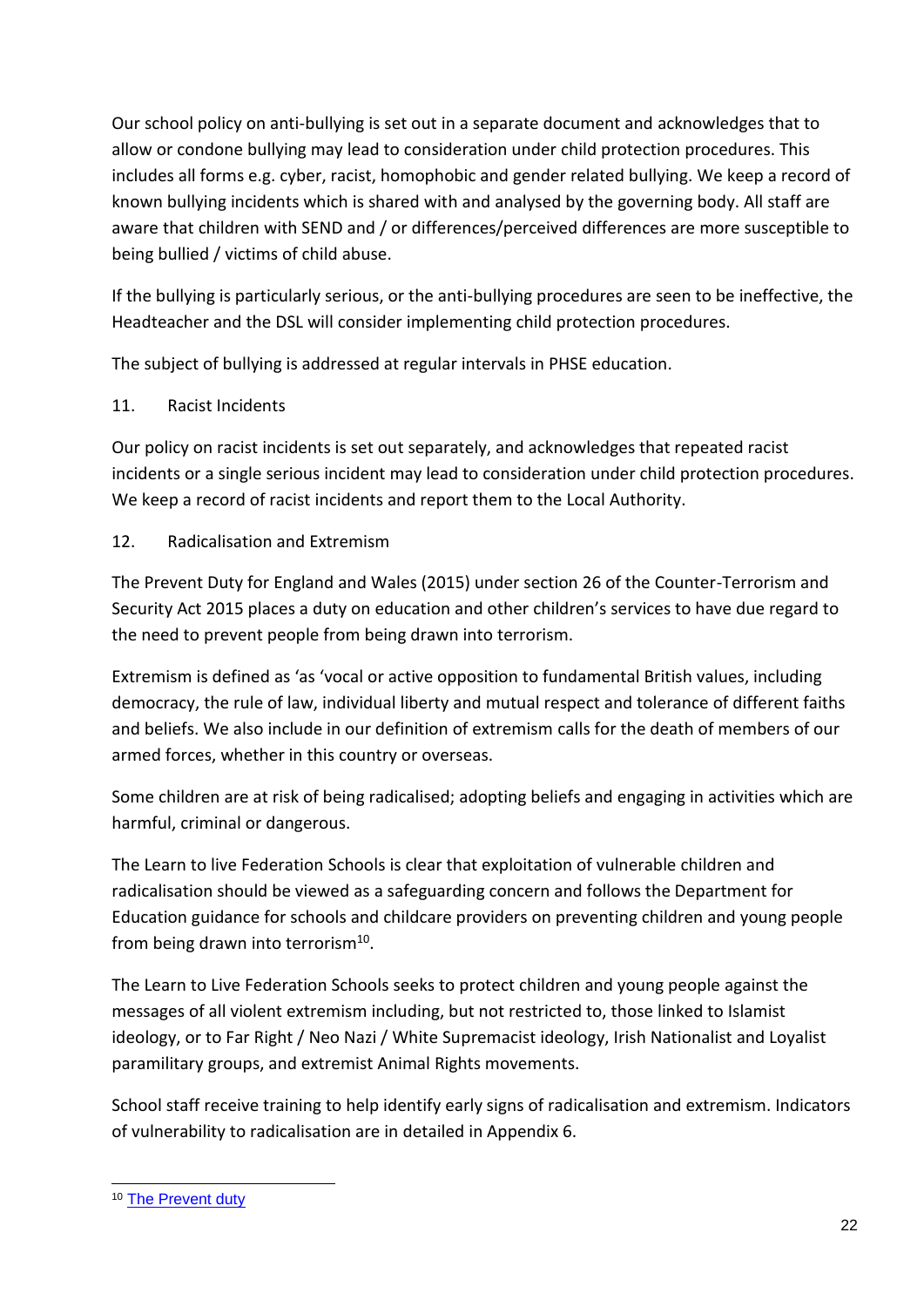Opportunities are provided in the curriculum to enable pupils to discuss issues of religion, ethnicity and culture and the school follows the DfE advice Promoting Fundamental British Values as part of SMSC (spiritual, moral, social and cultural education) in Schools (2014)<sup>11</sup>.

The school governors, the Headteacher and the Designated Safeguarding Lead (DSL) will assess the level of risk within the school and put actions in place to reduce that risk. Risk assessment may include, the use of school premises by external agencies, anti-bullying policy and other issues specific to the school's profile, community and philosophy.

When any member of staff has concerns that a pupil may be at risk of radicalisation or involvement in terrorism, they should speak with the DSL. They should then follow normal safeguarding procedures. If the matter is urgent then Devon & Cornwall Police must be contacted by dialling 999. In non-urgent cases where police advice is sought then dial 101. The Department of Education has also set up a dedicated telephone helpline for staff and governors to raise concerns around Prevent (020 7340 7264).

### 13. Domestic Abuse

Domestic abuse represents one quarter of all violent crime. It is actual or threatened physical, emotional, psychological or sexual abuse. It involves the use of power and control by one person over another. It occurs regardless of race, ethnicity, gender, class, sexuality, age, and religion, mental or physical ability. Domestic abuse can also involve other types of abuse.

We use the term domestic abuse to reflect that a number of abusive and controlling behaviours are involved beyond violence.

Slapping, punching, kicking, bruising, rape, ridicule, constant criticism, threats, manipulation, sleep deprivation, social isolation, and other controlling behaviours all count as abuse.

Living in a home where domestic abuse takes place is harmful to children and can have a serious impact on their behaviour, wellbeing and understanding of healthy, positive relationships. Children who witness domestic abuse are at risk of significant harm and staff are alert to the signs and symptoms of a child suffering or witnessing domestic abuse (See Appendix 5).

## 14. Child Sexual Exploitation (CSE) and Child Criminal Exploitation (CCE)

Both CSE and CCE are forms of abuse and both occur where an individual or group takes advantage of an imbalance in power to coerce, manipulate or deceive a child into sexual or criminal activity. This power imbalance could be due to age, gender, sexual identity, cognitive ability, physical strength, status, and /or access to economic or other resources. The abuse could be linked to an exchange for something the victim perceives that they need or want and/or will be to the financial benefit or other advantage (such as increase status) of the perpetrator or facilitator.

<sup>1</sup> <sup>11</sup> [Promoting Fundamental British Values](https://www.gov.uk/government/uploads/system/uploads/attachment_data/file/380595/SMSC_Guidance_Maintained_Schools.pdf)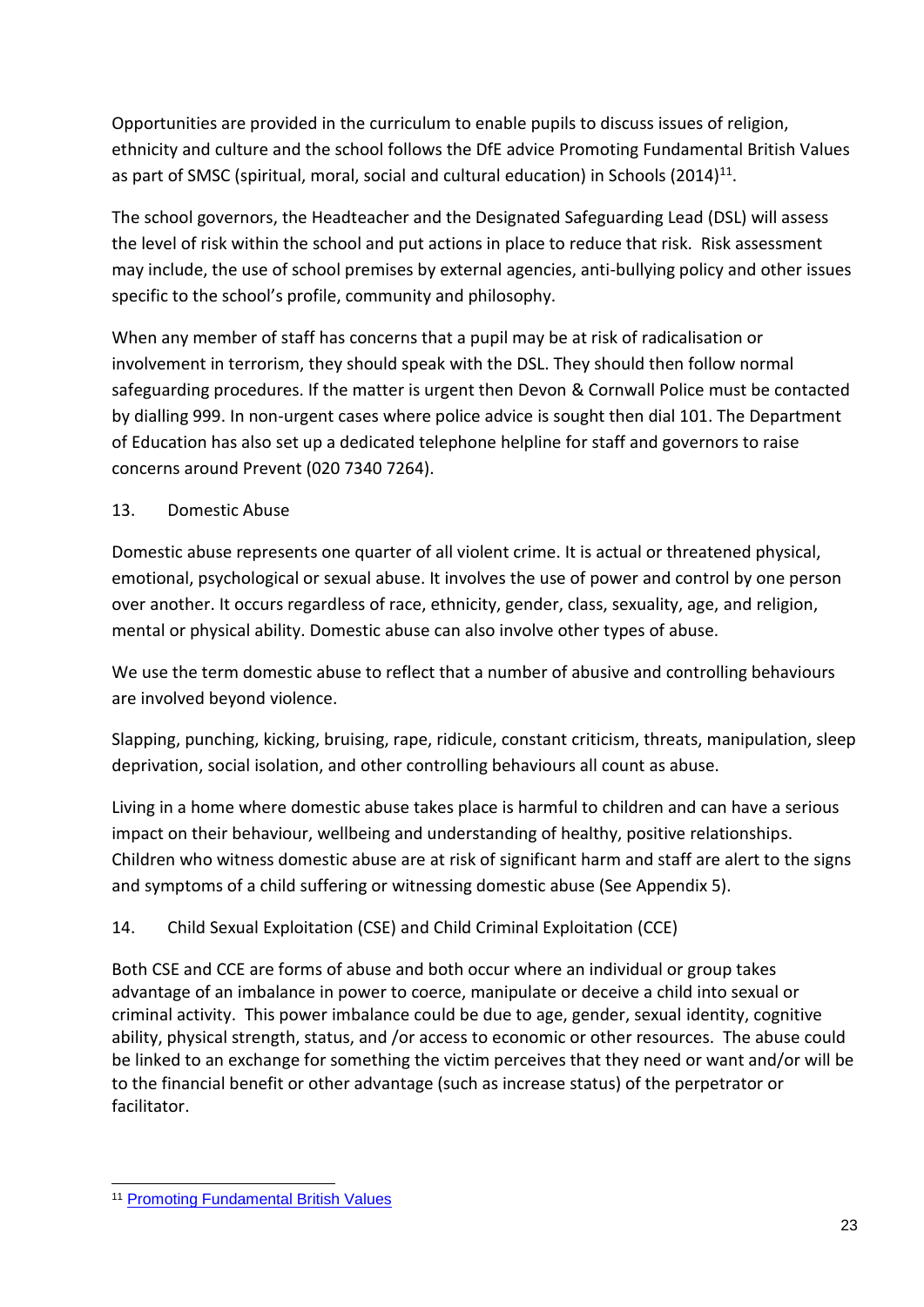The abuse can be perpetrated by individuals or groups, males or females, and adults or children (who themselves may be experiencing exploitation). The abuse can be a one-off occurrence or a series of incidents over time and range from opportunistic to complex organised abuse. It may involve force and/or enticement-based methods of compliance and may, or may not, be accompanied by violence or threats of violence.

Victims can be exploited even when the activity appears consensual and it should be noted exploitation as well as being physical can be facilitated and/or take place online. The experience of girls who are criminally exploited can be very different from boys, the indicators may not be the same and both boys and girls that are being criminally exploited may be at higher risk of sexual exploitation.

CSE can occur over time or be a one off occurrence. CSE can affect any child, who has been coerced into engaging in sexual activities. This includes 16and 17 year olds who can legally consent to have sex.

More definitions and indicators are included in Appendix 3.

Any concerns that a child is being or is at risk of being sexually or criminally exploited should be passed without delay to the DSL. The Learn to Live Federation Schools are aware there is a clear link between regular school absence/truanting, CSE and CCE. Staff should consider a child to be at potential CSE/CCE risk in the case of regular school absence/truanting and make reasonable enquiries with the child and parents to assess this risk.

The DSL will use the Devon Children and Families Partnership Adolescent Safety Framework Safer Me Assessment<sup>12</sup> on all occasions when there is a concern that a child is being or is at risk of being sexually or criminally exploited or where indicators have been observed that are consistent with a child who is being or who is at risk of being sexually or criminally exploited. The Safer Me Assessment will indicate to the DSL whether a Safer Me Early Help approach or referral to the Exploitation Hub is required. If the DSL is in any doubt they will contact MASH consultation.

In all cases if the assessment identified any level of concern the DSL should contact their local MACE<sup>13</sup> (Missing & Child Exploitation) and email the completed Safer Me assessment along with a MASH enquiry form. If a child is in immediate danger the police should be called on 999.

The Learn to Live Federation schools are aware that a child often is not able to recognise the coercive nature of the abuse and does not see themselves as a victim. As a consequence, the child may resent what they perceive as interference by staff. However, staff must act on their concerns as they would for any other type of abuse.

The Learn to Live Federation Schools includes the risks of sexual and criminal exploitation in the PHSE and RSE curriculum. Pupils will be informed of the grooming process and how to protect themselves from people who may potentially be intent on causing harm. They will be supported

1

<sup>12</sup> [DCFP Adolescent Safety Framework info and Safer Me Assessment](https://www.dcfp.org.uk/training-and-resources/policies-and-procedures/adolescent-safety-framework-safer-me/)

<sup>13</sup> [DCFP MACE guidance](https://www.dcfp.org.uk/child-abuse/child-sexual-exploitation/child-exploitation-information-for-professionals/)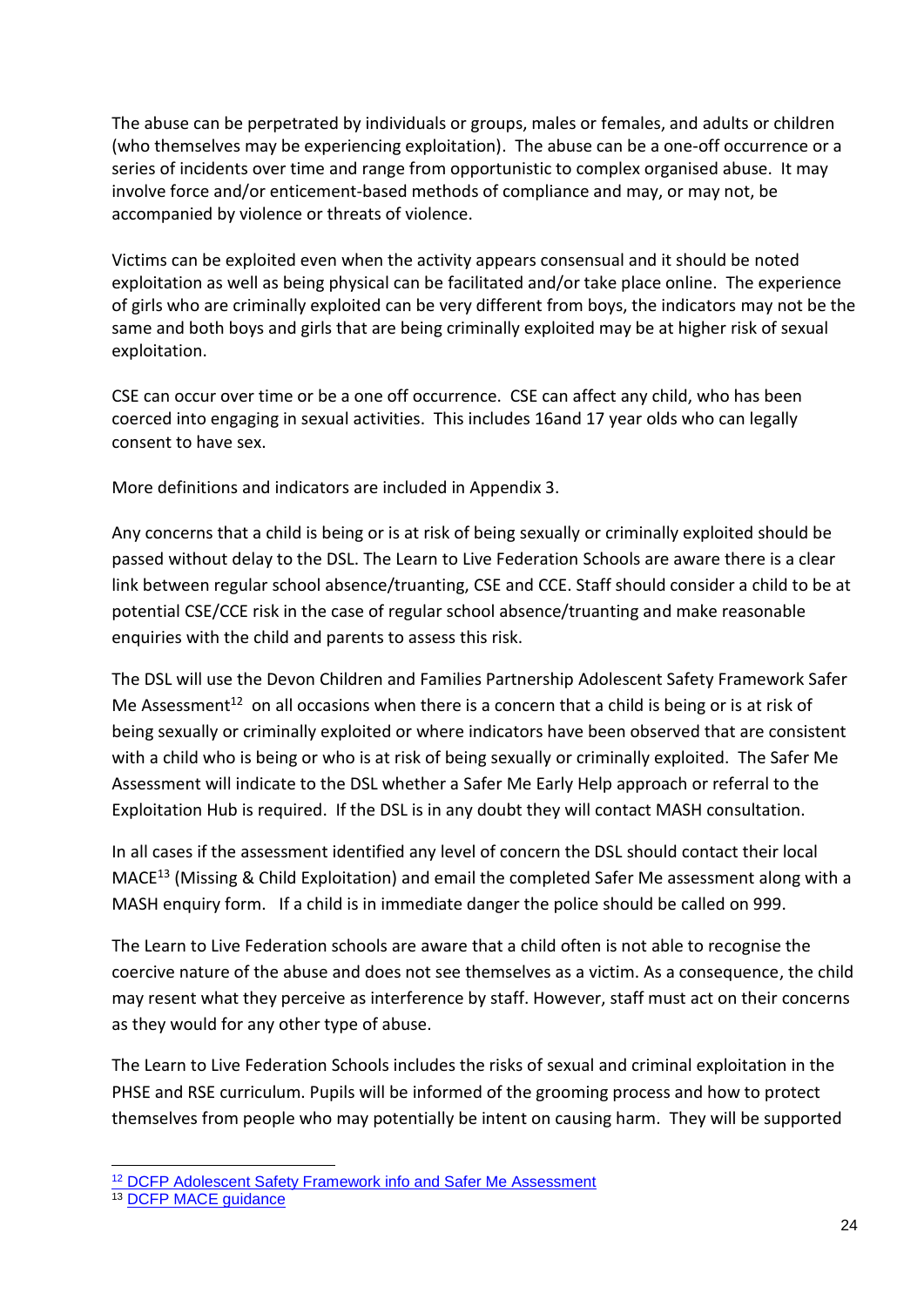in terms of recognising and assessing risk in relation to CSE/CCE, including online, and knowing how and where to get help.

## 15. Female Genital Mutilation (FGM)

Female Genital Mutilation (FGM) is illegal in England and Wales under the FGM Act (2003). It is a form of child abuse and violence against women. A mandatory reporting duty requires teachers to report 'known' cases of FGM in under 18s, which are identified in the course of their professional work, to the police<sup>14</sup>.

The duty applies to all persons in the Learn to Live Federation Schools who are employed or engaged to carry out 'teaching work' in the school, whether or not they have qualified teacher status. The duty applies to the individual who becomes aware of the case to make a report. It should not be transferred to the Designated Safeguarding Lead, however the DSL should be informed.

If a teacher is informed by a girl under 18 that an act of FGM has been carried out on her or a teacher observes physical signs which appear to show that an act of FGM has been carried out on a girl under 18 and they have no reason to believe the act was necessary for the girl's physical or mental health or for purposes connected with labour or birth, the teacher should personally make a report to the police force in which the girl resides by calling 101. The report should be made by the close of the next working day.

School staff are trained to be aware of risk indicators of FGM which are set out in Appendix 4. Concerns about FGM outside of the mandatory reporting duty should be reported as per Learn to Live Federation Schools' child protection procedures. Staff should be particularly alert to suspicions or concerns expressed by female pupils about going on a long holiday during the summer vacation period. There should also be consideration of potential risk to other girls in the family and practicing community.

Where there is a risk to life or likelihood of serious immediate harm the teacher should report the case immediately to the police, including dialling 999 if appropriate.

There are no circumstances in which a teacher or other member of staff should examine a girl.

### 16. Forced Marriage

A forced marriage is a marriage in which one or both people do not (or in cases of people with learning disabilities cannot) consent to the marriage but are coerced into it. Coercion may include physical, psychological, financial, sexual and emotional pressure. It may also involve physical or sexual violence and abuse.

Forced marriage is an appalling and indefensible practice and is recognised in the UK as a form of violence against women and men, domestic/child abuse and a serious abuse of human rights.

<sup>1</sup> <sup>14</sup> [FGM procedural information](https://www.gov.uk/government/uploads/system/uploads/attachment_data/file/573782/FGM_Mandatory_Reporting_-_procedural_information_nov16_FINAL.pdf)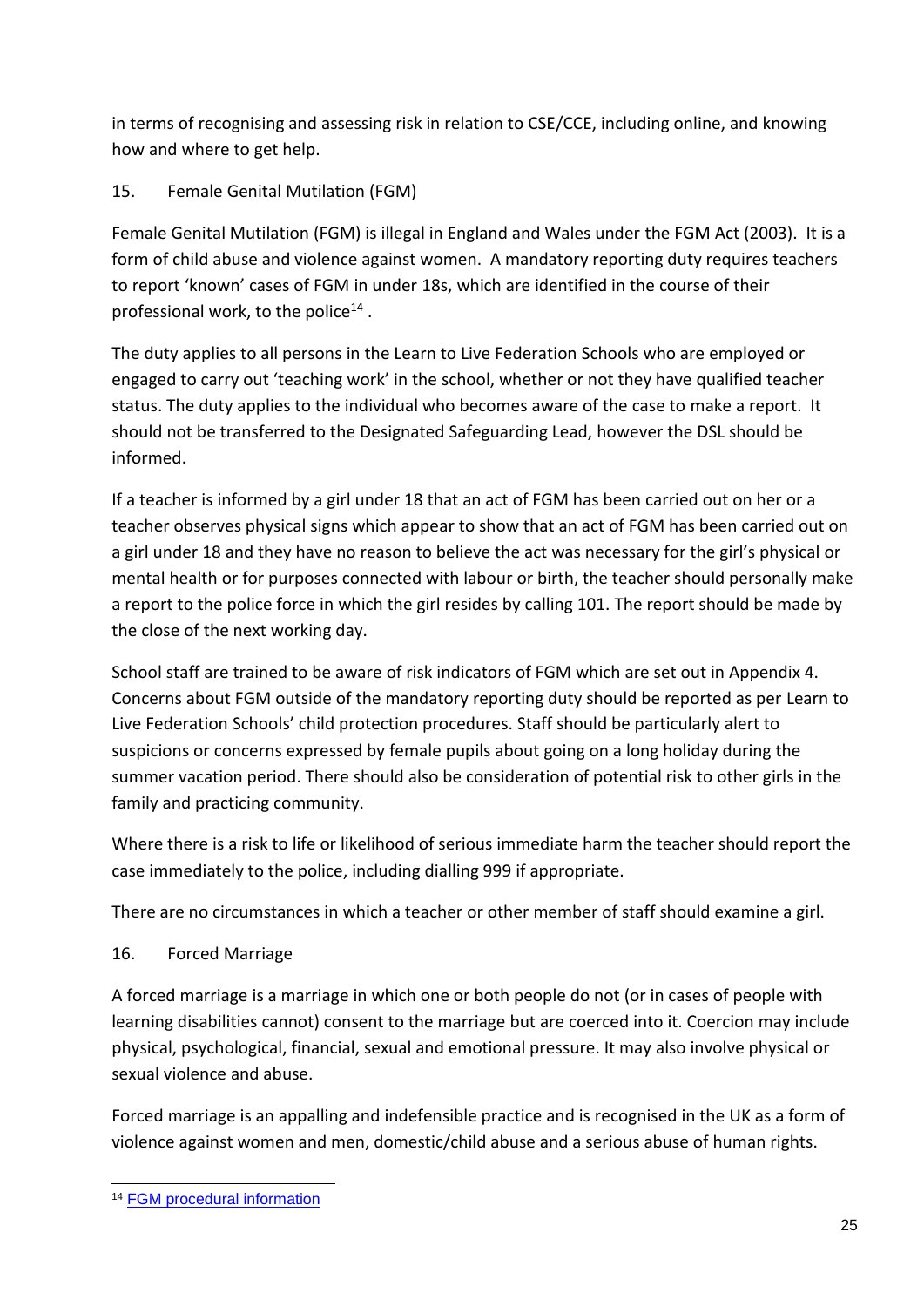Since June 2014 forcing someone to marry has become a criminal offence in England and Wales under the Anti-Social Behaviour, Crime and Policing Act 2014.

A forced marriage is not the same as an arranged marriage which is common in several cultures. The families of both spouses take a leading role in arranging the marriage but the choice of whether or not to accept the arrangement remains with the prospective spouses.

School staff should never attempt to intervene directly as a school or through a third party. Contact should be made with MASH.

### 17. Honour-based Abuse

Honour based abuse (HBV) can be described as a collection of practices, which are used to control behaviour within families or other social groups to protect perceived cultural and religious beliefs and/or honour. Such abuse can occur when perpetrators perceive that a relative has shamed the family and/or community by breaking their honour code.

Honour based abuse might be committed against people who;

- become involved with a boyfriend or girlfriend from a different culture or religion;
- want to get out of an arranged marriage;
- want to get out of a forced marriage;
- wear clothes or take part in activities that might not be considered traditional within a particular culture.

It is a violation of human rights and may be a form of domestic and/or sexual abuse. There is no, and cannot be, honour or justification for abusing the human rights of others.

### 18. One Chance Rule

All staff are aware of the 'One Chance' Rule' in relation to forced marriage, FGM and HBV. Staff recognise they may only have one chance' to speak to a pupil who is a potential victim and have just one chance to save a life.

The Learn to Live Federation Schools are aware that if the victim is not offered support following disclosure that the 'One Chance' opportunity may be lost. Therefore, all staff are aware of their responsibilities and obligations when they become aware of potential forced marriage, FGM and HBV cases.

#### 19. Mental Health

Staff will be aware that mental health problems can, in some cases, be an indicator that a child has suffered or is at risk of suffering abuse, neglect or exploitation. Whilst school recognise that only appropriately trained professionals can diagnose mental health problems; staff are able to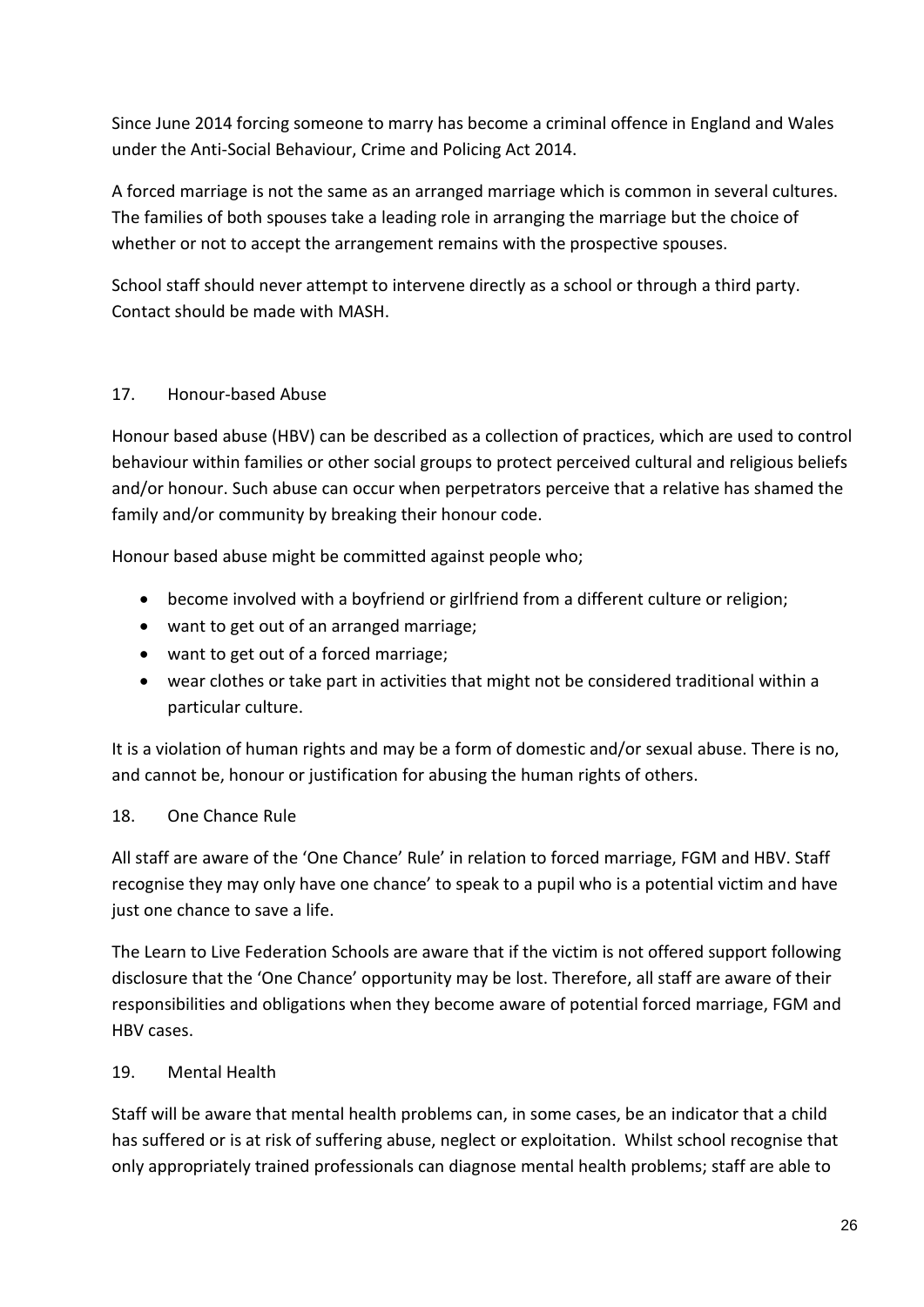make day to day observations of children and identify such behaviour that may suggest they are experiencing a mental health problem or be at risk of developing one.

How traumatic ACE's and experiences of abuse and neglect can impact on a child's mental health, behaviour and education through to adolescence and adulthood will be covered in safeguarding awareness training and updates. If staff have a mental health concern about a child that is also a safeguarding concern they will share this with the DSL or deputy. School will also refer to the mental health and behaviour in schools guidance<sup>15</sup>

### 20. Private Fostering Arrangements

A private fostering arrangement occurs when someone other than a parent or close relative cares for a child for a period of 28 days or more, with the agreement of the child's parents. It applies to children under the age of 16 or 18 if the child is disabled. Children looked after by the local authority or who are place in residential schools, children's homes or hospitals are not considered to be privately fostered.

Private fostering occurs in all cultures, including British culture and children may be privately fostered at any age.

The Learn to Live Federation Schools recognise that most privately fostered children remain safe and well but are aware that safeguarding concerns have been raised in some cases. Therefore, all staff are alert to possible safeguarding issues, including the possibility that the child has been trafficked into the country.

By law, a parent, private foster carer or other persons involved in making a private fostering arrangement must notify children's services as soon as possible. However, where a member of staff becomes aware that a pupil may be in a private fostering arrangement they will raise this will the DSL and the DSL will notify MASH of the circumstances.

### 21. Looked after children and previously looked after children

The most common reason for children becoming looked after is as a result of abuse and neglect. The Learn to live Federation schools ensures that staff have the necessary skills and understanding to keep looked after/previously looked after children safe. Appropriate staff have information about a child's looked after legal status and care arrangements, including the level of authority delegated to the carer by the authority looking after the child and contact arrangements with birth parents or those with parental responsibility.

The designated teacher for looked after children and the DSL have details of the child's social worker and the name and contact details of the Devon County Council's virtual school head for children in care.

<sup>1</sup> <sup>15</sup> [Mental health and behaviour in schools: guidance](https://www.gov.uk/government/publications/mental-health-and-behaviour-in-schools--2)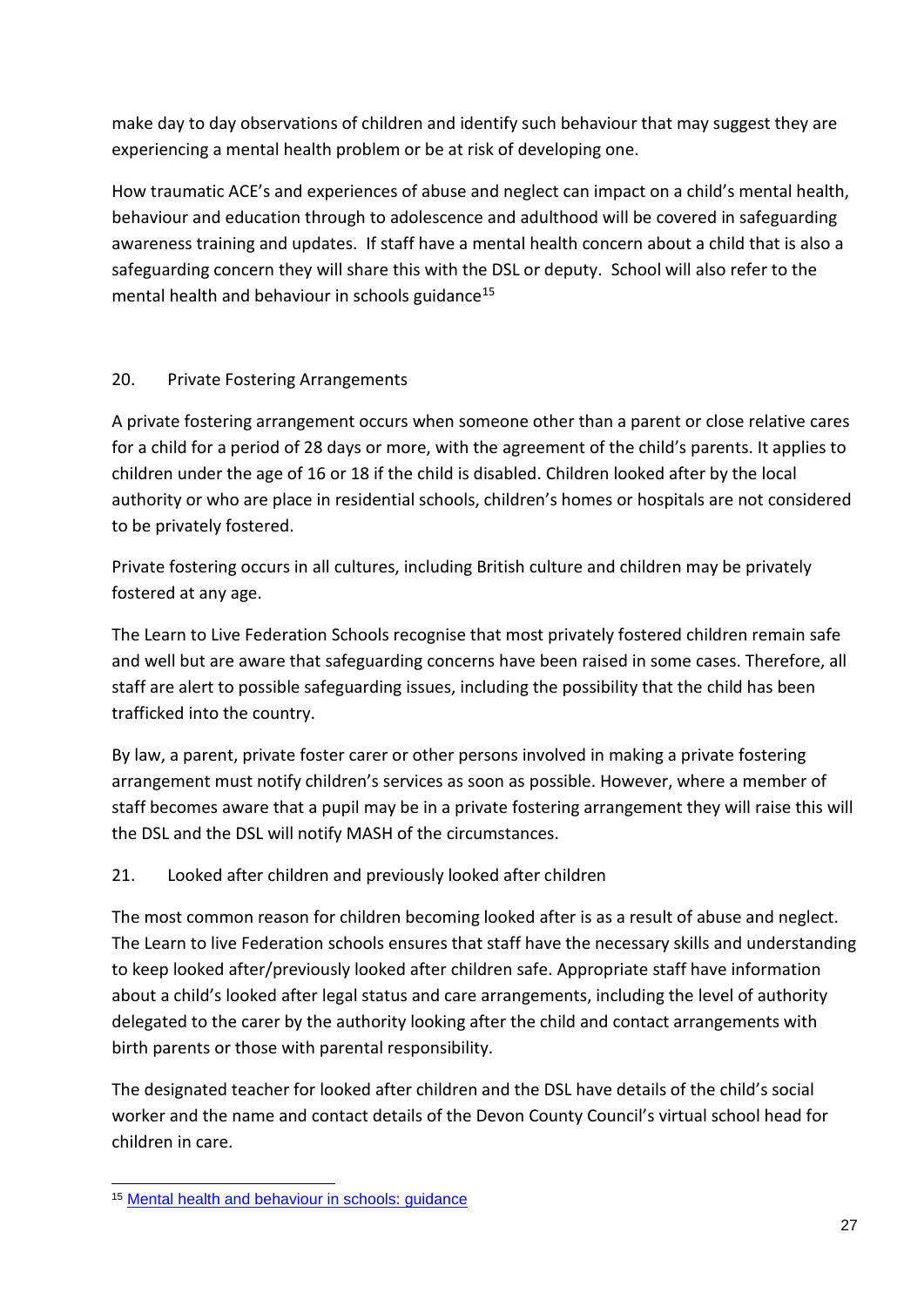The designated teacher for looked after children works with the virtual school head to discuss how Pupil Premium Plus funding can be best used to support the progress of looked after children in the school and meet the needs in the child's personal education plan. The designated teacher will follow the statutory guidance 'Promoting the education of Looked After Children'.

## 22. Children Missing Education

Attendance, absence and exclusions are closely monitored. The school will hold more than one emergency contact number for pupils and students where reasonably possible. A child going missing from education is a potential indicator of abuse and neglect, including sexual abuse and sexual exploitation.

The DSL will monitor unauthorised absences and take appropriate action including notifying the local authority particularly where children go missing on repeat occasions and/or are missing for periods during the school day in conjunction with 'Children Missing Education: Statutory Guidance for Local Authorities<sup>16</sup>.

Staff must be alert to signs of children at risk of travelling to conflict zones, female genital mutilation and forced marriage.

### 23. Online Safety

Our pupils increasingly use electronic equipment on a daily basis to access the internet and share content and images via social media sites such as Facebook, twitter, Instagram, Snapchat and ooVoo.

Unfortunately, some adults and other children use these technologies to harm children. The harm might range from sending hurtful or abusive texts or emails, to grooming and enticing children to engage in sexual behaviour such as webcam photography or face-to-face meetings. Pupils may also be distressed or harmed by accessing inappropriate material such as pornographic websites or those which promote extremist behaviour, criminal activity, suicide or eating disorders.

The Learn to Live Federation Schools has an online safety policy which explains how we try to keep pupils safe in school and how we respond to online safety incidents (See flowchart, Appendix 7).

The Learn to Live Federation Schools will also provide advice to parents when pupils are being asked to learn on line at home and consider how best to safeguard both pupils and staff.

Pupils are taught about online safety throughout the curriculum and all staff receive online safety training which is regularly updated. The school online safety co-ordinator is Monika Davis.

24. Peer on peer Abuse (Child on Child) incl. Sexual violence and sexual harassment

The DSL, Governing Body/Board and Head Teacher will take due regard to Part 5, KCSiE 2021

<sup>1</sup> <sup>16</sup> [CME Statutory Guidance for Local Authorities](https://www.gov.uk/government/uploads/system/uploads/attachment_data/file/550416/Children_Missing_Education_-_statutory_guidance.pdf)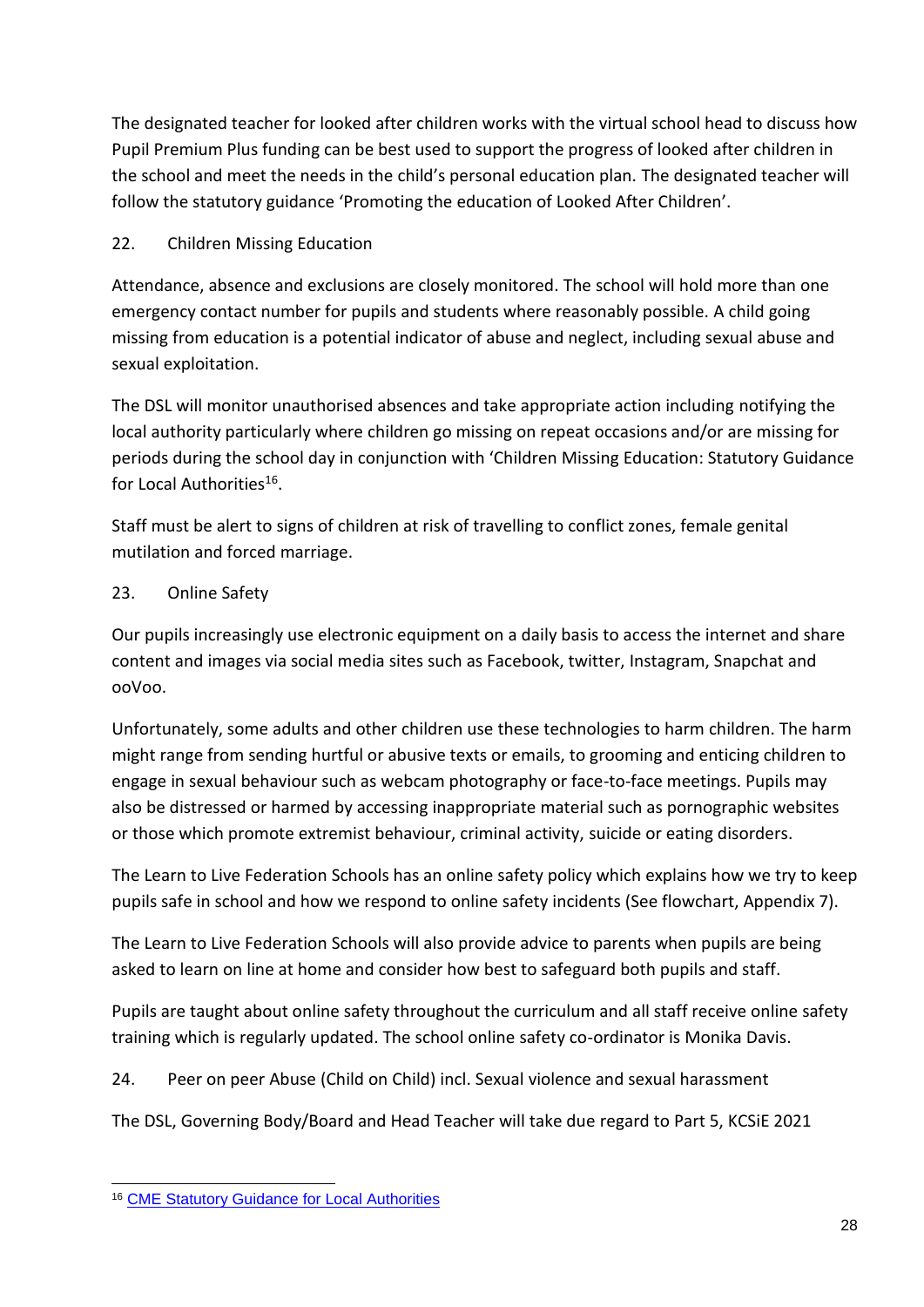In most instances, the conduct of pupils towards each other will be covered by our behaviour policy. However, some allegations may be of such a serious nature that they may raise safeguarding concerns. The Learn to Live Federation Schools recognise that children are capable of abusing their peers. It will not be passed off as 'banter' or 'part of growing up'. The forms of peer on peer abuse are outlined below.

- domestic abuse an incident or pattern of actual or threatened acts of physical, sexual, financial and/or emotional abuse, perpetrated by an adolescent against a current or former dating partner regardless of gender or sexuality;
- bullying (including cyberbullying, prejudice-based and discriminatory bullying);
- child sexual exploitation children under the age of 18 may be sexually abused in the context of exploitative relationships, contexts and situations by peers who are also under 18;
- harmful sexual behaviour Children and young people presenting with sexual behaviours that are outside of developmentally 'normative' parameters and harmful to themselves and others (For more information, please see Appendix 2);
- upskirting which typically involves taking a picture under a person's clothing without them knowing, with the intention of viewing their genitals or buttocks to obtain sexual gratification, or cause the victim humiliation, distress or alarm;
- serious youth violence<sup>17</sup> Any offence of most serious violence or weapon enabled crime, where the victim is aged 1-19' i.e. murder, manslaughter, rape, wounding with intent and causing grievous bodily harm. 'Youth violence' is defined in the same way, but also includes assault with injury offences. All staff will receive training so that they are aware of indicators which may signal that children are at risk from, or involved with serious violence and crime;
- initiation/hazing type violence and rituals (this could include activities involving harassment, abuse or humiliation used as a way of initiating a person into a group and may also include an online element); and
- consensual and non-consensual sharing of nudes and semi-nude images and or videos13 (also known as sexting or youth produced sexual imagery).

The term peer-on-peer abuse can refer to all of these definitions and a child may experience one or multiple facets of abuse at any one time. Therefore, our response will cut across these definitions and capture the complex web of their experiences.

There are also different gender issues that can be prevalent when dealing with peer on peer abuse (i.e. girls being sexually touched/assaulted or boys being subjected to initiation/hazing type violence).

The Learn to Live Federation Schools aims to reduce the likelihood of peer on peer abuse through;

<sup>1</sup> <sup>17</sup> [Preventing youth violence and gang involvement](https://assets.publishing.service.gov.uk/government/uploads/system/uploads/attachment_data/file/418131/Preventing_youth_violence_and_gang_involvement_v3_March2015.pdf)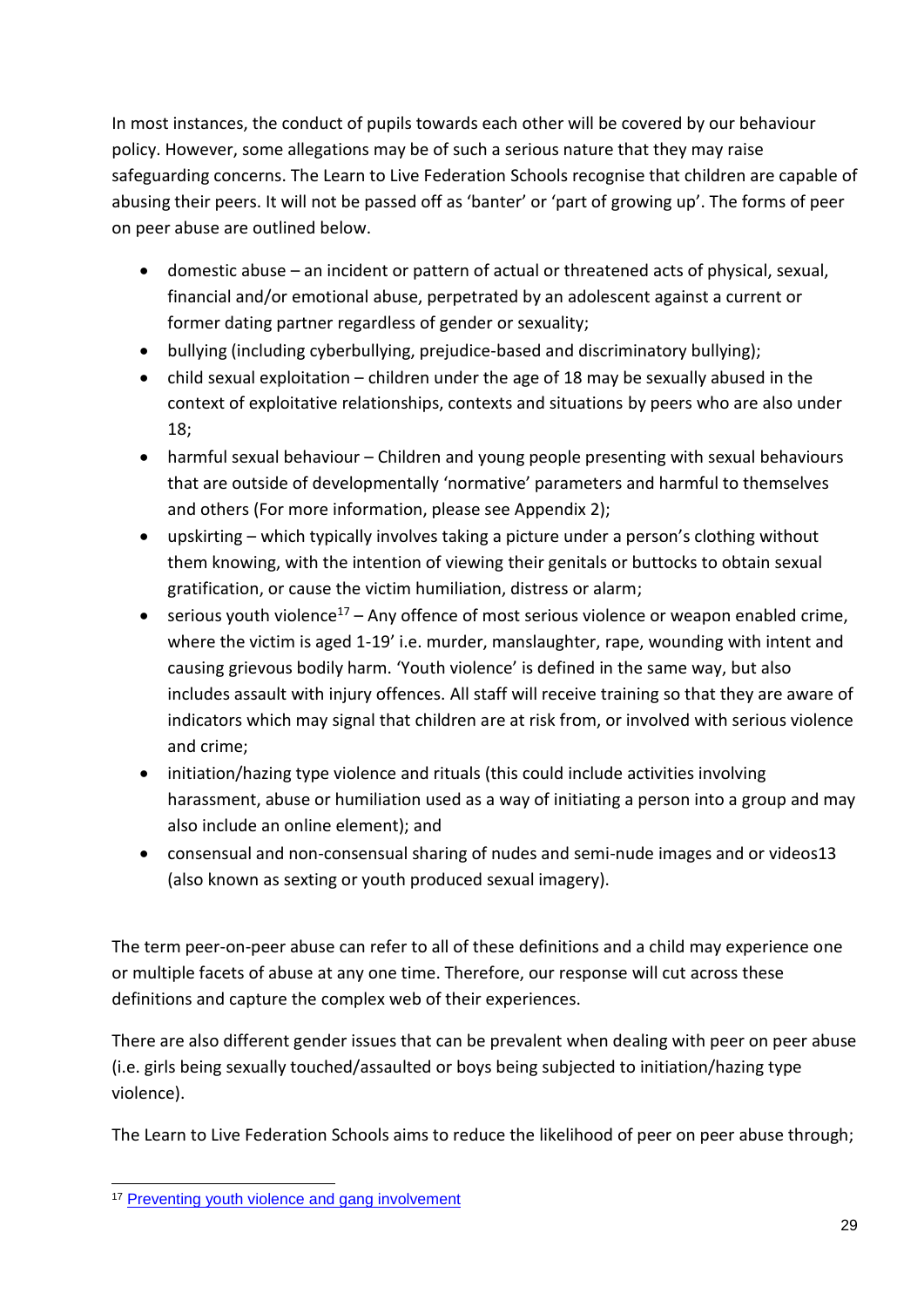- the established ethos of respect, friendship, courtesy and kindness;
- high expectations of behaviour;
- clear consequences for unacceptable behaviour;
- providing a developmentally appropriate PSHE curriculum which develops pupils' understanding of healthy relationships, acceptable behaviour, consent and keeping themselves safe;
- systems for any pupil to raise concerns with staff, knowing that they will be listened to, valued and believed;
- robust risk assessments and providing targeted work for pupils identified as being a potential risk to other pupils and those identified as being at risk.

Research indicates that young people rarely disclose peer on peer abuse and that if they do, it is likely to be to their friends. Therefore, The Learn to Live Federation Schools will also educate pupils in how to support their friends if they are concerned about them, that they should talk to a trusted adult in the school and what services they can contact for further advice.

Any concerns, disclosures or allegations of peer on peer abuse in any form should be referred to the DSL using The Learn to Live Federation Schools child protection procedures as set out in this policy. Where a concern regarding peer on peer abuse has been disclosed to the DSL(s), advice and guidance will be sought from MASH and where it is clear a crime has been committed or there is a risk of crime being committed the Police will be contacted.

Working with external agencies the school will respond to the unacceptable behaviour. If a pupil's behaviour negatively impacts on the safety and welfare of other pupils then safeguards will be put in place to promote the well-being of the pupils affected and the victim and perpetrator will be provided with support.

## 25. Youth produced sexual imagery (sexting) $18$

The practice of children sharing images and videos via text message, email, social media or mobile messaging apps has become commonplace. However, this online technology has also given children the opportunity to produce and distribute sexual imagery in the form of photos and videos. Such imagery involving anyone under the age of 18 is illegal.

Youth produced sexual imagery refers to both images and videos where;

- A person under the age of 18 creates and shares sexual imagery of themselves with a peer under the age of 18.
- A person under the age of 18 shares sexual imagery created by another person under the age of 18 with a peer under the age of 18 or an adult.
- A person under the age of 18 is in possession of sexual imagery created by another person under the age of 18.

<sup>1</sup> <sup>18</sup> Youth refers to anyone under the age of 18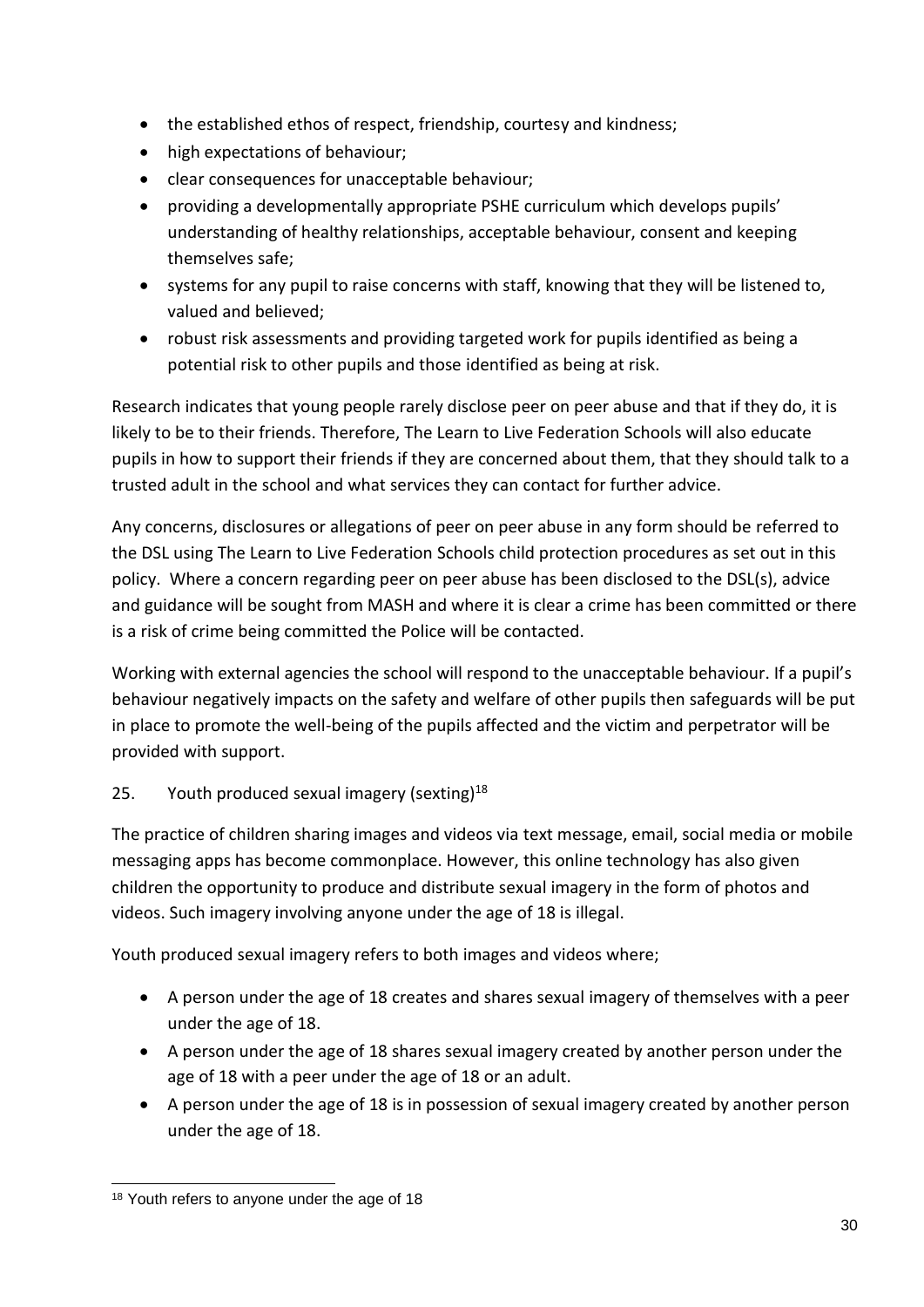All incidents of this nature should be treated as a safeguarding concern and in line with the UKCIS guidance 'Sexting in schools and colleges: responding to incidents and safeguarding young people'<sup>19</sup>, and 'Sharing nudes and semi-nudes: how to respond to an incident.'<sup>20</sup>

Cases where sexual imagery of people under 18 has been shared by adults and where sexual imagery of a person of any age has been shared by an adult to a child is child sexual abuse and should be responded to accordingly.

If a member of staff becomes aware of an incident involving youth produced sexual imagery they should follow the child protection procedures and refer to the DSL as soon as possible. The member of staff should confiscate the device involved and set it to flight mode or, if this is not possible, turn it off. Staff should not view, copy or print the youth produced sexual imagery.

The DSL should hold an initial review meeting with appropriate school staff and subsequent interviews with the children involved (if appropriate). Parents should be informed at an early stage and involved in the process unless there is reason to believe that involving parents would put the child at risk of harm. At any point in the process if there is concern a young person has been harmed or is at risk of harm a referral should be made to MASH or the Police as appropriate.

Immediate referral at the initial review stage should be made to MASH/Police if;

- The incident involves an adult;
- There is good reason to believe that a young person has been coerced, blackmailed or groomed or if there are concerns about their capacity to consent (for example, owing to special education needs);
- What you know about the imagery suggests the content depicts sexual acts which are unusual for the child's development stage or are violent;
- The imagery involves sexual acts;
- The imagery involves anyone aged 12 or under;
- There is reason to believe a child is at immediate risk of harm owing to the sharing of the imagery, for example the child is presenting as suicidal or self-harming.

If none of the above apply then the DSL will use their professional judgement to assess the risk to pupils involved and may decide, with input from the Headteacher, to respond to the incident without escalation to MASH or the police. Such decisions will be recorded.

In applying judgement the DSL will consider if;

- there is a significant age difference between the sender/receiver;
- there is any coercion or encouragement beyond the sender/receiver;
- the imagery was shared and received with the knowledge of the child in the imagery;
- the child is more vulnerable than usual i.e. at risk;

1

<sup>19</sup> [Sexting in schools and colleges](https://www.gov.uk/government/groups/uk-council-for-child-internet-safety-ukccis)

<sup>&</sup>lt;sup>20</sup> [Sharing nudes and semi-nudes: how to respond to an incident \(UCKIS\)](https://www.gov.uk/government/publications/sharing-nudes-and-semi-nudes-advice-for-education-settings-working-with-children-and-young-people/sharing-nudes-and-semi-nudes-how-to-respond-to-an-incident-overview)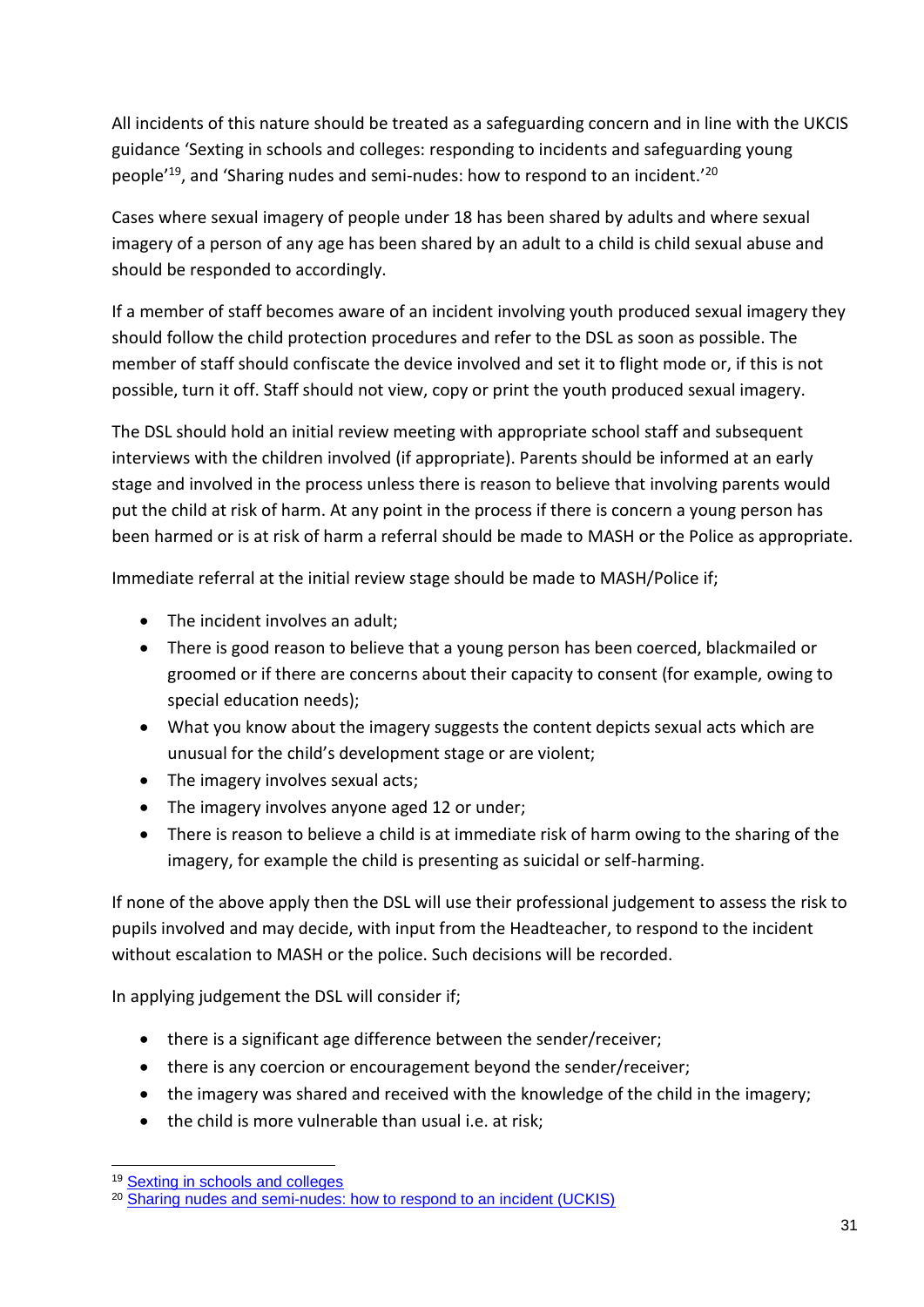- there is a significant impact on the children involved;
- the image is of a severe or extreme nature;
- the child involved understands consent;
- the situation is isolated or if the image been more widely distributed;
- there other circumstances relating to either the sender or recipient that may add cause for concern i.e. difficult home circumstances;
- the children have been involved in incidents relating to youth produced imagery before.

If any of these circumstances are present the situation will be escalated according to our child protection procedures, including reporting to the police or MASH. Otherwise, the situation will be managed within the school.

The DSL will record all incidents of youth produced sexual imagery, including both the actions taken, actions not taken, reasons for doing so and the resolution in line with safeguarding recording procedures.

#### 26. Allegations against staff

All school staff should take care not to place themselves in a vulnerable position with a child. It is always advisable for interviews or work with individual children or parents to be conducted in view of other adults.

Guidance about conduct and safe practice, including safe use of mobile phones by staff and volunteers will be given at induction $^{21}$ .

We understand that a pupil may make an allegation against a member of staff or staff may have concerns about another staff member.

If such an allegation is made, or information is received which suggests that a person may be unsuitable to work with children, the member of staff receiving the allegation or aware of the information, will immediately inform the Headteacher<sup>22</sup>.

The Headteacher on all such occasions will discuss the content of the allegation with the Local Authority Designated Officer (LADO)<sup>23</sup> at the earliest opportunity and before taking any further action.

If the allegation made to a member of staff concerns the Headteacher, the person receiving the allegation will immediately inform the Chair of Governors who will consult the LADO as above, without notifying the Headteacher first.

1

<sup>&</sup>lt;sup>21</sup> Refer to "Guidance for Safe Working Practice"

<sup>&</sup>lt;sup>22</sup> Chair of Governors in the event of an allegation against the Headteacher

<sup>23</sup> Duty LADO 01392 384964 or email [ladosecure-mailbox@devon.gov.uk](mailto:ladosecure-mailbox@devon.gov.uk)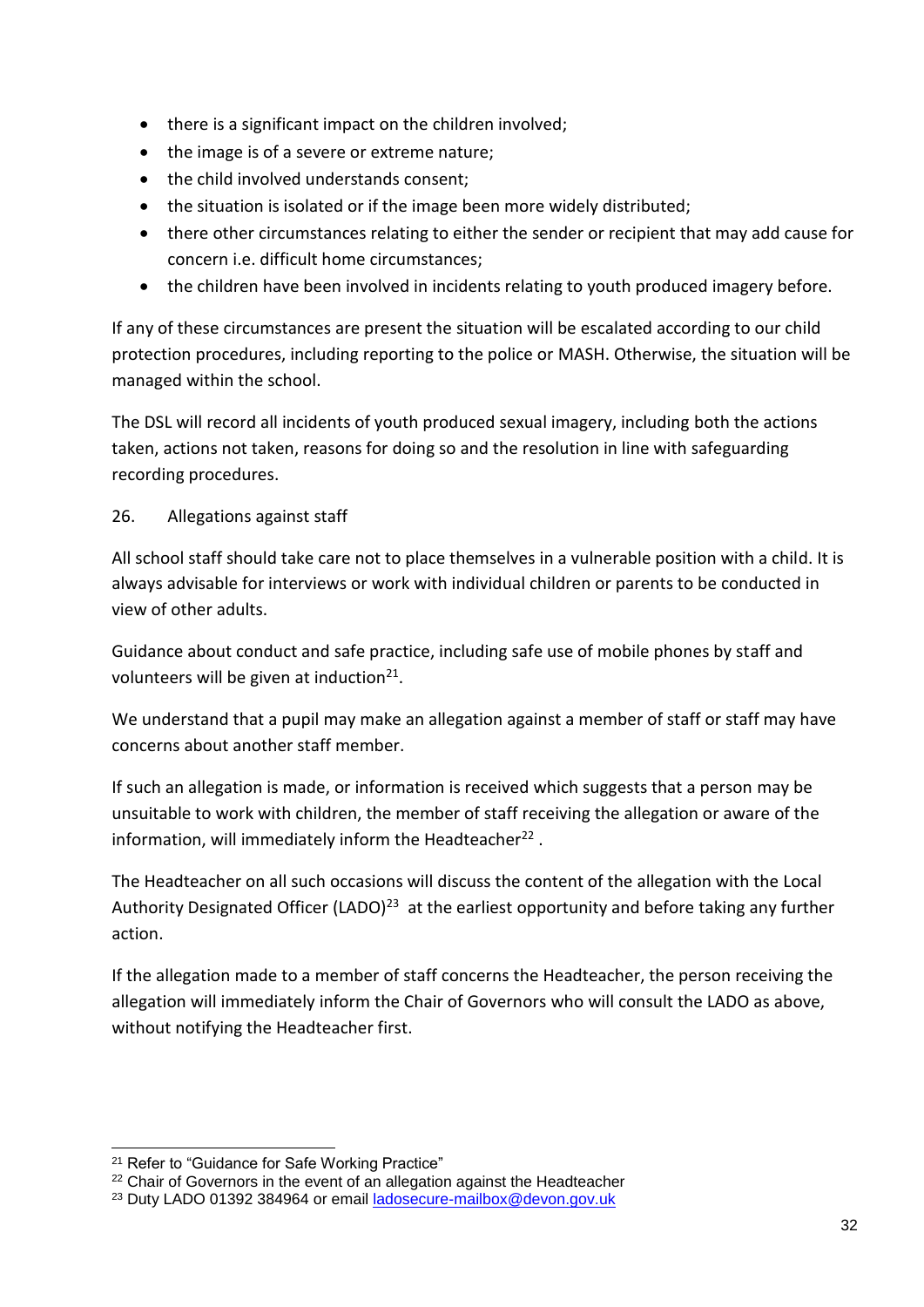The school will follow the Devon procedures for managing allegations against staff, procedures set out in Keeping Children Safe in Education 2020 and the school's Managing Allegations policy and procedures.

Suspension of the member of staff, excluding the Headteacher, against whom an allegation has been made, needs careful consideration, and the Headteacher will seek the advice of the LADO and an HR Consultant in making this decision.

In the event of an allegation against the Headteacher, the decision to suspend will be made by the Chair of Governors with advice as above.

Allegations regarding the proprietor of an independent school will be referred to the Local Authority Designated Officer (Independent Schools only).

We have a procedure for managing the suspension of a contract for a community user in the event of an allegation arising in that context.

Staff, parents and governors are reminded that publication of material that may lead to the identification of a teacher who is the subject of an allegation is prohibited by law. Publication includes verbal conversations or writing including content placed on social media sites.

#### 27. Whistle-blowing

We recognise that children cannot be expected to raise concerns in an environment where staff fail to do so.

All staff should be aware of their duty to raise concerns, where they exist, about the management of child protection, which may include the attitude or actions of colleagues, poor or unsafe practice and potential failures in the school's safeguarding arrangements. If it becomes necessary to consult outside the school, they should speak in the first instance, to the LADO following the Whistleblowing Policy.

The NSPCC whistleblowing helpline is available for staff who do not feel able to raise concerns regarding child protection failures internally. Staff can call: 0800 028 0285 line is available from 8:00 AM to 8:00 PM, Monday to Friday and email: [help@nspcc.org.uk](mailto:help@nspcc.org.uk)

Whistle-blowing re the Headteacher should be made to the Chair of the Governing Body whose contact details are readily available to staff (as pertinent to setting).

### 28. Physical Intervention

We acknowledge that staff must only ever use physical intervention as a last resort, when a child is endangering him/herself or others, and that at all times it must be the minimal force necessary to prevent injury to another person.

Such events should be recorded and signed by a witness.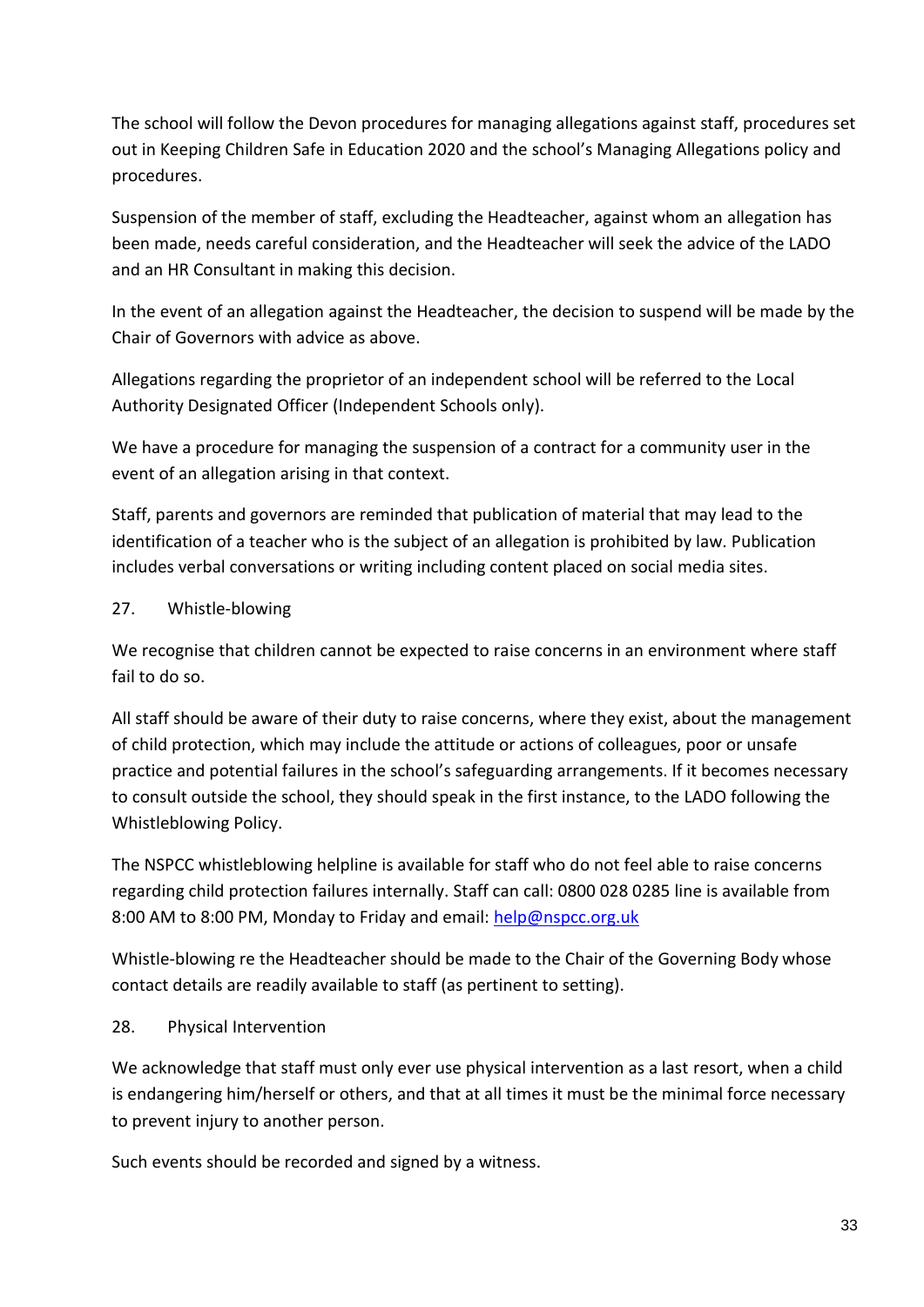Staff who are likely to need to use physical intervention will be appropriately trained.

We understand that physical intervention of a nature which causes injury or distress to a child may be considered under child protection or disciplinary procedures.

We recognise that touch is appropriate in the context or working with children, and all staff have been given 'Safe Practice' guidance to ensure they are clear about their professional boundary.

## 29. Confidentiality, sharing information and GDPR

All staff will understand that child protection issues warrant a high level of confidentiality, not only out of respect for the pupil and staff involved but also to ensure that information being released into the public domain does not compromise evidence.

School and college staff should be proactive in sharing as early as possible to help identify, assess and respond to risks or concerns about the safety and welfare of children, whether this is when problems are first emerging, or where a child is already known to local authority children's social care.

Staff should only discuss concerns with the DSL, Headteacher/principal or chair of governors (depending on who is the subject of the concern). That person will then decide who else needs to have the information and they will disseminate it on a 'need-to-know' basis.

However, following a number of cases where senior leaders in school had failed to act upon concerns raised by staff, Keeping Children Safe in Education (2020) emphasises that any member of staff can contact children's social care if they are concerned about a child.

Child protection information will be stored and handled in line with the Data Protection Act 2018  $24$  and HM Government Information Sharing and Advice for practitioners providing safeguarding services to children, young people, parents and carers, July 2018

Information sharing is guided by the following principles:

- necessary and proportionate
- relevant
- adequate
- accurate
- timely
- secure

1

Fears about sharing information cannot be allowed to stand in the way of the need to promote the welfare and protect the safety of children.

<sup>&</sup>lt;sup>24</sup> The UK Data Protection Act 2018 (DPA 2018) is supplementary to the General Data Protection Regulation 2016 (the GDPR) and replaces DPA 1998.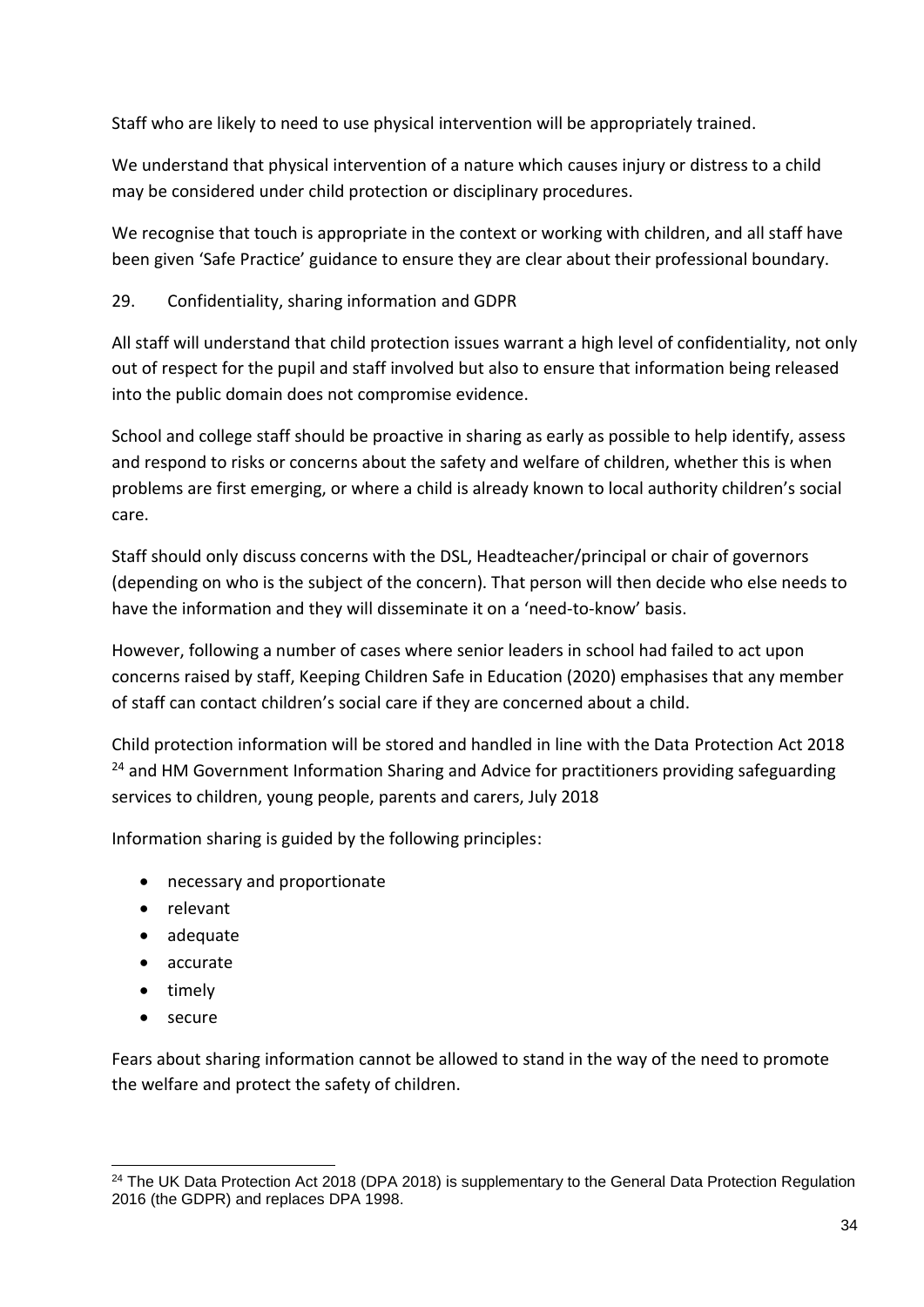- 30. This policy also links to our policies on:
	- Behaviour
	- Staff Behaviour Policy / Code of Conduct
	- Whistleblowing
	- Anti-bullying
	- Health & Safety
	- Allegations against staff
	- Parental concerns
	- Attendance
	- Curriculum
	- PSHE
	- Teaching and Learning
	- Administration of medicines
	- Drug Education
	- Relationships and Sex Education
	- Physical intervention
	- E-Safety, including staff use of mobile phones
	- Risk Assessment
	- Recruitment and Selection
	- Child Sexual Exploitation
	- Intimate Care
	- Radicalisation and Extremism
	- Data Protection/GDPR Guidance
	- Peer on peer sexual abuse
	- Low level concerns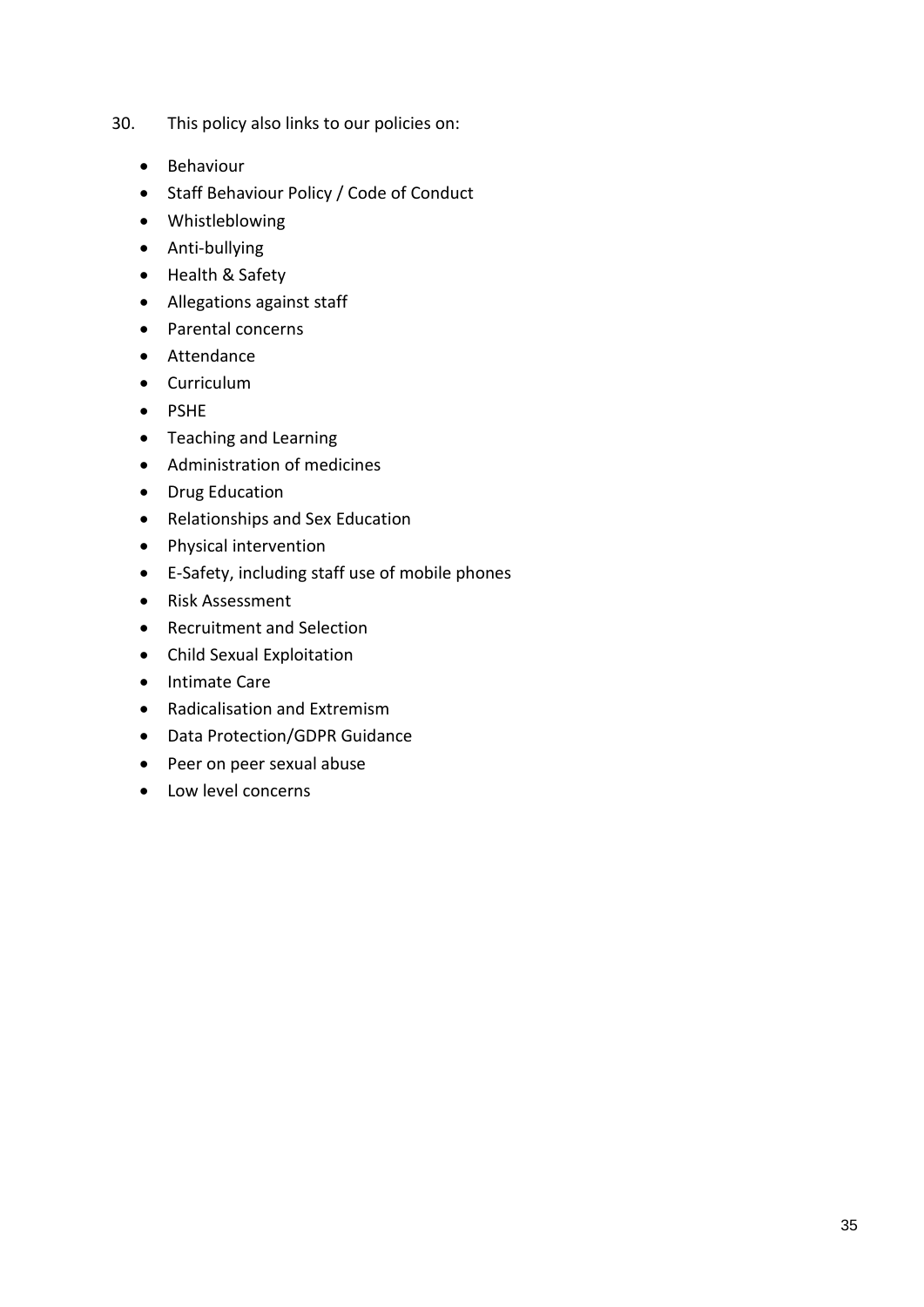### **Appendix 1**

#### **Recognising signs of child abuse**

Categories of Abuse:

- Physical Abuse
- Emotional Abuse (including Domestic Abuse)
- Sexual Abuse (including child sexual exploitation)
- Neglect

Signs of Abuse in Children:

The following non-specific signs may indicate something is wrong:

- Significant change in behaviour
- Extreme anger or sadness
- Aggressive and attention-needing behaviour
- Suspicious bruises with unsatisfactory explanations
- Lack of self-esteem
- Self-injury
- Depression and/or anxiousness
- Age inappropriate sexual behaviour
- Child Sexual Exploitation
- Criminality
- Substance abuse
- Mental health problems
- Poor attendance

#### Risk Indicators

The factors described in this section are frequently found in cases of child abuse. Their presence is not proof that abuse has occurred, but:

- Must be regarded as indicators of the possibility of significant harm
- Justifies the need for careful assessment and discussion with designated / named / lead person, manager, (or in the absence of all those individuals, an experienced colleague)
- May require consultation with and / or referral to Children's Services

The absence of such indicators does not mean that abuse or neglect has not occurred.

In an abusive relationship the child may:

- Appear frightened of the parent/s
- Act in a way that is inappropriate to her/his age and development (though full account needs to be taken of different patterns of development and different ethnic groups)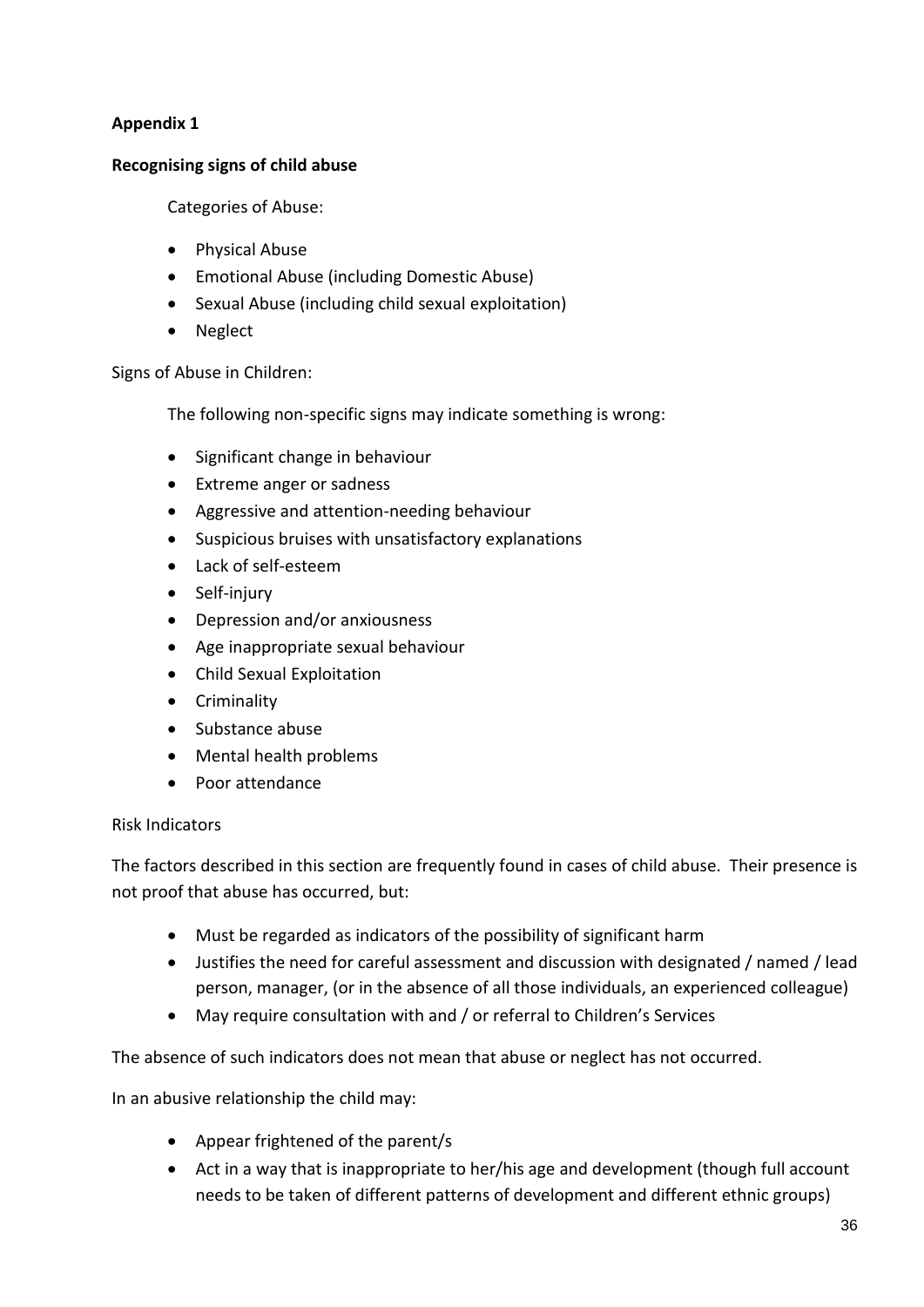The parent or carer may:

- Persistently avoid child health promotion services and treatment of the child's episodic illnesses
- Have unrealistic expectations of the child
- Frequently complain about/to the child and may fail to provide attention or praise (high criticism/low warmth environment)
- Be absent or misusing substances
- Persistently refuse to allow access on home visits
- Be involved in domestic abuse

Staff should be aware of the potential risk to children when individuals, previously known or suspected to have abused children, move into the household.

Recognising Physical Abuse

The following are often regarded as indicators of concern:

- An explanation which is inconsistent with an injury
- Several different explanations provided for an injury
- Unexplained delay in seeking treatment
- The parents/carers are uninterested or undisturbed by an accident or injury
- Parents are absent without good reason when their child is presented for treatment
- Repeated presentation of minor injuries (which may represent a "cry for help" and if ignored could lead to a more serious injury)
- Family use of different doctors and A&E departments
- Reluctance to give information or mention previous injuries

## Bruising

Children can have accidental bruising, but the following must be considered as non-accidental unless there is evidence or an adequate explanation provided:

- Any bruising to a pre-crawling or pre-walking baby
- Bruising in or around the mouth, particularly in small babies which may indicate force feeding
- Two simultaneous bruised eyes, without bruising to the forehead, (rarely accidental, though a single bruised eye can be accidental or abusive)
- Repeated or multiple bruising on the head or on sites unlikely to be injured accidentally
- Variation in colour possibly indicating injuries caused at different times
- The outline of an object used e.g. belt marks, hand prints or a hair brush
- Bruising or tears around, or behind, the earlobe/s indicating injury by pulling or twisting
- Bruising around the face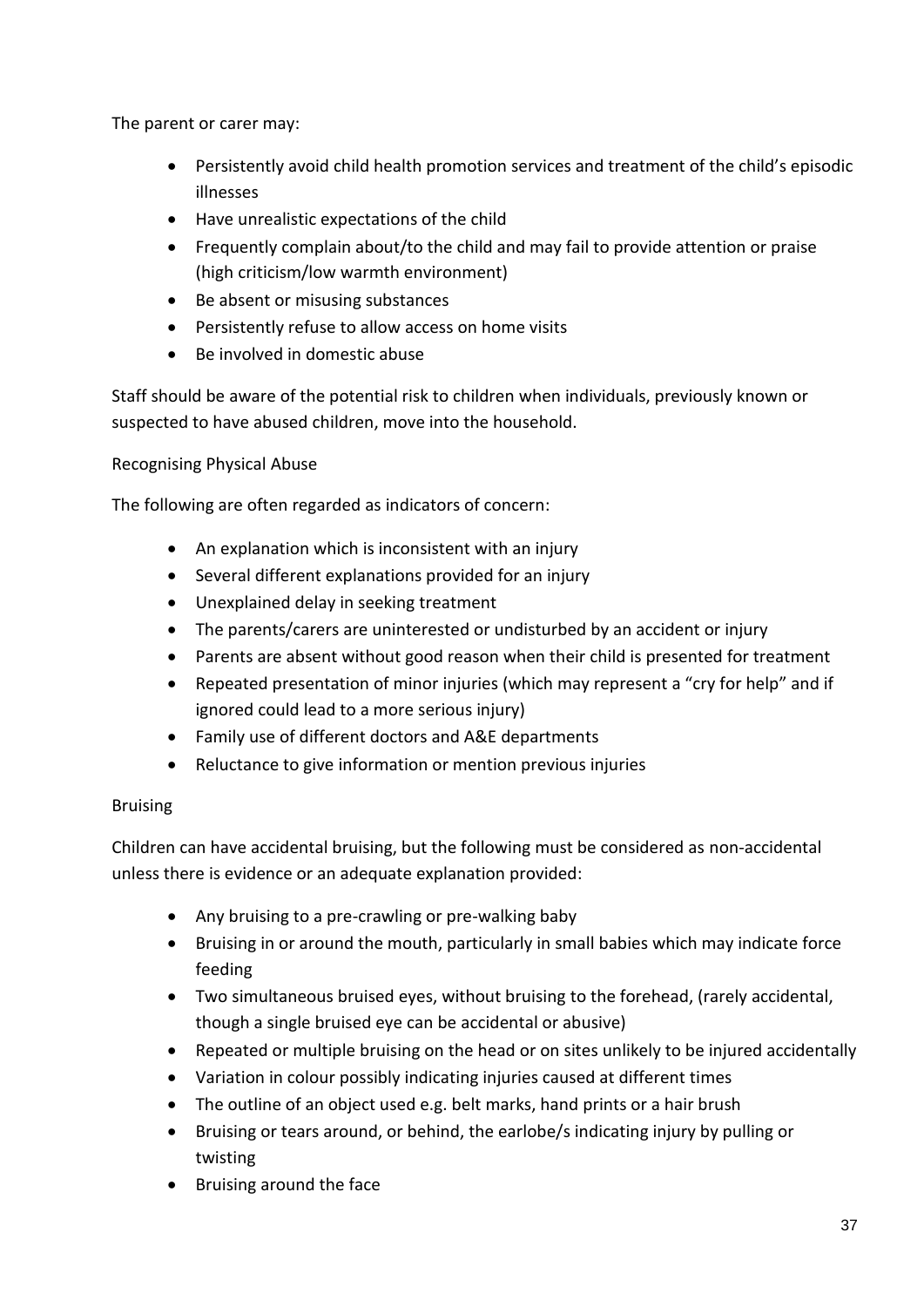- Grasp marks on small children
- Bruising on the arms, buttocks and thighs may be an indicator of sexual abuse

## Bite Marks

Bite marks can leave clear impressions of the teeth. Human bite marks are oval or crescent shaped. Those over 3 cm in diameter are more likely to have been caused by an adult or older child.

A medical opinion should be sought where there is any doubt over the origin of the bite.

## Burns and Scalds

It can be difficult to distinguish between accidental and non-accidental burns and scalds, and will always require experienced medical opinion. Any burn with a clear outline may be suspicious e.g.:

- Circular burns from cigarettes (but may be friction burns if along the bony protuberance of the spine)
- Linear burns from hot metal rods or electrical fire elements
- Burns of uniform depth over a large area
- Scalds that have a line indicating immersion or poured liquid (a child getting into hot water is his/her own accord will struggle to get out and cause splash marks)
- Old scars indicating previous burns/scalds which did not have appropriate treatment or adequate explanation

Scalds to the buttocks of a small child, particularly in the absence of burns to the feet, are indicative of dipping into a hot liquid or bath.

## Fractures

Fractures may cause pain, swelling and discolouration over a bone or joint. Non-mobile children rarely sustain fractures.

There are grounds for concern if:

- The history provided is vague, non-existent or inconsistent with the fracture type
- There are associated old fractures
- Medical attention is sought after a period of delay when the fracture has caused symptoms such as swelling, pain or loss of movement
- There is an unexplained fracture in the first year of life

## **Scars**

A large number of scars or scars of different sizes or ages, or on different parts of the body, may suggest abuse.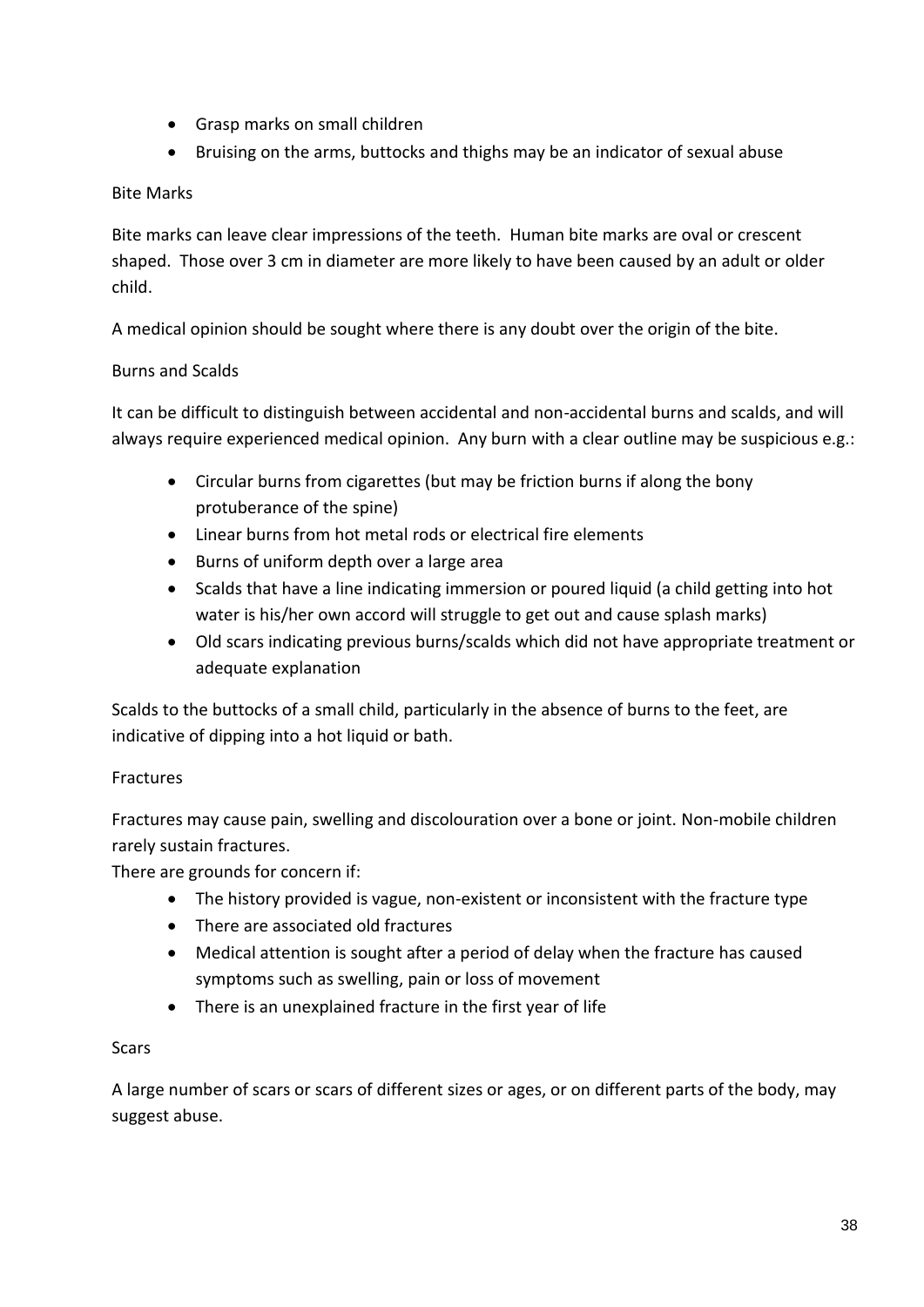## Recognising Emotional Abuse

Emotional abuse may be difficult to recognise, as the signs are usually behavioural rather than physical. The manifestations of emotional abuse might also indicate the presence of other kinds of abuse. The indicators of emotional abuse are often also associated with other forms of abuse. The following may be indicators of emotional abuse:

- Developmental delay
- Abnormal attachment between a child and parent/carer e.g. anxious, indiscriminate or not attachment
- Indiscriminate attachment or failure to attach
- Aggressive behaviour towards others
- Scapegoated within the family
- Frozen watchfulness, particularly in pre-school children
- Low self-esteem and lack of confidence
- Withdrawn or seen as a "loner" difficulty relating to others

## Recognising Signs of Sexual Abuse

Boys and girls of all ages may be sexually abused and are frequently scared to say anything due to guilt and/or fear. This is particularly difficult for a child to talk about and full account should be taken of the cultural sensitivities of any individual child/family.

Recognition can be difficult, unless the child discloses and is believed. There may be no physical signs and indications are likely to be emotional/behavioural.

Some behavioural indicators associated with this form of abuse are:

- Inappropriate sexualised conduct
- Sexually explicit behaviour, play or conversation, inappropriate to the child's age
- Continual and inappropriate or excessive masturbation
- Self-harm (including eating disorder), self-mutilation and suicide attempts
- Involvement in prostitution or indiscriminate choice of sexual partners
- An anxious unwillingness to remove clothes e.g. for sports events (but this may be related to cultural norms or physical difficulties)

Some physical indicators associated with this form of abuse are:

- Pain or itching of genital area
- Blood on underclothes
- Pregnancy in a younger girl where the identity of the father is not disclosed
- Physical symptoms such as injuries to the genital or anal area, bruising to buttocks, abdomen and thighs, sexually transmitted disease, presence of semen on vagina, anus, external genitalia or clothing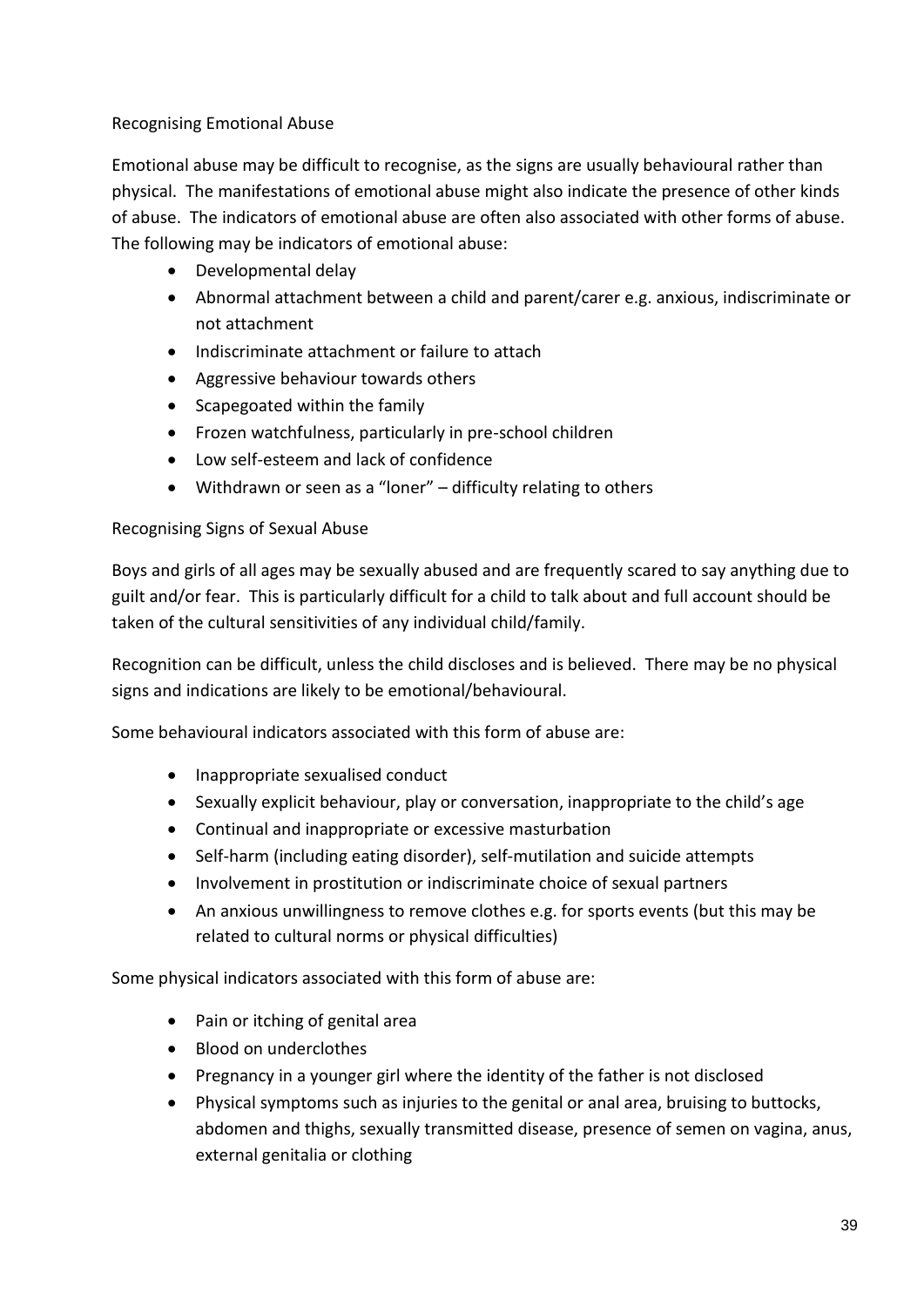## Recognising Neglect

Evidence of neglect is built up over a period of time and can cover different aspects of parenting. Indicators include:

- Failure by parents or carers to meet the basic essential needs e.g. adequate food, clothes, warmth, hygiene and medical care
- A child seen to be listless, apathetic and irresponsive with no apparent medical cause
- Failure of child to grow within normal expected pattern, with accompanying weight loss
- Child thrives away from home environment
- Child frequently absent from school
- Child left with adults who are intoxicated or violent
- Child abandoned or left alone for excessive periods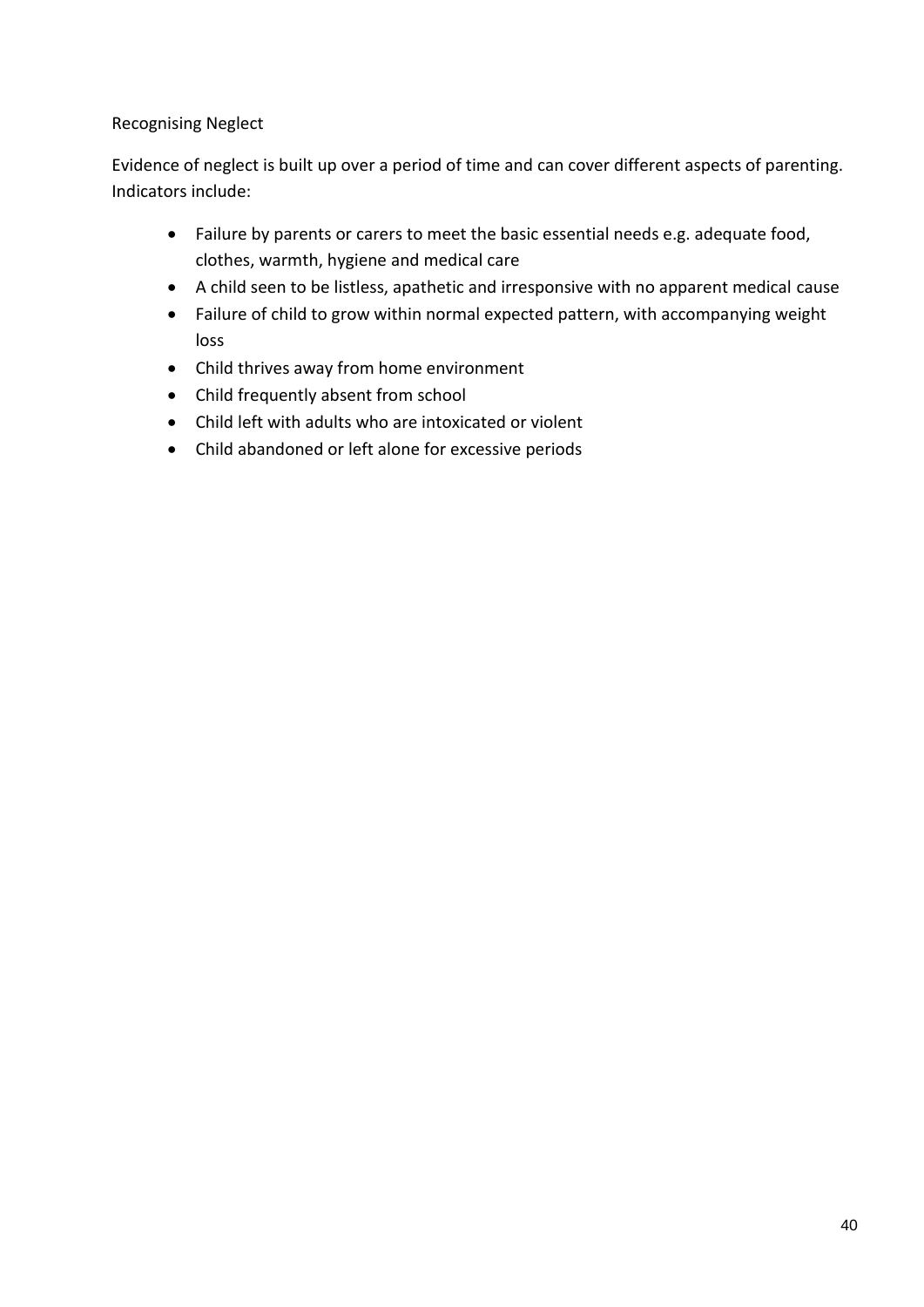## **Appendix 2**

## **Sexual Abuse & Sexual Harassment**

The boundary between what is abusive and what is part of normal childhood or youthful experimentation can be blurred. The determination of whether behaviour is developmental, inappropriate or abusive will hinge around the related concepts of true consent, power imbalance and exploitation. This may include children and young people who exhibit a range of sexually problematic behaviour such as indecent exposure, obscene telephone calls, fetishism, bestiality and sexual abuse against adults, peers or children. Staff should be vigilant to:

- bullying (including cyberbullying)
- physical abuse such as hitting, kicking, shaking, biting, hair pulling, or otherwise causing physical harm
- sexual violence and sexual harassment
- sexting (also known as youth produced sexual imagery)
- initiation/hazing type violence and rituals
- upskirting

## Developmental Sexual Activity

Encompasses those actions that are to be expected from children and young people as they move from infancy through to an adult understanding of their physical, emotional and behavioural relationships with each other. Such sexual activity is essentially information gathering and experience testing. It is characterised by mutuality and of the seeking of consent.

## Inappropriate Sexual Behaviour

Can be inappropriate socially, in appropriate to development, or both. In considering whether behaviour fits into this category, it is important to consider what negative effects it has on any of the parties involved and what concerns it raises about a child or young person. It should be recognised that some actions may be motivated by information seeking, but still cause significant upset, confusion, worry, physical damage, etc. It may also be that the behaviour is "acting out" which may derive from other sexual situations to which the child or young person has been exposed. If an act appears to have been inappropriate, there may still be a need for some form of behaviour management or intervention. For some children, educative inputs may be enough to address the behaviour.

Abusive sexual activity included any behaviour involving coercion, threats, aggression together with secrecy, or where one participant relies on an unequal power base. In order to more fully determine the nature of the incident the following factors should be given consideration. The presence of exploitation in terms of:

Equality – consider differentials of physical, cognitive and emotional development, power and control and authority, passive and assertive tendencies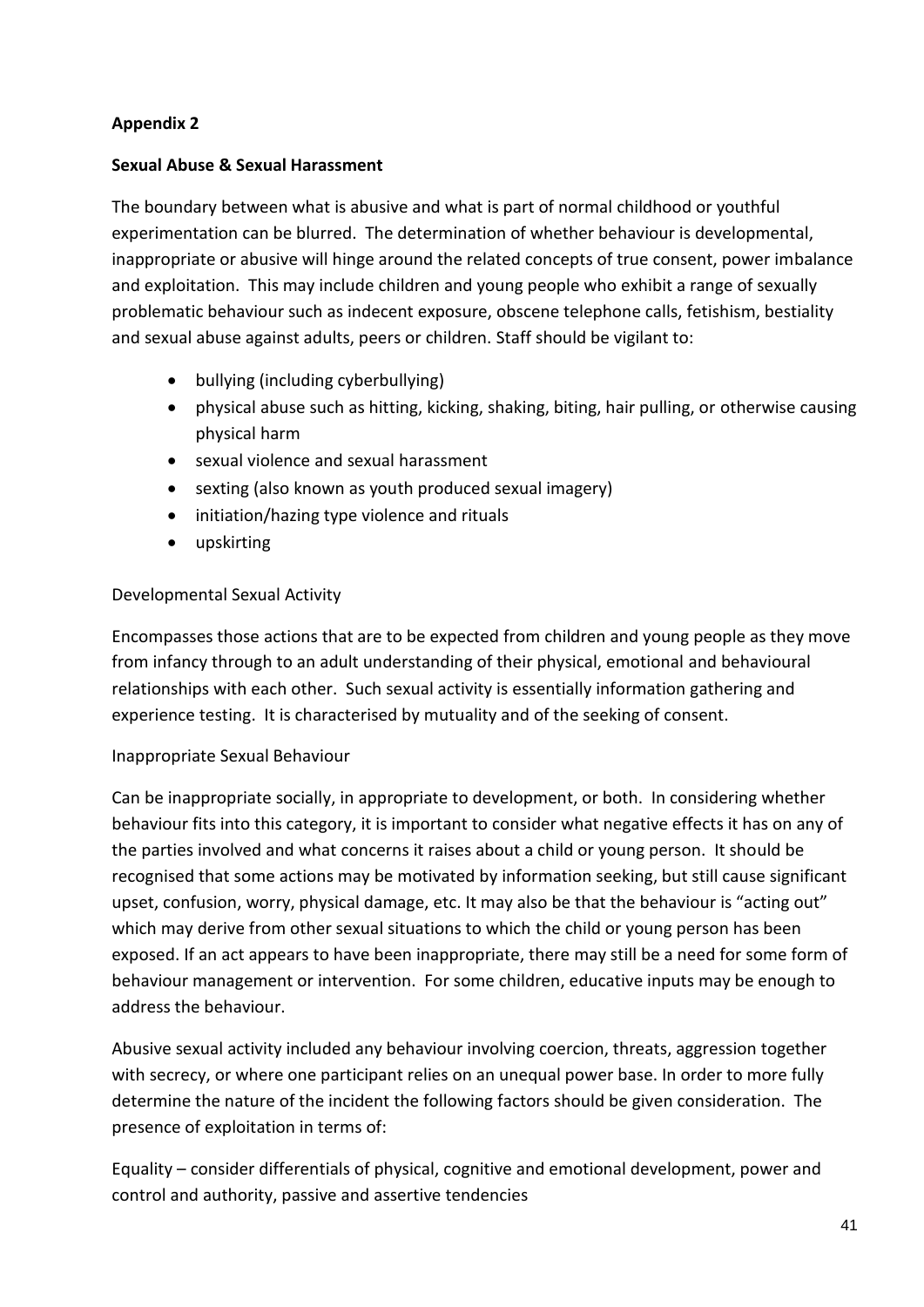Consent – agreement including all the following:

- Understanding that is proposed based on age, maturity, development level, functioning and experience
- Knowledge of society's standards for what is being proposed
- Awareness of potential consequences and alternatives
- Assumption that agreements or disagreements will be respected equally
- Voluntary decision
- Mental competence

Coercion – the young perpetrator who abuses may use techniques like bribing, manipulation and emotional threats of secondary gains and losses that is loss of love, friendship, etc. Some may use physical force, brutality or the threat of these regardless of victim resistance.

In evaluating sexual behaviour of children and young people, the above information should be used only as a guide. Further information and advice is available in the Devon multi-agency protocol "Working with Sexually Active Young People" available at [https://www.proceduresonline.com/swcpp/devon/p\\_underage\\_sexual\\_act.html](https://www.proceduresonline.com/swcpp/devon/p_underage_sexual_act.html) or go to South West Child Protection Procedures (www.proceduresonline.com) choose Child Protection Procedures, scroll down to Safeguarding Practice Guidance.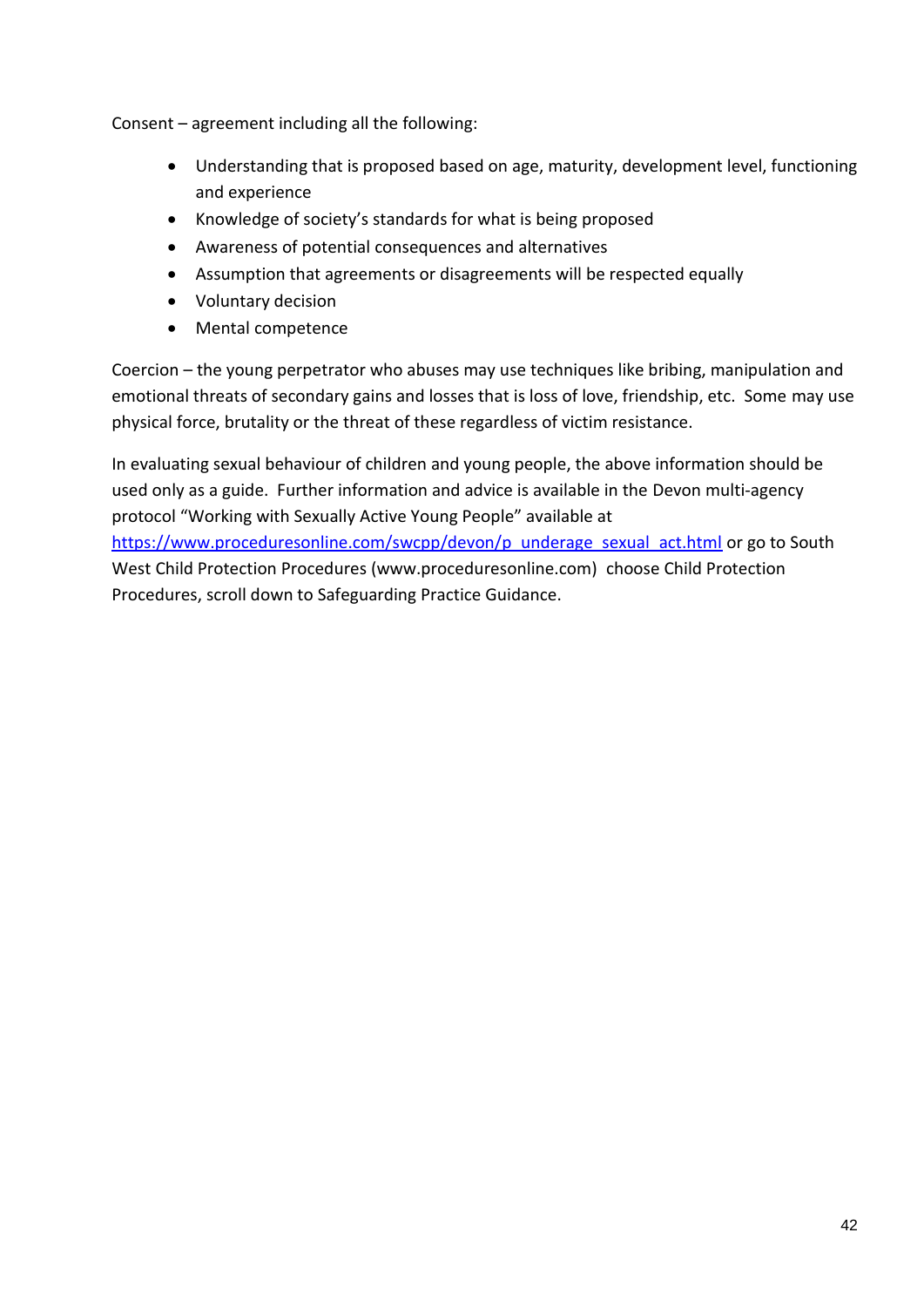## **Appendix 3**

## **Exploitation (including Child Sex Exploitation, Child Criminal Exploitation and County Lines)**

The following list of indicators is not exhaustive or definitive but it does highlight common signs which can assist professionals in identifying children or young people who may be victims of sexual or criminal exploitation.

Signs include:

- going missing from home or school
- regular school absence/truanting
- underage sexual activity
- inappropriate sexual or sexualised behaviour
- sexually risky behaviour, 'swapping' sex
- repeat sexually transmitted infections
- in girls, repeat pregnancy, abortions, miscarriage
- receiving unexplained gifts or gifts from unknown sources
- having multiple mobile phones and worrying about losing contact via mobile
- online safety concerns such as youth produced sexual imagery or being coerced into sharing explicit images.
- having unaffordable new things (clothes, mobile) or expensive habits (alcohol, drugs)
- changes in the way they dress
- going to hotels or other unusual locations to meet friends
- seen at known places of concern
- moving around the country, appearing in new towns or cities, not knowing where they are
- getting in/out of different cars driven by unknown adults
- having older boyfriends or girlfriends
- contact with known perpetrators
- involved in abusive relationships, intimidated and fearful of certain people or situations
- hanging out with groups of older people, or anti-social groups, or with other vulnerable peers
- associating with other young people involved in sexual exploitation
- recruiting other young people to exploitative situations
- truancy, exclusion, disengagement with school, opting out of education altogether
- unexplained changes in behaviour or personality (chaotic, aggressive, sexual)
- mood swings, volatile behaviour, emotional distress
- self-harming, suicidal thoughts, suicide attempts, overdosing, eating disorders
- drug or alcohol misuse
- getting involved in crime
- police involvement, police records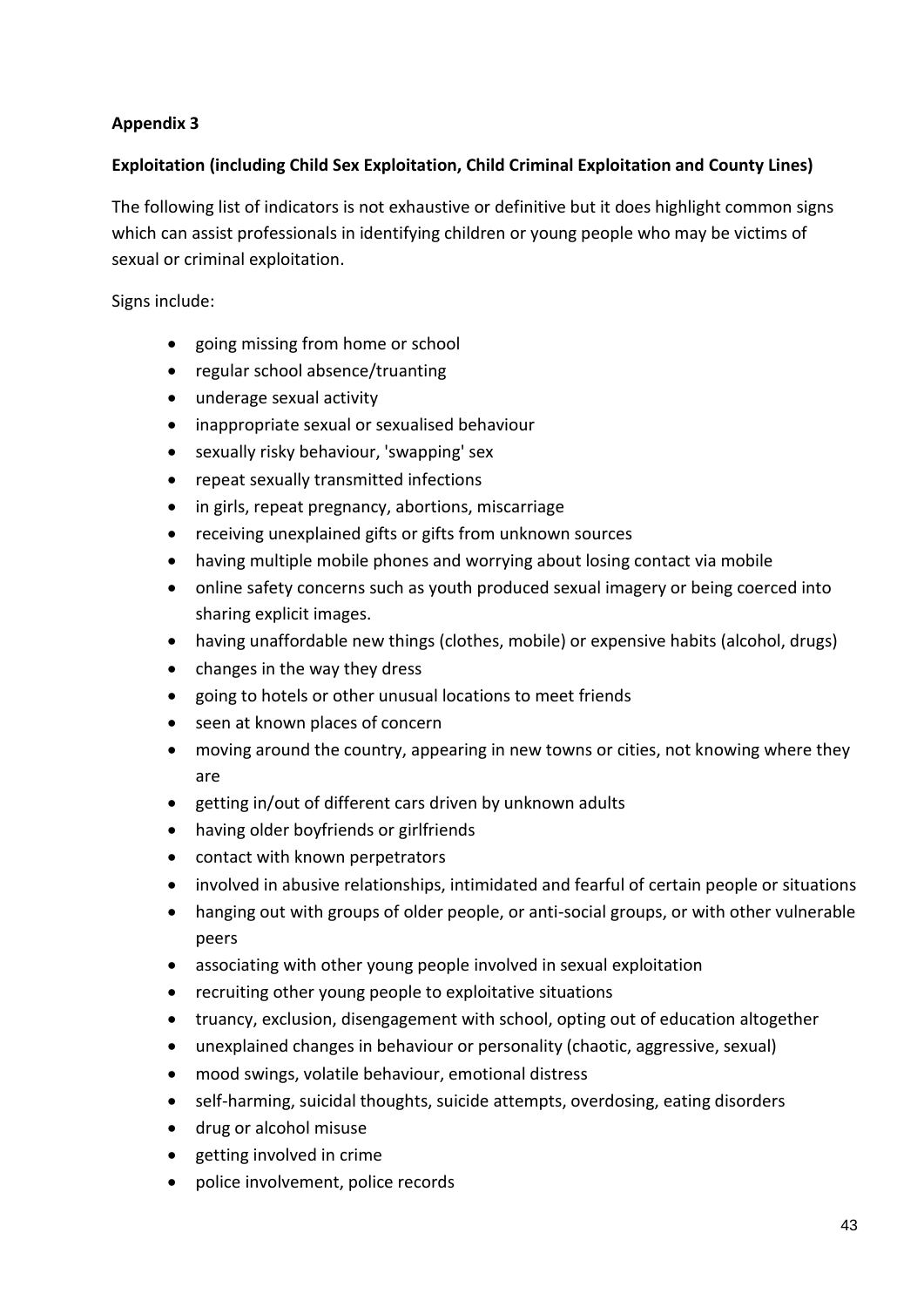- involved in gangs, gang fights, gang membership
- injuries from physical assault, physical restraint, sexual assault.

Child Criminal Exploitation can include children being forced or manipulated into transporting drugs or money through county lines, working in cannabis factories, shoplifting or pickpocketing. They can also be forced or manipulated into committing vehicle crime or threatening/committing serious violence to others

County lines is a term used to describe gangs and organised criminal networks involved in the exporting of illegal drugs (primarily crack cocaine and heroin) into one or more importing areas (within the UK), using dedicated mobile phone lines or other form of 'deal line.'

Exploitation is an integral part of the county lines offending model with children and vulnerable adults being exploited to move (and store) drugs and money. The same grooming models used to coerce, intimidate and abuse individuals for sexual and criminal exploitation are also used for grooming vulnerable individuals for county lines.

CSE is a form of child sexual abuse. Sexual abuse may involve physical contact, including assault by penetration (for example, rape or oral sex) or nonpenetrative acts such as masturbation, kissing, rubbing, and touching outside clothing. It may include non-contact activities, such as involving children in the production of sexual images, forcing children to look at sexual images or watch sexual activities, encouraging children to behave in sexually inappropriate ways or grooming a child in preparation for abuse including via the internet.

**For further information on signs of a child's involvement in sexual exploitation:** [Child sexual](https://assets.publishing.service.gov.uk/government/uploads/system/uploads/attachment_data/file/591903/CSE_Guidance_Core_Document_13.02.2017.pdf)  [exploitation: guide for practitioners](https://assets.publishing.service.gov.uk/government/uploads/system/uploads/attachment_data/file/591903/CSE_Guidance_Core_Document_13.02.2017.pdf)

**For further information on County Lines:** [Criminal exploitation of children and vulnerable adults:](https://www.gov.uk/government/publications/criminal-exploitation-of-children-and-vulnerable-adults-county-lines)  [county lines guidance](https://www.gov.uk/government/publications/criminal-exploitation-of-children-and-vulnerable-adults-county-lines)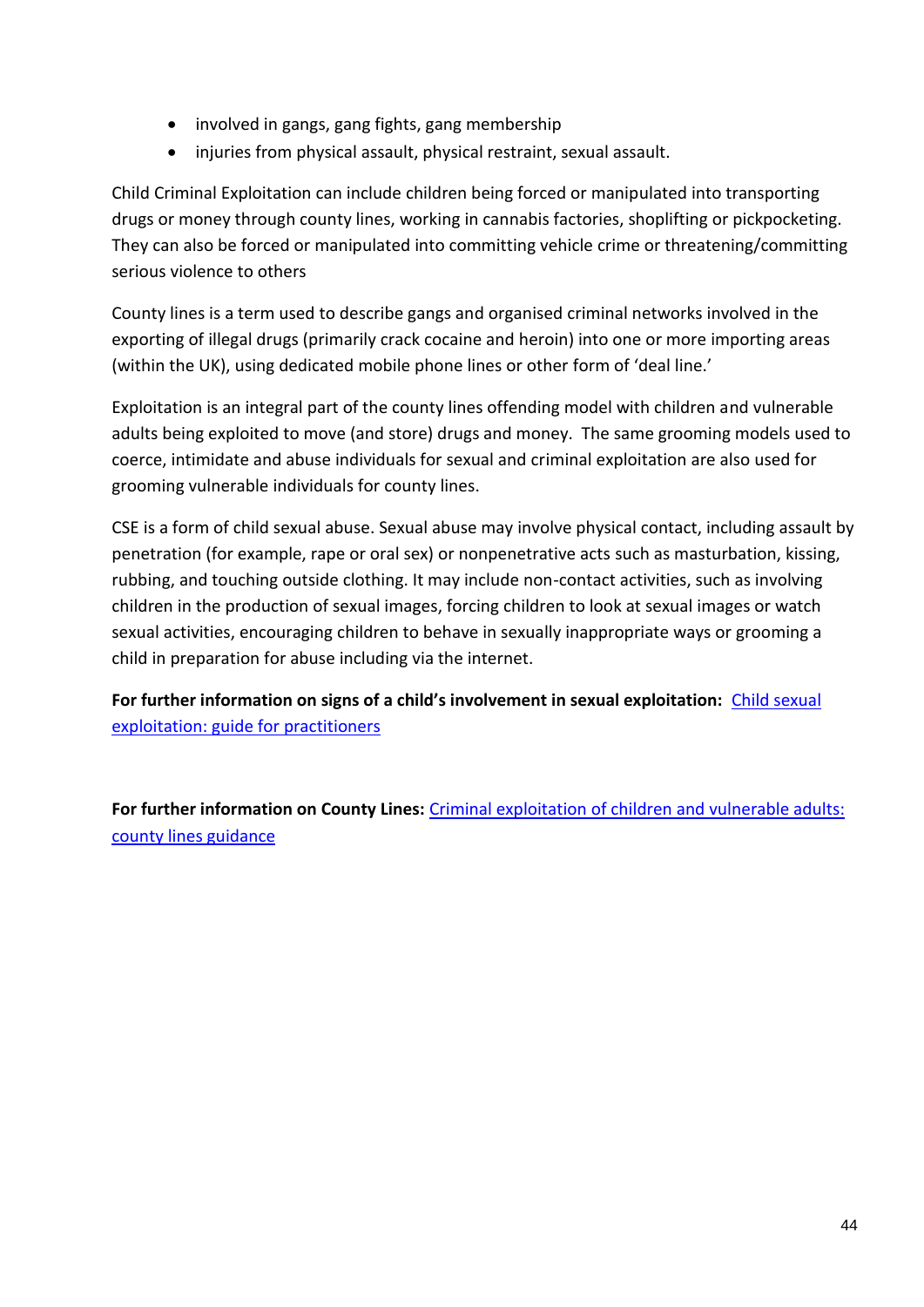## **Appendix 4**

## **Female Genital Mutilation (FGM)**

It is essential that staff are aware of FGM practices and the need to look for signs, symptoms and other indicators of FGM. If a member of staff, in the course of their work, discovers that an act of FGM appears to have been carried out, the member of staff must report this to the Police.

Female Genital Mutilation (FGM) is illegal in England and Wales under the FGM Act 2003 ("the 2003 Act"). It is a form of child abuse and violence against women. FGM comprises all procedures involving partial or total removal of the external female genitalia for non-medical reasons.

Section 5B of the 2003 Act1 introduces a mandatory reporting duty which requires regulated health and social care professionals and teachers in England and Wales to report 'known' cases of FGM in under 18s which they identify in the course of their professional work to the police. The duty came into force on 31 October 2015.

## What is FGM?

It involves procedures that intentionally alter/injure the female genital organs for non-medical reasons.

4 types of procedure:

Type 1 Clitoridectomy – partial/total removal of clitoris

Type 2 Excision – partial/total removal of clitoris and labia minora

Type 3 Infibulation entrance to vagina is narrowed by repositioning the inner/outer labia Type 4 all other procedures that may include: pricking, piercing, incising, cauterising and scraping the genital area.

Why is it carried out? Belief that:

- FGM brings status/respect to the girl social acceptance for marriage
- Preserves a girl's virginity
- Part of being a woman / rite of passage
- Upholds family honour
- Cleanses and purifies the girl
- Gives a sense of belonging to the community
- Fulfils a religious requirement
- Perpetuates a custom/tradition
- Helps girls be clean / hygienic
- Is cosmetically desirable
- Mistakenly believed to make childbirth easier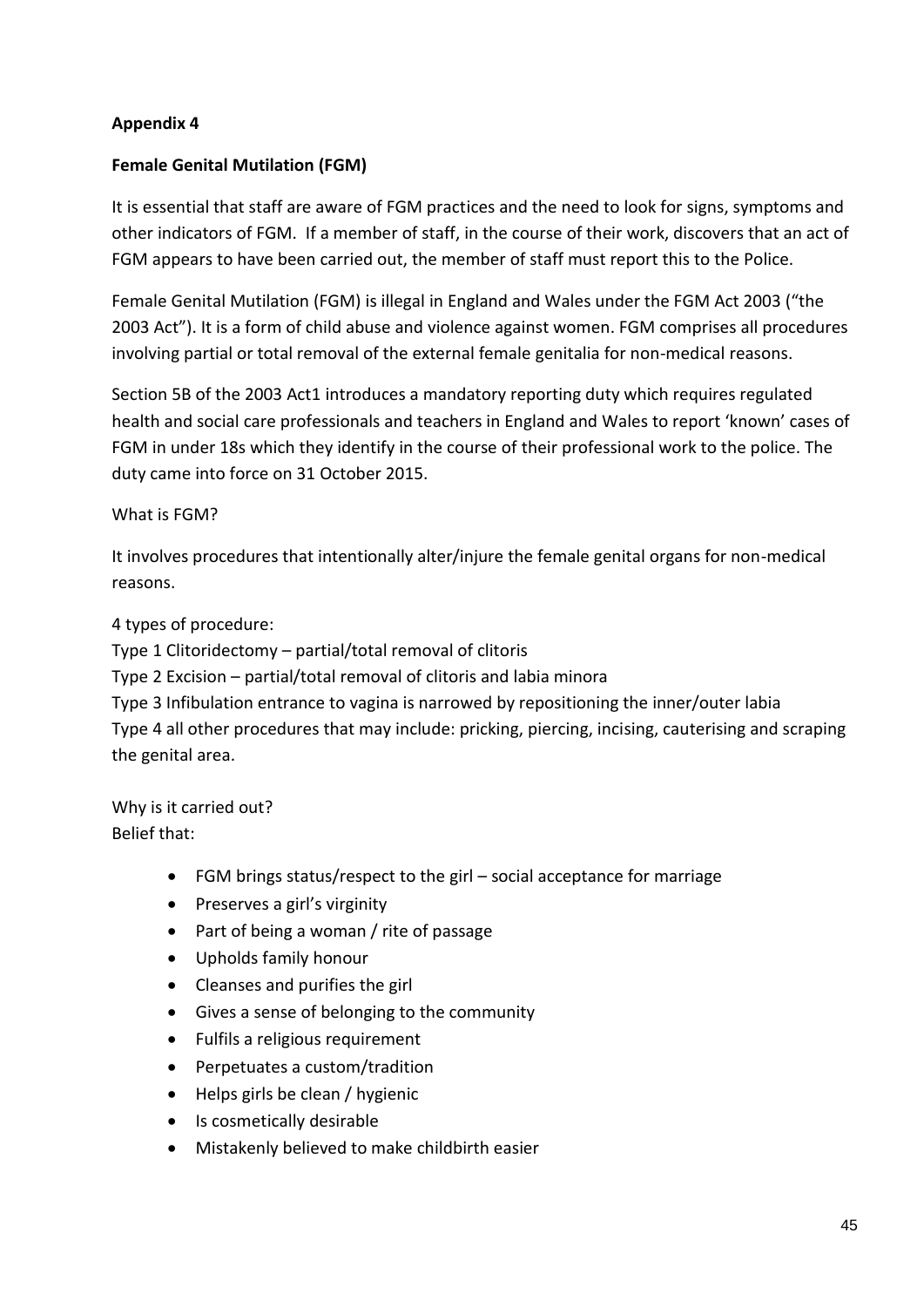## Is FGM legal?

FGM is internationally recognised as a violation of human rights of girls and women. It is illegal in most countries including the UK.

Circumstances and occurrences that may point to FGM happening are:

- Child talking about getting ready for a special ceremony
- Family taking a long trip abroad
- Child's family being from one of the 'at risk' communities for FGM (Kenya, Somalia, Sudan, Sierra Leon, Egypt, Nigeria, Eritrea as well as non-African communities including Yemeni, Afghani, Kurdistan, Indonesia and Pakistan)
- Knowledge that the child's sibling has undergone FGM
- Child talks about going abroad to be 'cut' or to prepare for marriage

Signs that may indicate a child has undergone FGM:

- Prolonged absence from school and other activities
- Behaviour change on return from a holiday abroad, such as being withdrawn and appearing subdued
- Bladder or menstrual problems
- Finding it difficult to sit still and looking uncomfortable
- Complaining about pain between the legs
- Mentioning something somebody did to them that they are not allowed to talk about
- Secretive behaviour, including isolating themselves from the group
- Reluctance to take part in physical activity
- Repeated urinal tract infection
- Disclosure

The 'One Chance' rule

As with Forced Marriage there is the 'One Chance' rule. It is essential that settings /schools/colleges take action **without delay** and make a referral to children's services.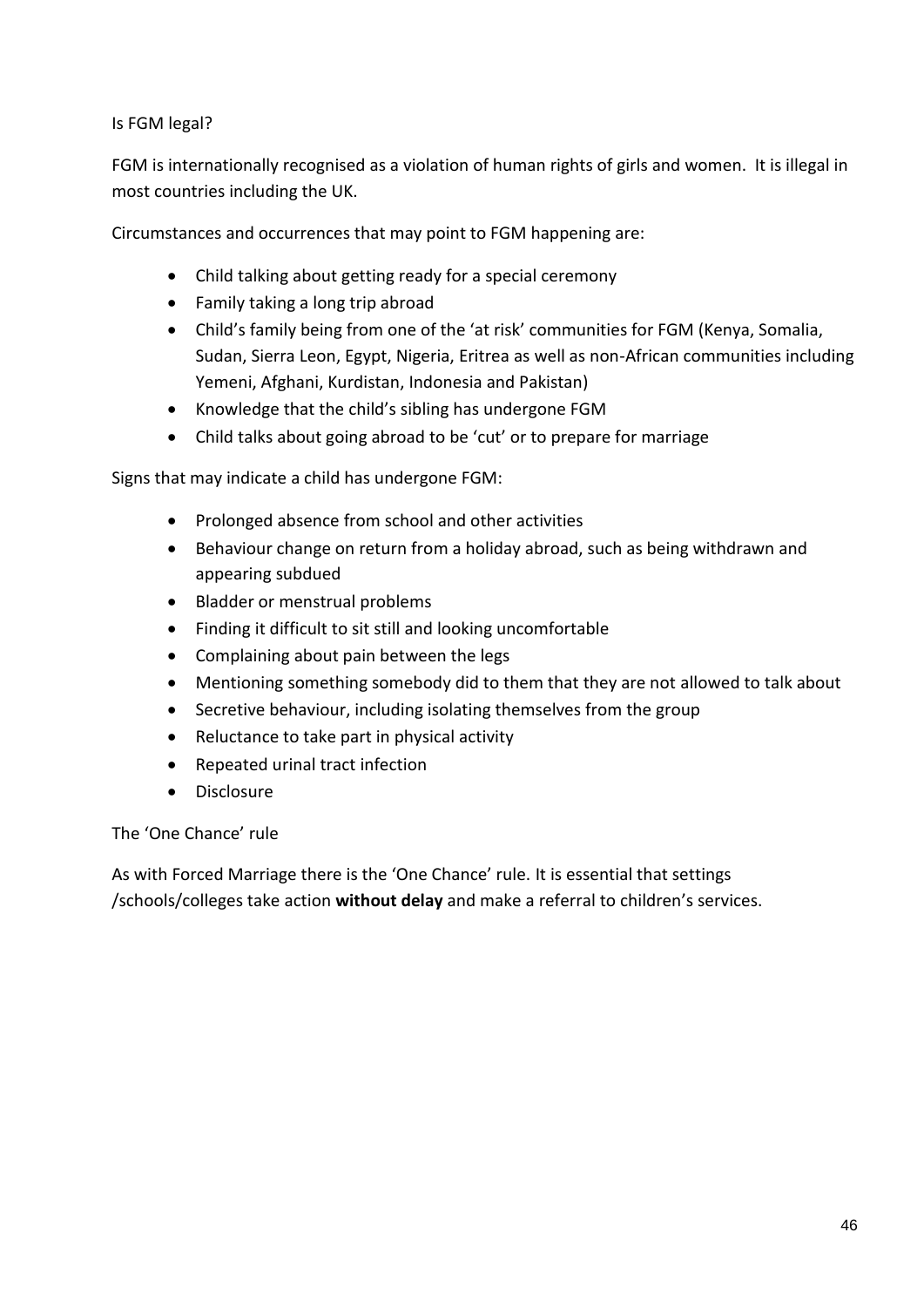## **Appendix 5**

## **Domestic Abuse (incl. Operation Encompass)**

How does it affect children?

Children can be traumatised by seeing and hearing violence and abuse. They may also be directly targeted by the abuser or take on a protective role and get caught in the middle. In the long term this can lead to serious long lasting emotional and psychological impact on children. In some cases children may blame themselves for the abuse or may have had to leave the family home as a result.

What are the signs to look out for?

Children affected by domestic abuse reflect their distress in a variety of ways. They may change their usual behaviour and become withdrawn, tired, start to wet the bed and have behavioural difficulties. They may not want to leave their house or may become reluctant to return. Others will excel, using their time in your care as a way to escape from their home life. None of these signs are exclusive to domestic abuse so when you are considering changes in behaviours and concerns about a child, think about whether domestic abuse may be a factor.

What should I do if I suspect a family is affected by domestic abuse?

Contact:<https://new.devon.gov.uk/dsva/>

**If you are concerned about a child or young person** in Devon please contact the [Multi-Agency](https://www.devon.gov.uk/educationandfamilies/child-protection/making-a-mash-enquiry)  [Safeguarding Hub \(MASH\)](https://www.devon.gov.uk/educationandfamilies/child-protection/making-a-mash-enquiry) on 0345 155 1071 or email [mashsecure@devon.gov.uk.](mailto:mashsecure@devon.gov.uk)

**If you are concerned about an adult (aged 16+)** in Devon please complete the [Risk Identification](https://safelives.org.uk/sites/default/files/resources/NI%20Dash%20without%20guidance%20FINAL.pdf)  [Checklist](https://safelives.org.uk/sites/default/files/resources/NI%20Dash%20without%20guidance%20FINAL.pdf) (Safelives DASH RIC) to identify the level of risk which support service to refer them too, and follow the advice on the [MARAC page](https://new.devon.gov.uk/dsva/information-for-professionals/marac/) for all levels of risk.

**If you are concerned about a vulnerable adult** please contact [Care Direct](https://new.devon.gov.uk/devonsafeguardingadultsboard/reporting-concerns) on 0845 155 1007 (8am – 8pm Monday to Friday and 9am – 1pm on Saturdays) In an emergency, please contact the Emergency Duty Service 0845 6000 388 or email [csc.caredirect@devon.gov.uk.](mailto:csc.caredirect@devon.gov.uk)

**[Splitz Support Service](https://www.splitz.org/devon.html)** is a charity delivering support services to women and young people experiencing the trauma of domestic abuse and sexual violence. Telephone 0345 155 1074 or email [admin@splitzdevon.org](mailto:admin@splitzdevon.org)

**SAFE [\(Stop Abuse For Everyone\)](https://www.safe-services.org.uk/)** is a charity based in Exeter providing help and support to children and families who have experienced domestic abuse and violence. Telephone 030 30 30 0112 or email [hello@safe-services.org.uk](mailto:info@safe-services.org.uk) (Monday to Friday, 9am – 5pm)

**National Domestic Abuse Helpline** Refuge runs the National Domestic Abuse Helpline, available 24hour a day 0808 2000 247 and its website offers guidance and support for potential victims.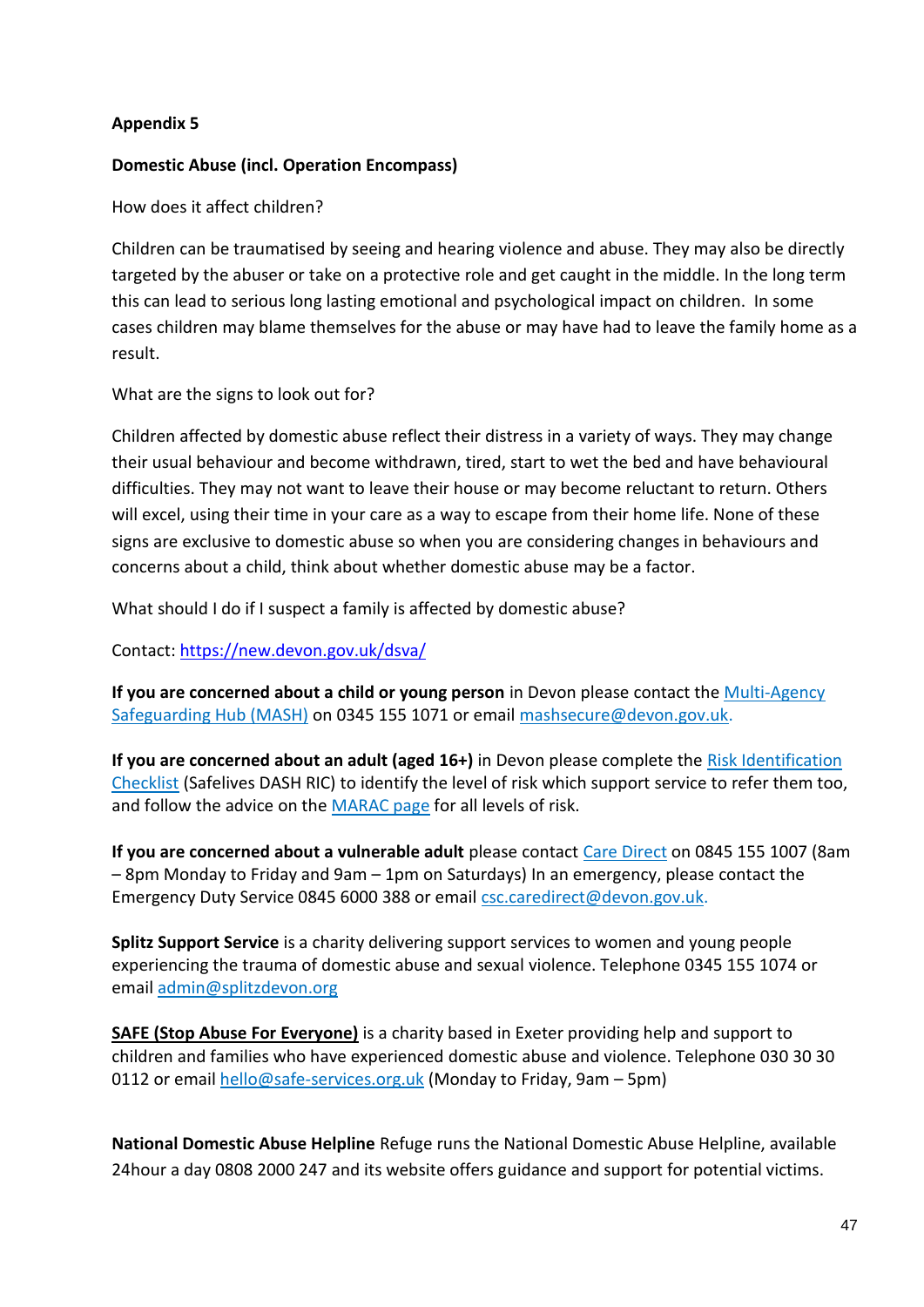## **Refuge:** <https://www.refuge.org.uk/>

Operation Encompass helps police and schools work together to provide emotional and practical help for children. Police will inform the 'key adult' within school if they have been called to an incident of domestic abuse, where there are children in the household before registration the next day.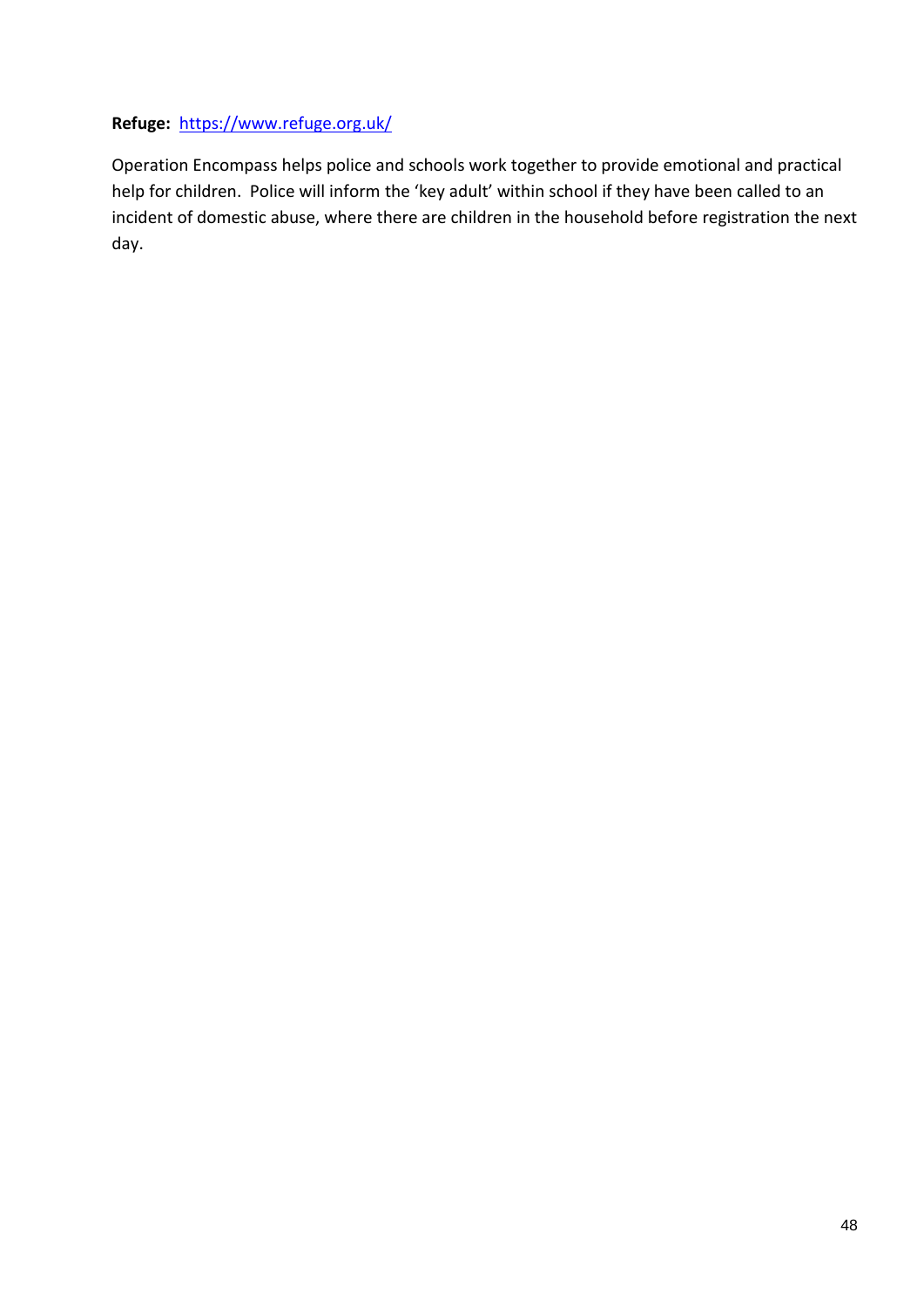## **Appendix 6**

## **INDICATORS OF VULNERABILITY TO RADICALISATION**

- 1. Radicalisation refers to the process by which a person comes to support terrorism and forms of extremism leading to terrorism.
- 2. Extremism is defined by the Government in the Prevent Strategy as:

*Vocal or active opposition to fundamental British values, including democracy, the rule of law, individual liberty and mutual respect and tolerance of different faiths and beliefs. We also include in our definition of extremism calls for the death of members of our armed forces, whether in this country or overseas.*

- 3. Extremism is defined by the Crown Prosecution Service as: The demonstration of unacceptable behaviour by using any means or medium to express views which:
	- Encourage, justify or glorify terrorist violence in furtherance of particular beliefs;
	- Seek to provoke others to terrorist acts:
	- Encourage other serious criminal activity or seek to provoke others to serious criminal acts; or
	- Foster hatred which might lead to inter-community violence in the UK.

There is no such thing as a "typical extremist": those who become involved in extremist actions come from a range of backgrounds and experiences, and most individuals, even those who hold radical views, do not become involved in violent extremist activity.

Pupils may become susceptible to radicalisation through a range of social, personal and environmental factors - it is known that violent extremists exploit vulnerabilities in individuals to drive a wedge between them and their families and communities. It is vital that school staff are able to recognise those vulnerabilities.

Indicators of vulnerability include:

- Identity Crisis the student / pupil is distanced from their cultural / religious heritage and experiences discomfort about their place in society;
- Personal Crisis the student / pupil may be experiencing family tensions; a sense of isolation; and low self-esteem; they may have dissociated from their existing friendship group and become involved with a new and different group of friends; they may be searching for answers to questions about identity, faith and belonging;
- Personal Circumstances migration; local community tensions; and events affecting the student / pupil's country or region of origin may contribute to a sense of grievance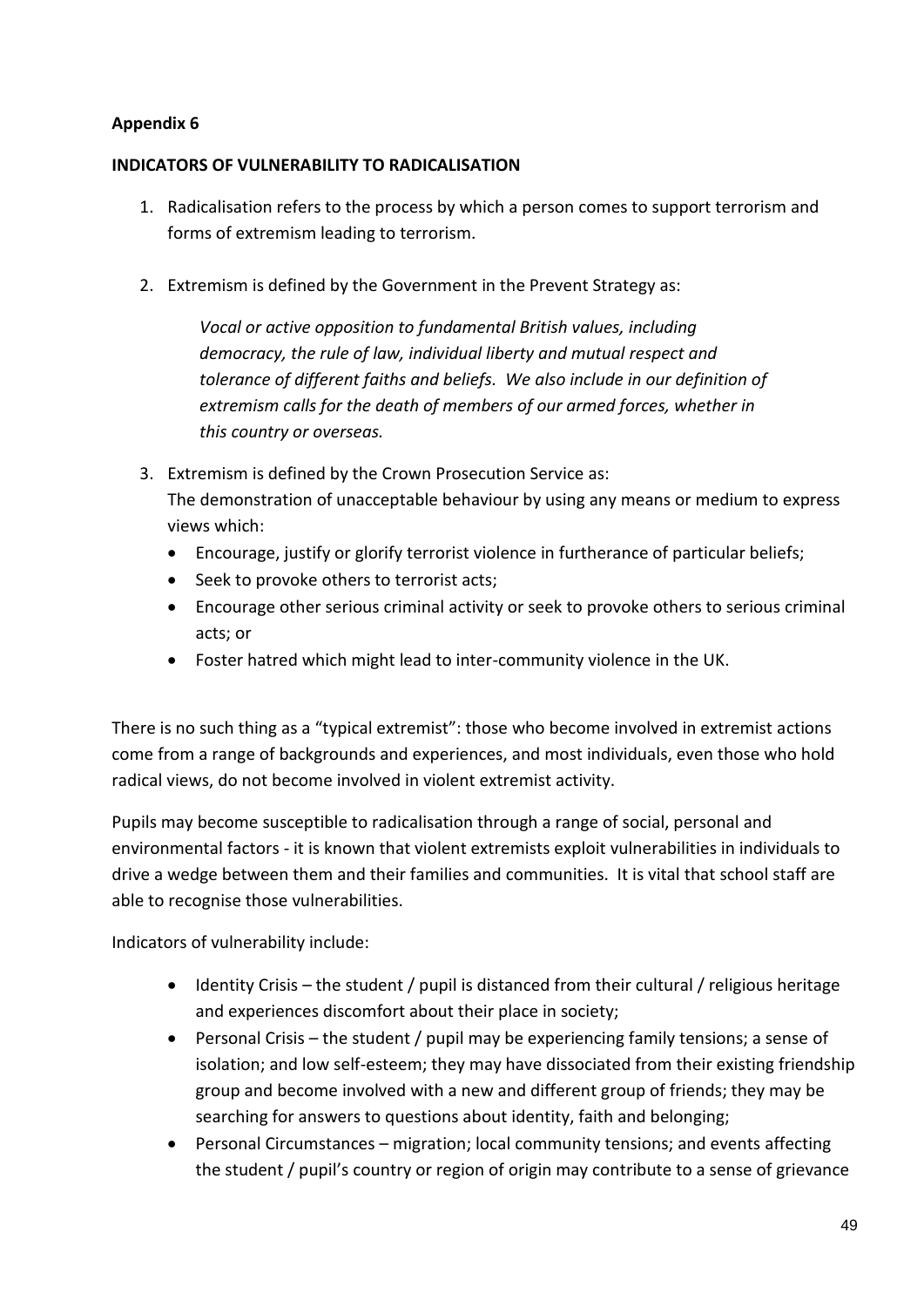that is triggered by personal experience of racism or discrimination or aspects of Government policy;

- Unmet Aspirations the student / pupil may have perceptions of injustice; a feeling of failure; rejection of civic life;
- Experiences of Criminality which may include involvement with criminal groups, imprisonment, and poor resettlement / reintegration;
- Special Educational Need students / pupils may experience difficulties with social interaction, empathy with others, understanding the consequences of their actions and awareness of the motivations of others.

However, this list is not exhaustive, nor does it mean that all young people experiencing the above are at risk of radicalisation for the purposes of violent extremism.

More critical risk factors could include:

- Being in contact with extremist recruiters;
- Accessing violent extremist websites, especially those with a social networking element;
- Possessing or accessing violent extremist literature;
- Using extremist narratives and a global ideology to explain personal disadvantage;
- Justifying the use of violence to solve societal issues;
- Joining or seeking to join extremist organisations; and
- Significant changes to appearance and / or behaviour;
- Experiencing a high level of social isolation resulting in issues of identity crisis and / or personal crisis.

The Prevent duty ensures schools and colleges have 'due regard' to the need to prevent people from being draw into terrorism.

Channel is the voluntary, confidential support programme which focuses on providing support at an early stage to individuals that have been identified as being vulnerable to radicalisation. Prevent referrals may be passed to the multi-agency Channel panel to determine whether individuals require support.

[The Prevent Duty can be accessed via this link.](https://www.gov.uk/government/publications/prevent-duty-guidance/revised-prevent-duty-guidance-for-england-and-wales) (school specific para's 57-76)

Summary of [The Prevent Duty for Schools and Childcare Providers \(June 2015\)](https://assets.publishing.service.gov.uk/government/uploads/system/uploads/attachment_data/file/439598/prevent-duty-departmental-advice-v6.pdf)

[The Prevent Duty, for Further Education Institutions](https://www.gov.uk/government/publications/prevent-duty-guidance/prevent-duty-guidance-for-further-education-institutions-in-england-and-wales)

Guidance on Channel <https://www.gov.uk/government/publications/channel-guidance>

Further information can be obtained from the Home Office website.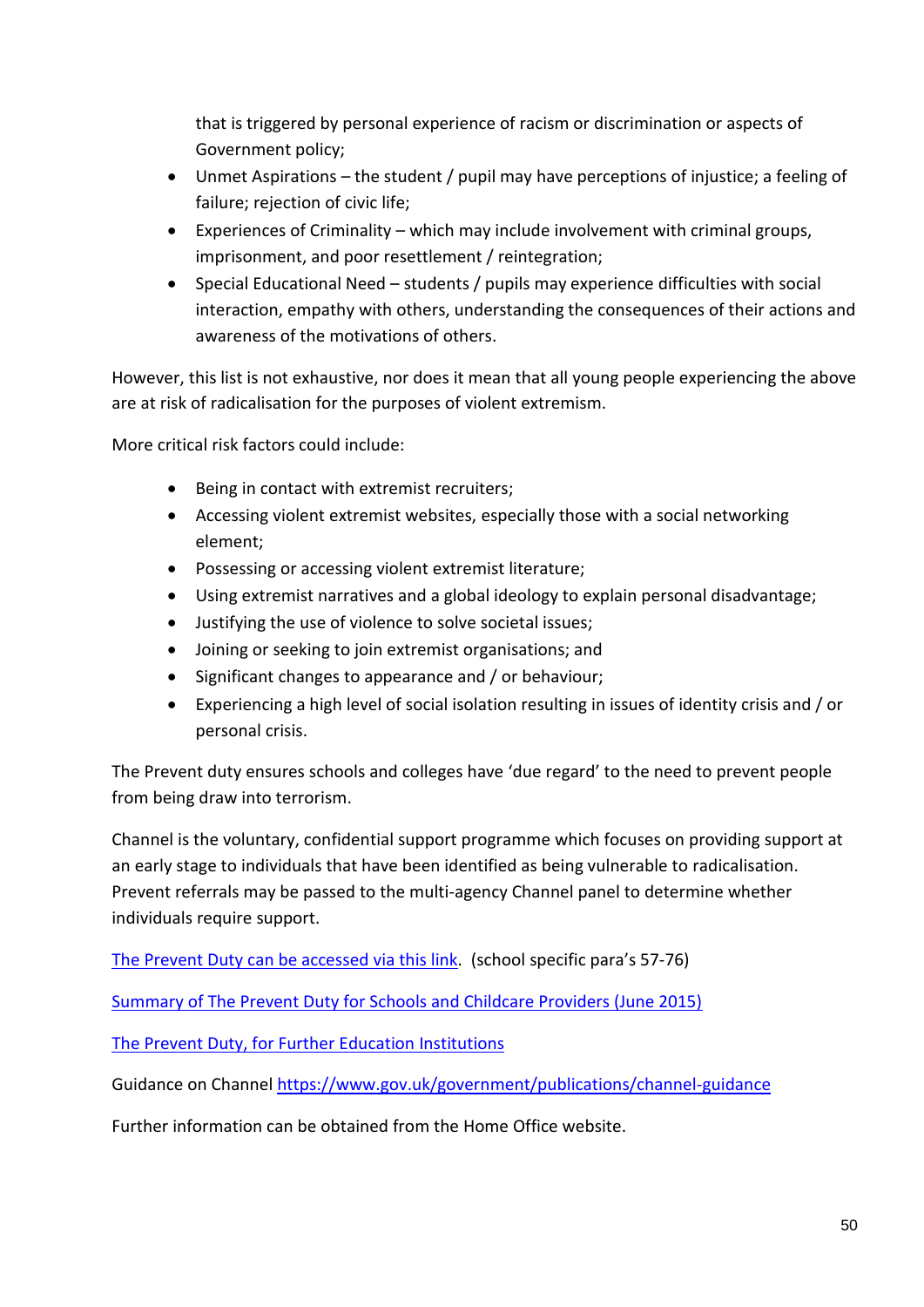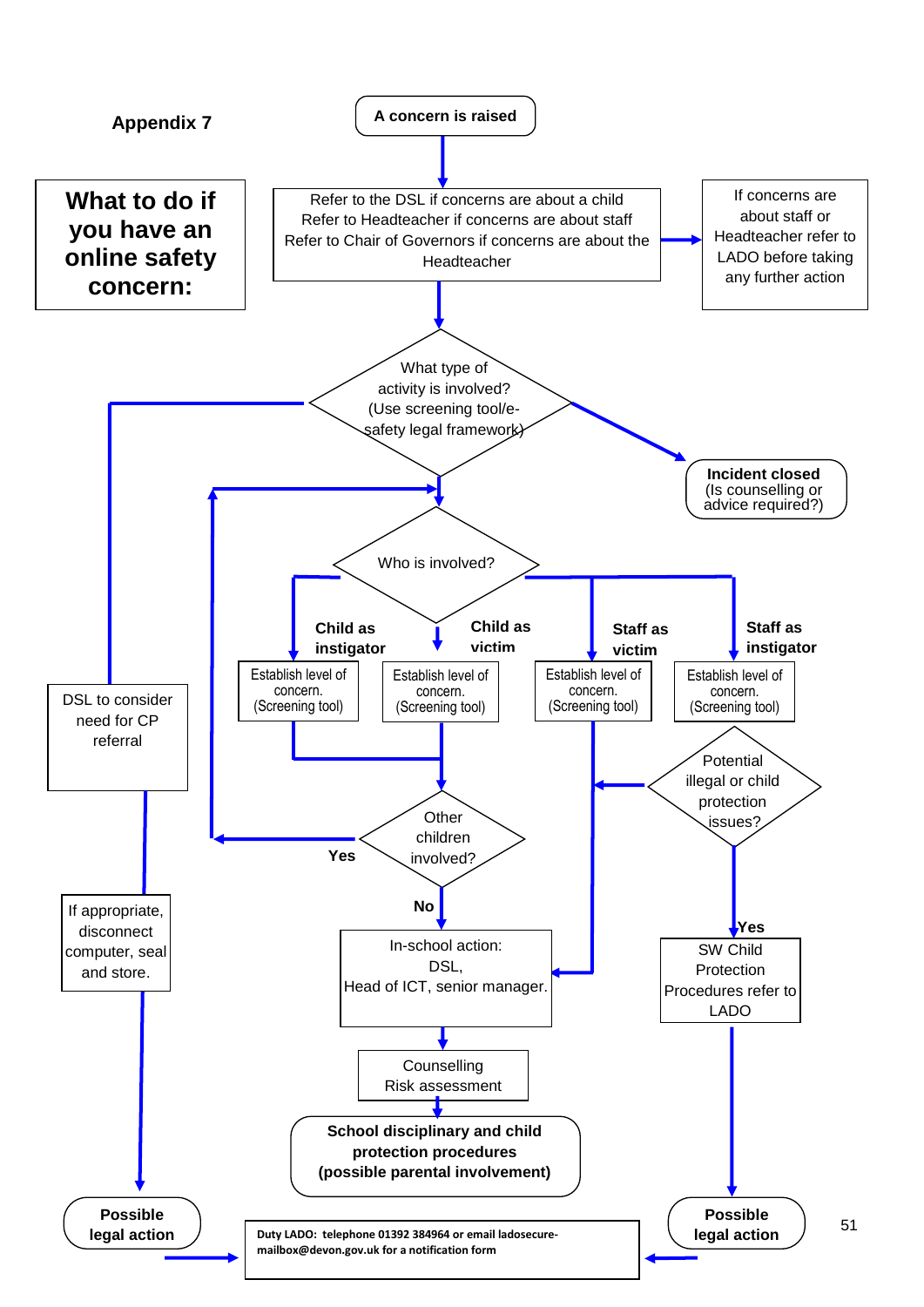## **Appendix 8**

Further advice on child protection is available from:

NSPCC: <http://www.nspcc.org.uk/>

Childline: <http://www.childline.org.uk/pages/home.aspx>

Anti-Bullying Alliance: <http://anti-bullyingalliance.org.uk/>

Beat Bullying: <http://www.beatbullying.org/>

Childnet International –making the internet a great and safe place for children. Includes resources for professionals and parents<http://www.childnet.com/>

Thinkuknow (includes resources for professionals and parents)<https://www.thinkuknow.co.uk/>

Safer Internet Centre<http://www.saferinternet.org.uk/>

Transgender<http://www.mermaidsuk.org.uk/>

[Schools transgender toolkit](https://www.theproudtrust.org/resources/research-and-guidance-by-other-organisations/trans-inclusion-schools-toolkit/)

[Intercom trust transgender guidance](https://www.intercomtrust.org.uk/item/55-schools-transgender-guidance-july-2015)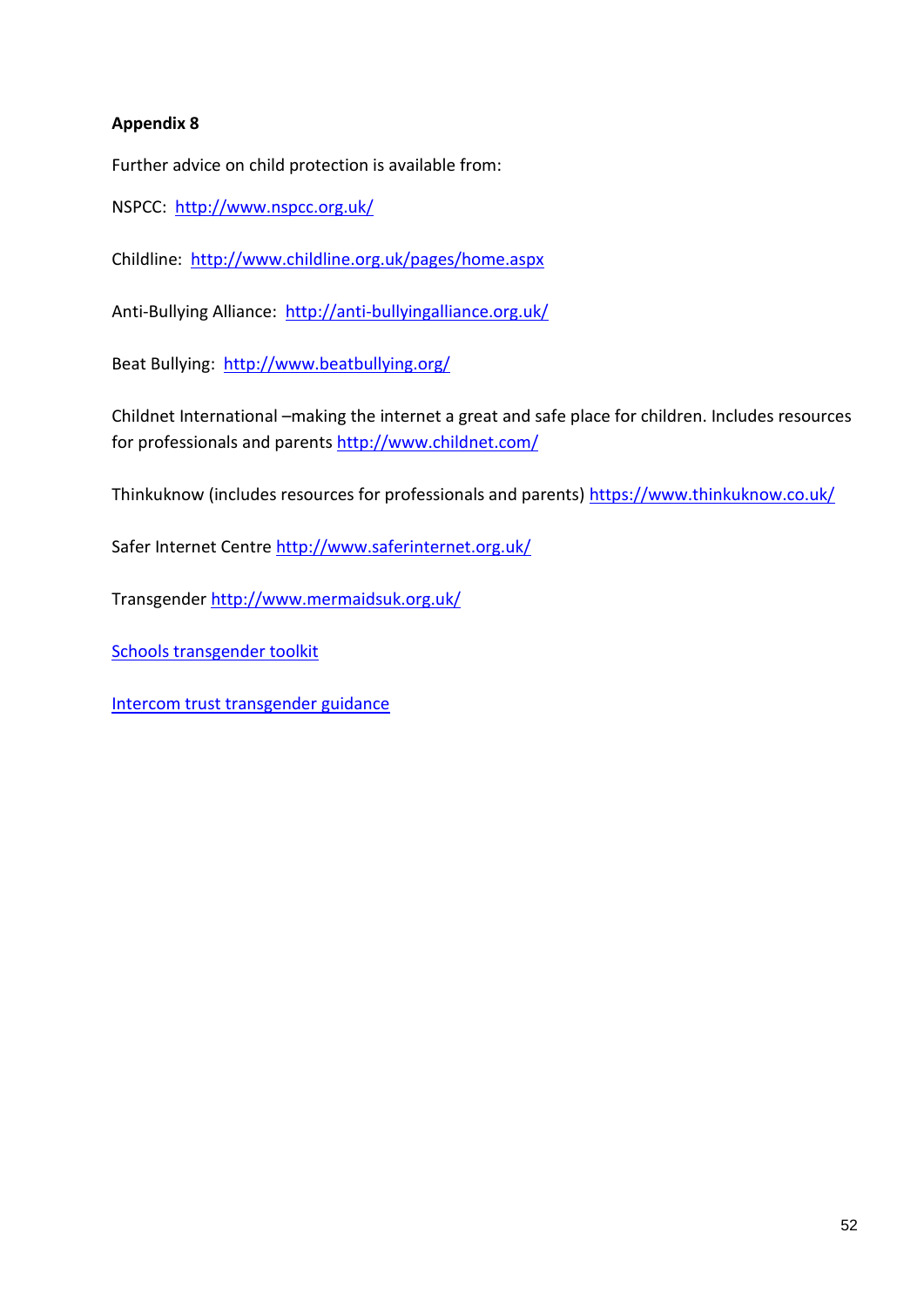

# **For Early Help, Consultation and Enquiries please contact:**

Telephone: **0345 155 1071**

Email: [mashsecure@devon.gov.uk](mailto:mashsecure@devon.gov.uk)

Fax: 01392 448951 Enquiry Form available at:

[https://new.devon.gov.uk/making-a-mash-enquiry](https://new.devon.gov.uk/educationandfamilies/child-protection/making-a-mash-enquiry)

Post: **Multi-Agency Safeguarding Hub, P.O. Box 723, Exeter EX1 9QS Emergency Duty Team** out of hours **0845 6000 388 Police** non-emergency 101

> **For all LADO enquiries** Exeter (01392) 384964 [https://new.devon.gov.uk](https://new.devon.gov.uk/educationandfamilies/child-protection/managing-allegations-against-adults-working-with-children)

# **Early Help Team**

Senior Manager: TBC Manager Exeter and South: TBC Manager Mid & East: Ian Flett 07815 562 370 Manager South & West: Karen Hayes 07854 253424 Manager Northern: Sarah Simpson 07854 304 512

Locality Early Help Mailbox North: [earlyhelpnorthsecuremailbox@devon.gov.uk](mailto:earlyhelpnorthsecuremailbox@devon.gov.uk) Mid & East: [earlyhelpmideastsecuremailbox@devon.gov.uk](mailto:earlyhelpmideastsecuremailbox@devon.gov.uk) South & West: [earlyhelpsouthsecuremailbox@devon.gov.uk](mailto:earlyhelpsouthsecuremailbox@devon.gov.uk) Exeter: [earlyhelpexetersecuremailbox@devon.gov.uk](mailto:earlyhelpexetersecuremailbox@devon.gov.uk)

For emergencies outside of office hours please call: 0345 600 0388 or 0845 600 0388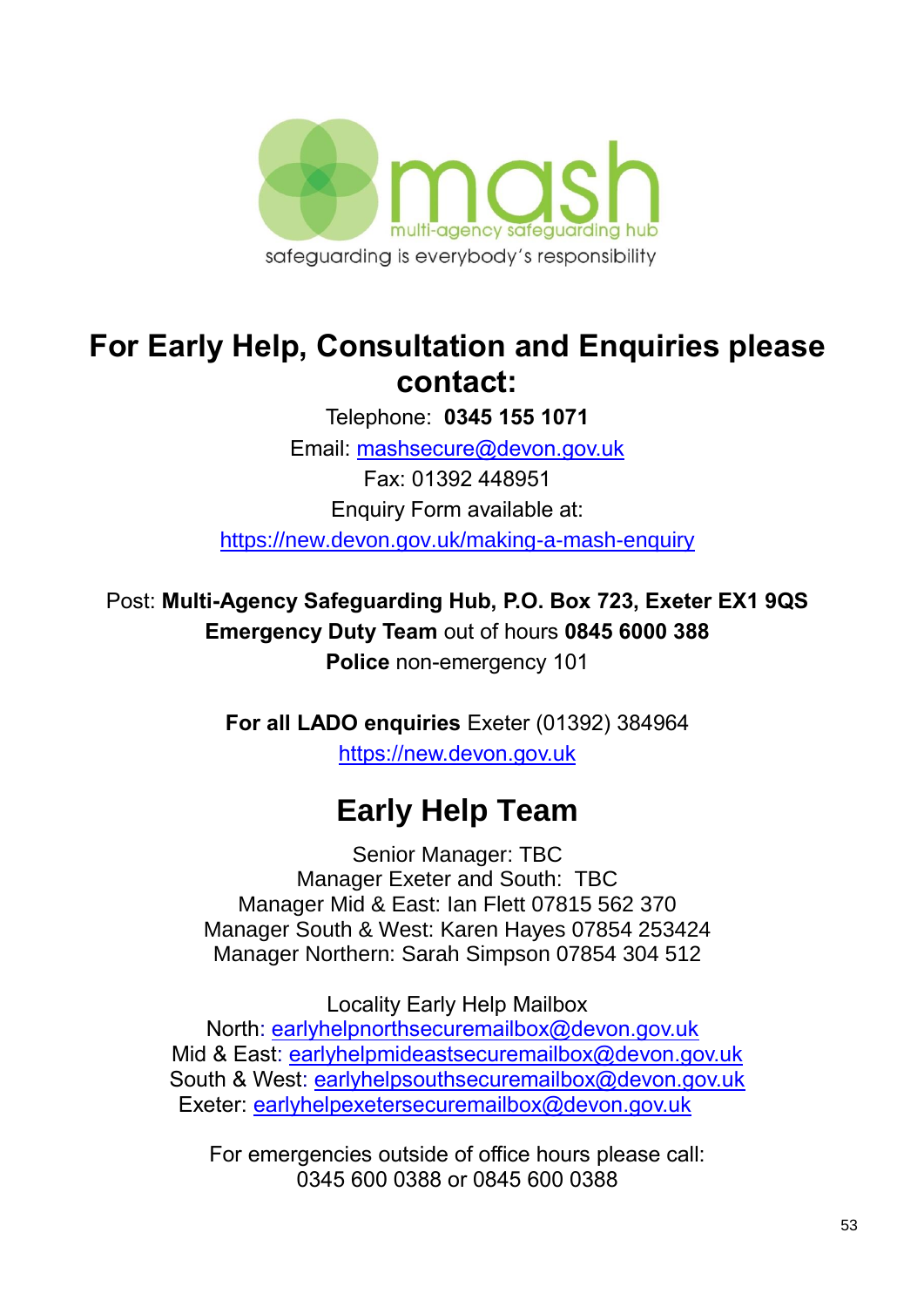## **PEER ON PEER ABUSE - GUIDANCE AND POLICY**

**Please Note: This policy is in line with the statutory guidance contained within Keeping Children Safe in Education 2020, Working Together to Safeguard Children 2018.**

**KCSIE 2020 was republished as of September 2020 and is now statutory**.

## **WHAT IS PEER ON PEER ABUSE?**

All children are capable of abusing their peers. This can manifest itself in a whole spectrum of behaviours including:

- Bullying including cyberbullying
- Sexual violence and harassment
- Physical abuse
- Sexting
- Upskirting (now a criminal offence and has reporting requirements)
- Initiation /hazing type violence and rituals

Children also need to know how to report concerns and know that they will be listened to and supported.

These should include:

- Procedures to minimise the risk of peer on peer abuse
- How allegations are recorded, investigated and dealt with
- Clear processes as to how victims, perpetrators and any other children affected will be supported
- Recognition of the gendered nature of peer on peer abuse but recognising, that all forms of this behaviour are unacceptable and will be taken seriously

It is important that schools see this guidance and model template as a framework that will need to be adapted to fit the age and developmental stage and understanding of their pupil group.

Additional areas for consideration can be found in Sexual Violence and Sexual Harassment between Children in Schools and Colleges guidance 2018.

[www.gov.uk/government/publications/sexual-violence-and-sexual-harassment-between-childrenin-schools](http://www.gov.uk/government/publications/sexual-violence-and-sexual-harassment-between-children-in-schools-and-colleges)[and-colleges](http://www.gov.uk/government/publications/sexual-violence-and-sexual-harassment-between-children-in-schools-and-colleges)

Keeping Children Safe in Education 2020

[www.gov.uk/government/publications/keepingchildren-safe-in-education](http://www.gov.uk/government/publications/keeping-children-safe-in-education) 

## **A WHOLE SCHOOL POLICY**

While our schools cover many aspects of peer on peer abuse in other policies such as the Federation Behaviour policy, Bullying Prevention policy and Online Safety policy, schools need to be clear about their strategies around wider behaviours including sexist and sexual bullying, sexual harassment, sexual violence.

Peer on peer abuse is also fully embedded within the whole Federation Child Protection and Safeguarding policy 2020-2021.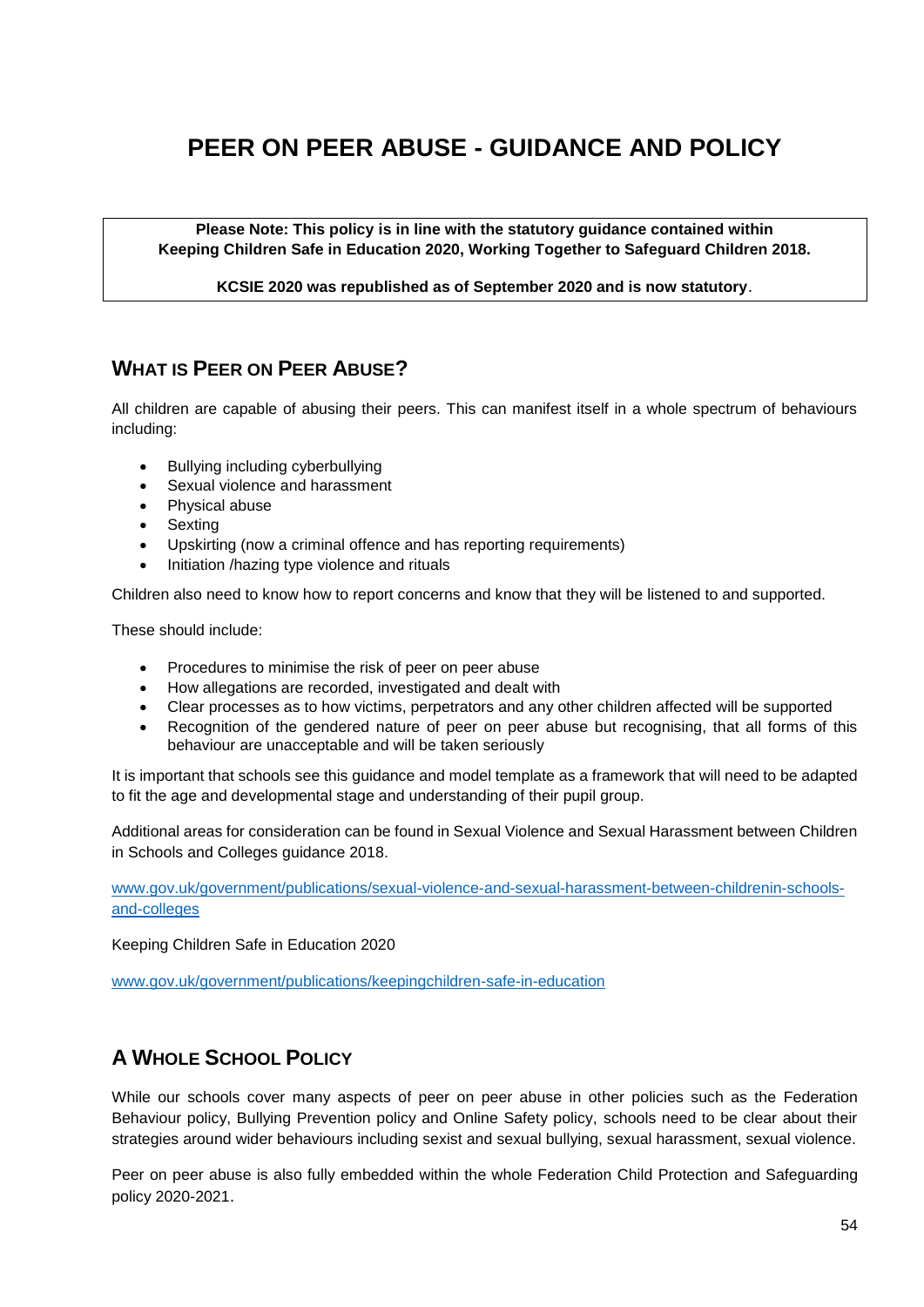#### **Some useful definitions:**

#### **Sexual Harassment**

This can be defined as 'unwanted conduct of a sexual nature' that can occur online and offline. In the context of this guidance this means in the context of child on child sexual harassment. Sexual harassment is likely to: violate a child's dignity, and/or make them feel intimidated, degraded or humiliated and/or create a hostile, offensive or sexualised environment.

It can include

- Sexual comments, such as: telling sexual stories, making lewd comments, making sexual remarks about clothes and appearance and calling someone sexualised names
- Sexual "jokes" or taunting

#### **Sexting**

Sexting is when someone shares sexual, naked or semi-naked images or videos of themselves or others or sends sexually explicit messages. They can be sent using mobiles, tablets, smartphones, laptops - any device that allows you to share media and messages. This is also known as youth produced sexual imagery.

The UK Council for Child Internet Safety (UKCCIS) has published Advice for Schools and Colleges on Responding to Sexting Incidents.

Overview of Sexting Guidance.pdf (publishing.service.gov.uk)

#### **Upskirting**

This typically involves taking a picture under a person's clothing without them knowing, with the intention of viewing their genitals or buttocks to obtain sexual gratification, or cause the victim humiliation, distress or alarm. It is now a criminal offence and may constitute sexual harassment. Cases of 'upskirting' have a mandatory requirement for being reported.

#### **Sexual Violence**

In this guidance this refers to sexual violence in the context of child on child sexual violence. Children can and do abuse other children. Sexual violence covers a spectrum of behaviour. It can refer to sexual offences under the Sexual Offences Act 2013.

This includes:

**Rape:** A person (A) commits an offence of rape if: he intentionally penetrates the vagina, anus or mouth of another person (B) with his penis, B does not consent to the penetration and A does not reasonably believe that B consents.

**Assault by Penetration:** A person (A) commits an offence if: s/he intentionally penetrates the vagina or anus of another person (B) with a part of her/his body or anything else, the penetration is sexual, B does not consent to the penetration and A does not reasonably believe that B consents.

**Sexual Assault:** A person (A) commits an offence of sexual assault if: s/he intentionally touches another person (B), the touching is sexual, B does not consent to the touching and A does not reasonably believe that B consents.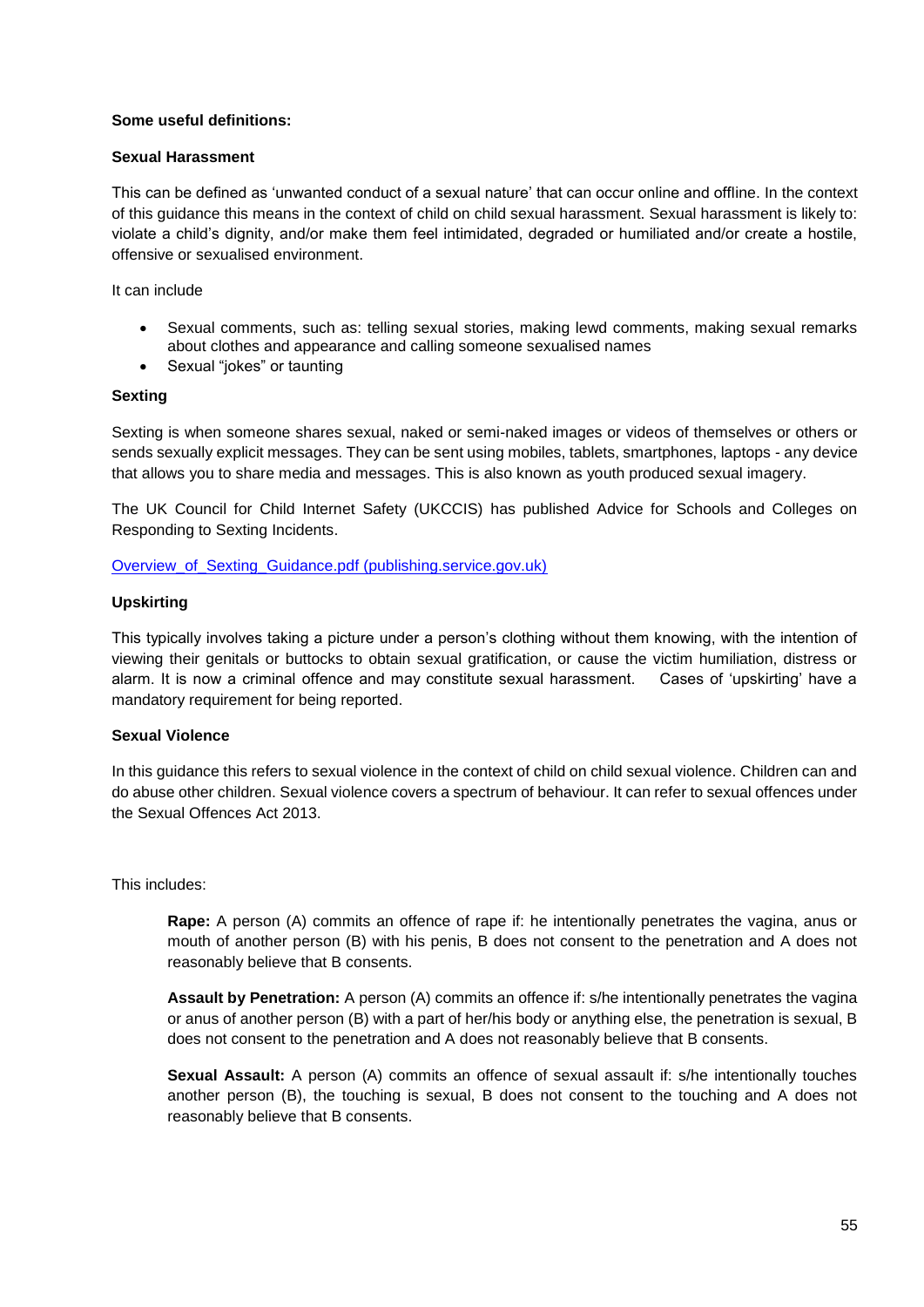#### **Consent**

Consent is about having the freedom and capacity to choose. Consent to sexual activity may be given to one sort of sexual activity but not another, eg to vaginal but not anal sex or penetration with conditions, such as wearing a condom. Consent can be withdrawn at any time during sexual activity and each time activity occurs. Someone consents to vaginal, anal or oral penetration only if s/he agrees by choice to that penetration and has the freedom and capacity to make that choice.

It is important to know that:

- A child under the age of 13 can never consent to any sexual activity
- The age of consent is 16
- Sexual intercourse without consent is rape

It is also important to differentiate between consensual sexual activity between children of a similar age and that which involves any power imbalance, coercion or exploitation. Due to their additional training, the Designated Safeguarding Lead should be involved and leading the school or college response. If in any doubt, they should seek expert advice.

It is important that schools and college consider sexual harassment in broad terms. Sexual harassment (as set out above) creates an atmosphere that, if not challenged, can normalise inappropriate behaviours and provide an environment that may lead to sexual violence.

#### **Harmful Sexual Behaviour (HSB)**

Children's sexual behaviour exists on a wide continuum, from normal and developmentally expected to inappropriate, problematic, abusive and violent. Problematic, abusive and violent sexual behaviour is developmentally inappropriate and may cause developmental damage. A useful umbrella term is "harmful sexual behaviour".

The term has been widely adopted in child protection and is used in this advice. Harmful sexual behaviour can occur online and/or offline and can also occur simultaneously between the two. Harmful sexual behaviour should be considered in a child protection context.

Useful guidance can be found in:

NSPCC's and Research in Practice's Harmful Sexual Behaviour Framework:

[www.nspcc.org.uk/globalassets/documents/publications/harmful-sexual-behaviourframework.pdf](http://www.nspcc.org.uk/globalassets/documents/publications/harmful-sexual-behaviour-framework.pdf)

The Brook Sexual Behaviours Traffic Light Tool can also be very helpful in identifying sexual behaviours by children

[www.brook.org.uk/our-work/the-sexual-behaviours-traffic-light-tool](http://www.brook.org.uk/our-work/the-sexual-behaviours-traffic-light-tool)

#### **Hazing/Initiation**

The practice of rituals, challenges, and other activities involving harassment, abuse or humiliation used as a way of initiating a person into a group.

#### **Contextual Safeguarding**

All staff, but especially the Designated Safeguarding Leads should be considering the context within which incidents and/or behaviours occur. This is known as contextual safeguarding, which simply means assessments of children should consider whether wider environmental factors are present in a child's life that are a threat to their safety and/or welfare.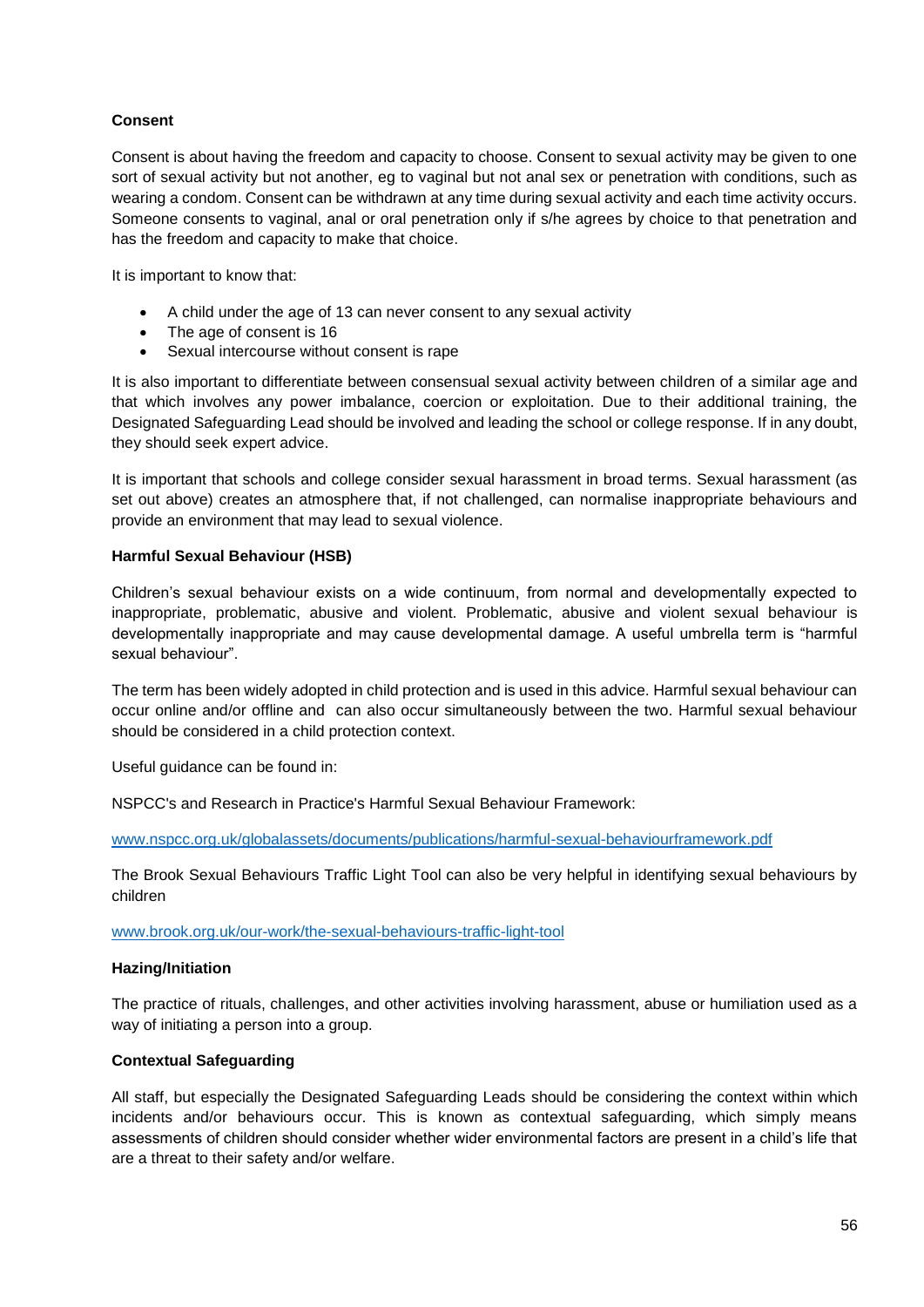#### **Additional considerations for schools**

When considering harmful sexual behaviour, ages and the stages of development of the children are critical factors to consider. Sexual behaviour between children can be considered harmful if one of the children is much older or cognitively and physically more able, particularly if one of the children is pre-pubescent and the other is not.

However, a younger child can abuse an older child, particularly if they have power over them, for example, if the older child is disabled or smaller in stature. Schools and colleges should ensure that their response to sexual violence and sexual harassment between children of the same sex is equally robust as it is for sexual violence and sexual harassment between children of the opposite sex.

#### **Prevention**

As well as having strategies for dealing with incidents schools and colleges should consider what they can do to foster healthy and respectful relationships between boys and girls including through Relationship and Sex Education and Personal Social Health and Economic education. The most effective preventative education programme will be through a whole-school approach that prepares pupils for life in modern Britain.

The school will have a clear set of values and standards, and these will be upheld and demonstrated throughout all aspects of school life. This will be underpinned by the Federation Behaviour policy and pastoral support system, and by a planned programme of evidence-based content delivered through the whole curriculum. Such a programme should be developed to be age and stage of development appropriate (especially when considering SEND children and their cognitive understanding), and may tackle such issues as:

- Healthy and respectful relationships
- What respectful behaviour looks like
- **Consent**
- Gender roles, stereotyping, and equality
- Body confidence and self-esteem
- Prejudiced behaviour
- That sexual violence and sexual harassment is always wrong, and
- Addressing cultures of sexual harassment

The Learn to Live Federation often deliver this currently, through planned, high-quality, Sex and Relationship Education (SRE) and Personal, Social, Health and Economic (PSHE) education.

The Department for Education has introduced compulsory Relationships Education for primary pupils and Relationships and Sex Education (RSE) for secondary pupils from September 2020. Also, from September 2020 it is compulsory for all schools to teach Health Education.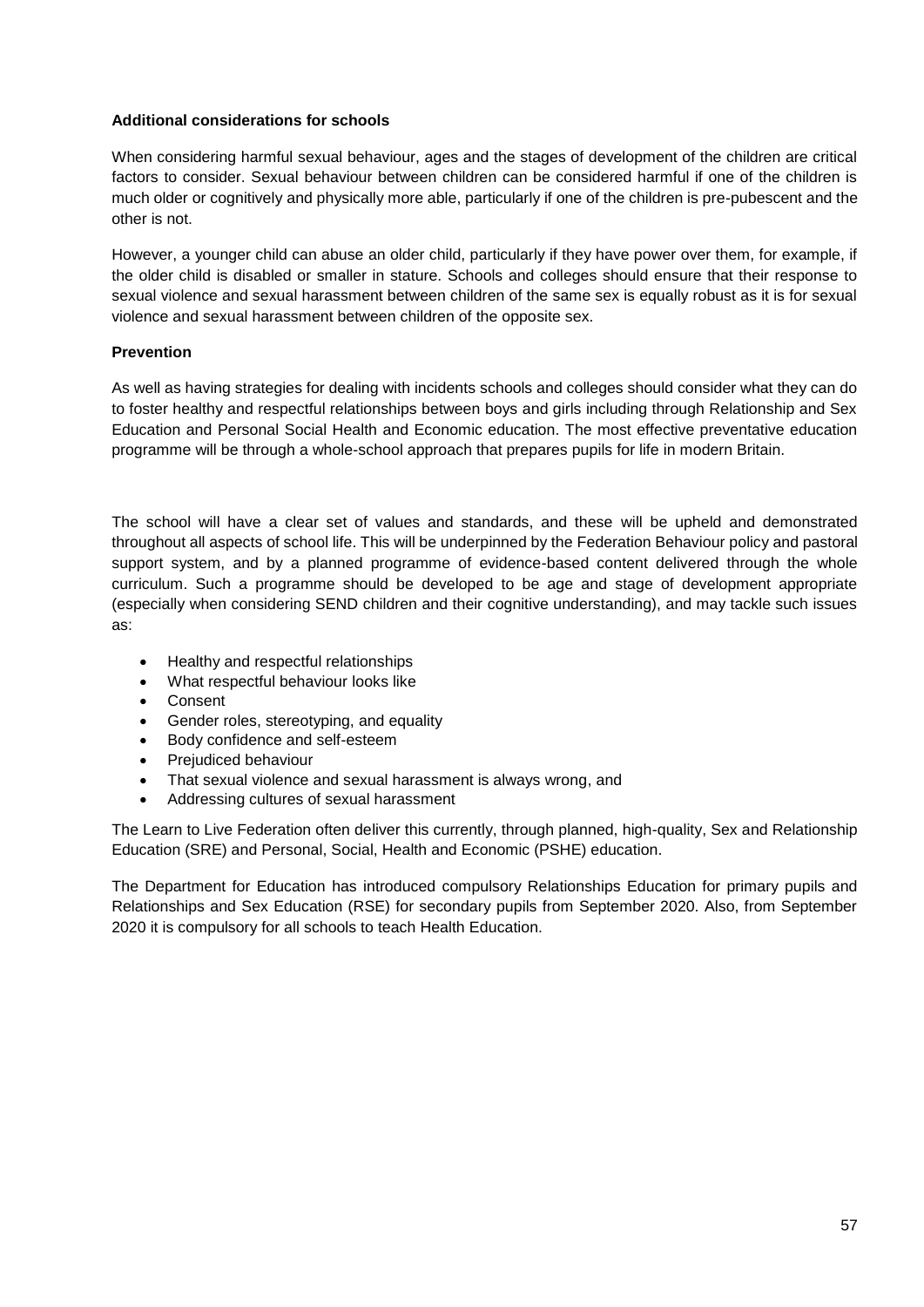## **POLICY TEMPLATE PEER ON PEER ABUSE/SEXUAL HARASSMENT AND VIOLENCE**

#### **Introduction**

The Learn to Live Federation recognises that children are vulnerable to and capable of abusing their peers. We take such abuse as seriously as abuse perpetrated by an adult. This includes verbal as well as physical abuse. Peer on peer abuse will not be tolerated or passed off as part of "banter" or "growing up".

We are committed to a whole Federation approach to ensure the prevention, early identification and appropriate management of peer on peer abuse within our school and beyond.

In cases where peer on peer abuse is identified we will follow our child protection procedures, taking a contextual approach to support all children and young people who have been affected by the situation.

We recognise that peer on peer abuse can manifest itself in many ways such as:

- Child Sexual Exploitation
- Sexting or youth produced digital imagery
- Upskirting
- **Bullving**
- Radicalisation
- Abuse in intimate relationships
- Children who display sexually harmful behaviour
- Gang association and serious violence (County Lines)
- Technology can be used for bullying and other abusive behaviour

Some of these behaviours will need to be handled with reference to other policies in school such as the Federation Behaviour policy, Bullying Prevention policy, Child Protection and Safeguarding policy and Online Safety policy.

This policy concentrates on peer on peer abuse in the context of sexual harassment and sexual violence. It is compliant with the statutory guidance on peer on peer abuse as set out in Keeping Children Safe in Education (September 2020) and should be read in conjunction with the Devon Children's and Families Partnership's policies. Procedures and practice guidance.

#### **Policy Development**

The policy has been developed in consultation with the following groups:

• Senior leaders, governors, staff, parents and children and young people

#### **Aims**

The policy will:

- Set out our strategies for preventing, identifying and managing peer on peer abuse
- Take a contextual approach to safeguarding all children and young people involved. Acknowledging that children who have allegedly abused their peers or displayed harmful sexual behaviour are themselves vulnerable and may have been abused by peer, parents or adults in the community.

#### **Understanding Peer on Peer Abuse**

Sexual violence and sexual harassment can occur between two children of any age and sex or a group of children sexually assaulting or sexually harassing a single child or group of children.

The impact of this behaviour on children can be very distressing and have an impact on academic achievement and emotional health and wellbeing.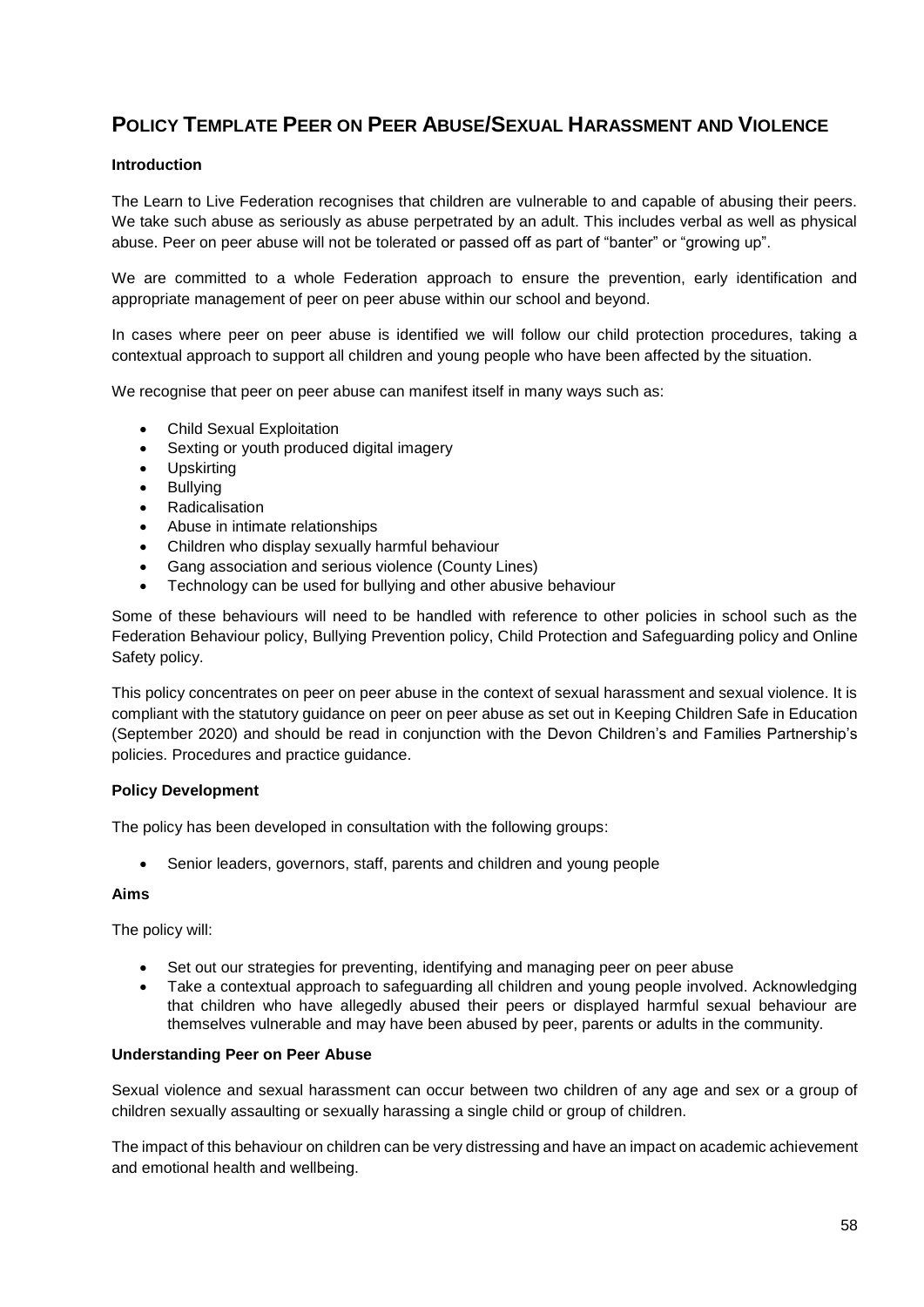Sexual harassment and sexual violence may also occur online and offline.

#### **The Context**

All behaviour takes place on a spectrum. Understanding where a child's behaviour falls on a spectrum is essential to being able to respond appropriately to it.

In this policy we recognise the importance of distinguishing between problematic and abusive sexual behaviour (Harmful Sexual Behaviour HSB).

We are adopting the NSPCC definition of HSB as:

"Sexual behaviours expressed by children…that are developmentally inappropriate, may be harmful towards self or others, or be abusive towards another child…or adult."

We will also use Simon Hackett's continuum model to demonstrate the range of sexual behaviours. (Appendix 1) and the Brook Traffic Lights (Appendix 2)

#### **Vulnerable Groups**

We recognise that all children can be at risk however we acknowledge that some groups are more vulnerable. This can include: experience of abuse within their family; living with domestic violence; young people in care; children who go missing; children with additional needs (SEN and/or disabilities); children who identify or are perceived as LGBT and/or have other protected characteristics under the Equalities Act 2010.

Whist research tells is us girls are more frequently identified as being abused by their peers and, girls are more likely to experience unwanted sexual touching in schools this is not confined to girls.

Boys are less likely to report intimate relationship abuse and may display other behaviour such as antisocial behaviour. Boys report high levels of victimisation in areas where they are affected by gangs. We recognise that both boys and girls experience peer on peer abuse, but they do so in gendered ways.

All staff should be aware of indicators, which may signal that children are at risk from, or are involved with serious violent crime. These may include increased absence from school, a change in friendships or relationships with older individuals or groups, a significant decline in performance, signs of self-harm or a significant change in wellbeing, or signs of assault or unexplained injuries. Unexplained gifts or new possessions could also indicate that children have been approached by, or are involved with, individuals associated with criminal networks or gangs.

#### **Responding to Alleged Incidents Responding to reports of sexual violence and sexual harassment**

All reports of peer on peer abuse will be made on a case by case basis with the designated safeguarding lead or their deputy taking a leading role using their professional judgement and supported by other agencies such as social care or the police as required.

#### **The immediate response to a report:**

- The Learn to Live Federation take all reports seriously and will reassure the victim that they will be supported and kept safe
- All staff will be trained to manage a report
- Staff will not promise confidentiality as the concern will need to be shared further (for example, with the designated safeguarding lead or social care) staff will however only share the report with those people who are necessary to progress it
- A written report on CPOMS will be made as soon after the disclosure as possible recording the facts as presented by the child. These may be used as part of a statutory assessment if the case is escalated later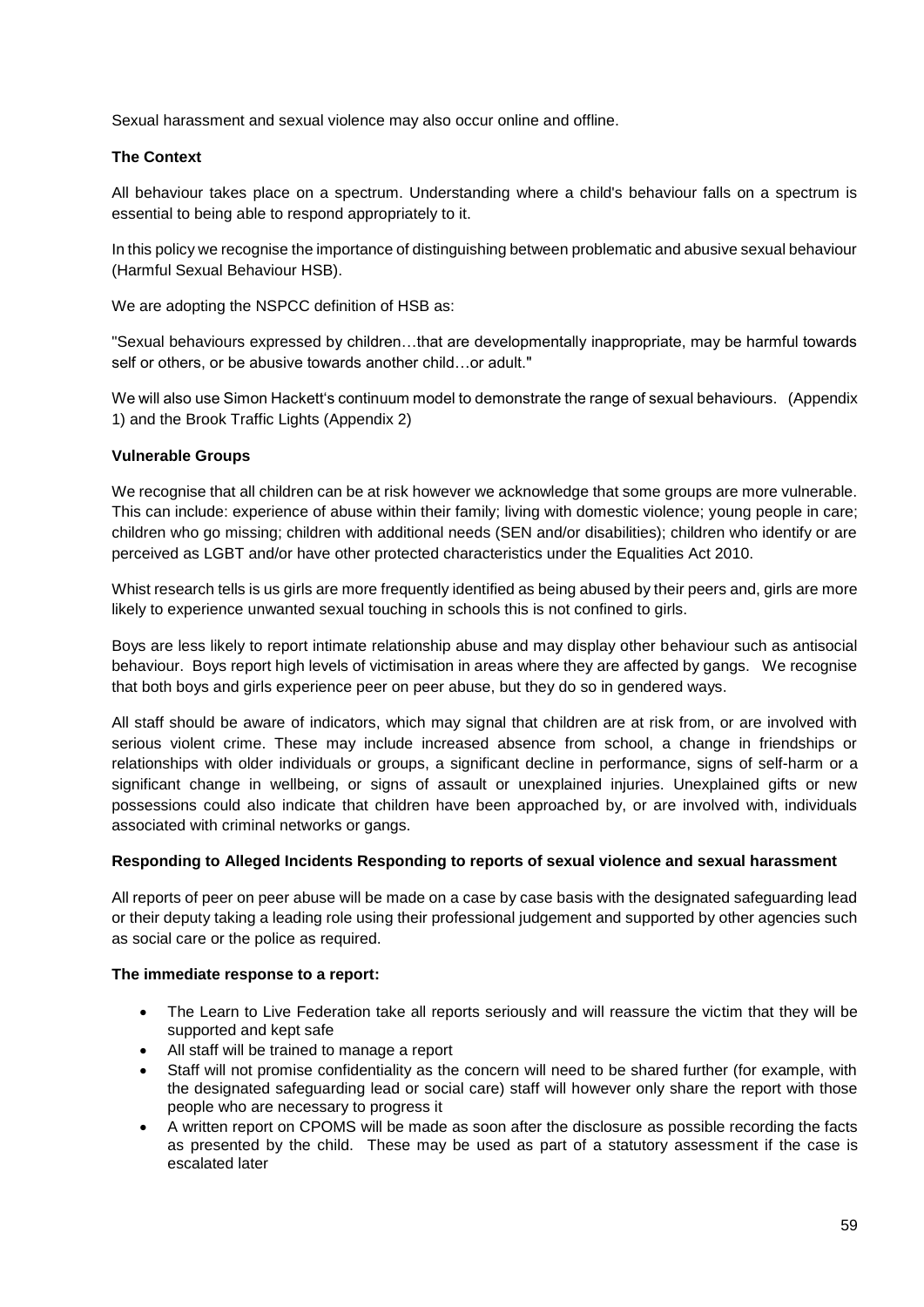- Where the report includes an online element the school or college will follow advice on searching, screening and confiscation. The staff will not view or forward images unless unavoidable and only if another member of staff (preferably the Designated Safeguarding Lead) is present
- The Designated Safeguarding Lead will be informed as soon as possible

#### **Risk Assessment**

When there has been a report of sexual violence, the Designated Safeguarding Lead will make an immediate risk and needs' assessment. Where there has been a report of sexual harassment, the need for a risk assessment should be considered on a case-by-case basis. It is important that we support the children involved and their families, working closely with other agencies because this will impact all areas of their life, not just school

The risk and needs' assessment should consider:

- The victim, especially their protection and support
- The alleged perpetrator, and
- All the other children (and, if appropriate, adult students and staff) at the school or college, especially any actions that are appropriate to protect them

Risk assessments will be recorded via CPOMS and be kept under review.

The Designated Safeguarding Lead will ensure they are engaging with MASH and the families if appropriate. It is important that we support the children involved and their families, working closely with other agencies because this will impact all areas of their life, not just school

#### **Action following a report of sexual violence and/or sexual harassment**

Following an incident, we will consider:

- The wishes of the victim in terms of how they want to proceed. This is especially important in the context of sexual violence and sexual harassment
- The nature of the alleged incident(s), including: whether a crime may have been committed and consideration of harmful sexual behaviour
- The ages of the children involved
- The developmental stages of the children involved
- Any power imbalance between the children. For example, is the alleged perpetrator significantly older, more mature or more confident? Does the victim have a disability or learning difficulty?
- If the alleged incident is a one-off or a sustained pattern of abuse
- Are there ongoing risks to the victim, other children, adult students or school or college staff; and other related issues and wider context?

#### **Follow up Actions**

#### **Children sharing a classroom:**

Whilst the school or college establishes the facts of the case and starts the process of liaising with children's social care and the police:

- The perpetrator will be removed from any classes they share with the victim
- We will consider how best to keep the victim and alleged perpetrator a reasonable distance apart on school or college premises and on transport to and from the school or college

These actions are in the best interests of both children and should not be perceived to be a judgment on the guilt of the alleged perpetrator.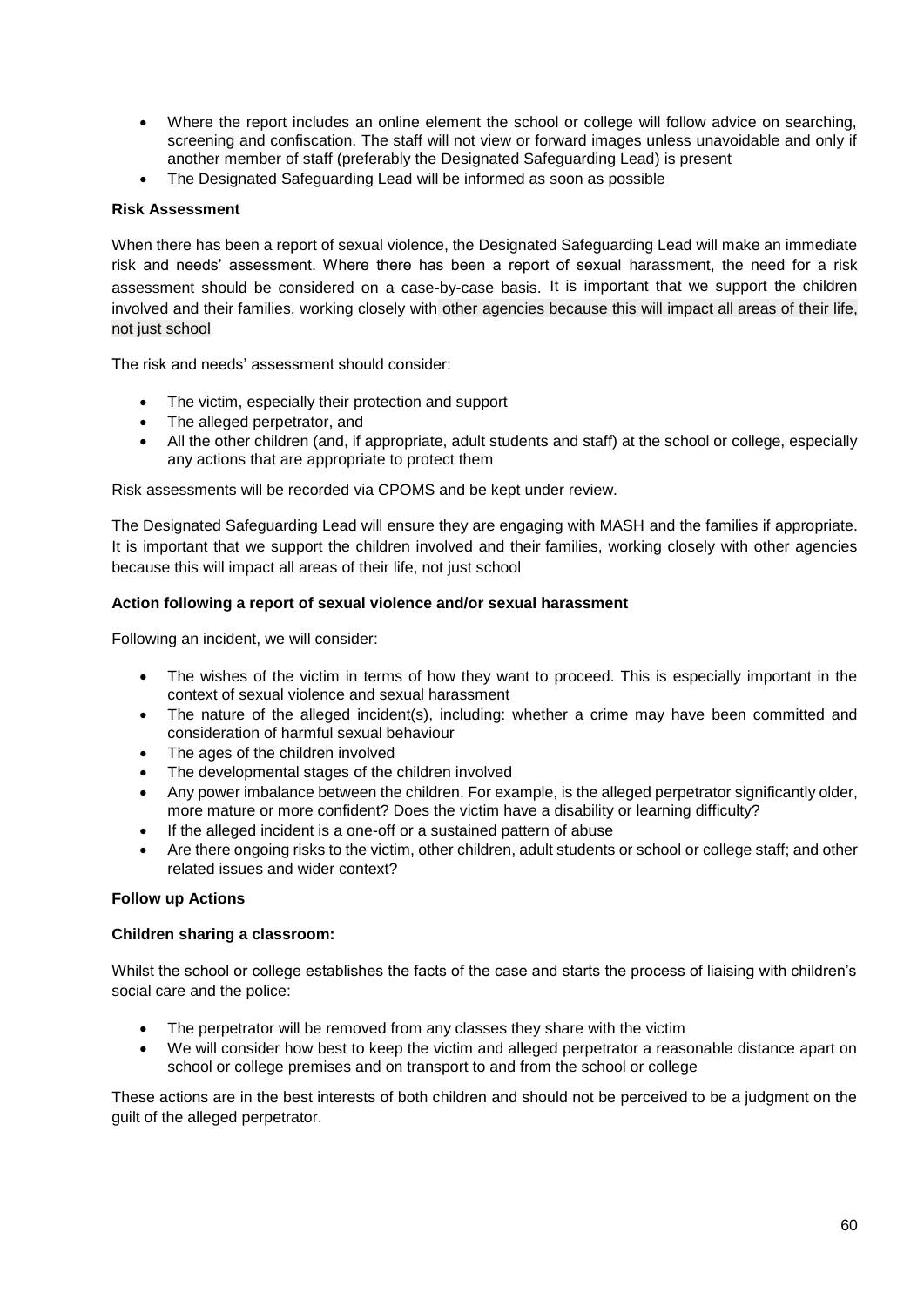#### **Options to manage the report**

1. In some cases of sexual harassment, for example, one-off incidents, we may decide that the children concerned are not in need of early help or statutory intervention and that it would be appropriate to handle the incident internally, perhaps through utilising the behaviour and bullying policies and by providing pastoral support and advocacy.

This decision will be made based on the principle that sexual violence and sexual harassment is never acceptable and will not be tolerated. All decisions, and discussions around making these decisions will be recorded and stored on CPOMS.

- 2. In line with 1. above, we may decide that the children involved do not require statutory interventions but may benefit from early help. Early help means providing support as soon as a problem emerges, at any point in a child's life. Providing early help is more effective in promoting the welfare of children than reacting later. Early help can be particularly useful to address nonviolent harmful sexual behaviour and may prevent escalation of sexual violence.
- 3. Where a child has been harmed, is at risk of harm, or is in immediate danger, we will make a referral to the MASH following agreed protocols.
- 4. It is important that we support the children involved and their families, working closely with other agencies because this will impact all areas of their life, not just school

Where statutory assessments are appropriate, the Designated Safeguarding Lead will be working alongside, and co-operating with, the relevant lead social worker. Collaborative working will help ensure the best possible package of coordinated support is implemented for the victim and, where appropriate, the alleged perpetrator and any other children that require support.

#### **Reporting to the Police**

Any report to the police will generally be made through the MASH as above. The Designated Safeguarding Lead will follow local processes for referrals.

Where a report of rape, assault by penetration or sexual assault is made, the starting point is this will be passed on to the police. Whilst the age of criminal responsibility is 10 years, if the alleged perpetrator is under 10, the starting principle of reporting to the police remains. The police will take a welfare, rather than a criminal justice, approach.

Where a report has been made to the police, the school or college will consult the police and agree what information can be disclosed to staff and others, the alleged perpetrator and their parents or carers. They will also discuss the best way to protect the victim and their anonymity.

Where there is a criminal investigation, we will work closely with the relevant agencies to support all children involved (especially potential witnesses). Where required, advice from the police will be sought in order to help us.

Whilst protecting children and/or taking any disciplinary measures against the alleged perpetrator, we will work closely with the police (and other agencies as required), to ensure any actions the school or college take do not jeopardise the police investigation.

#### **The end of the criminal process**

If a child is convicted or receives a caution for a sexual offence, the school will update its risk assessment, ensure relevant protections are in place for all children. We will consider any suitable action following our Federation Behaviour policy.

If the perpetrator remains in school, we will be very clear as to our expectations regarding the perpetrator now they have been convicted or cautioned.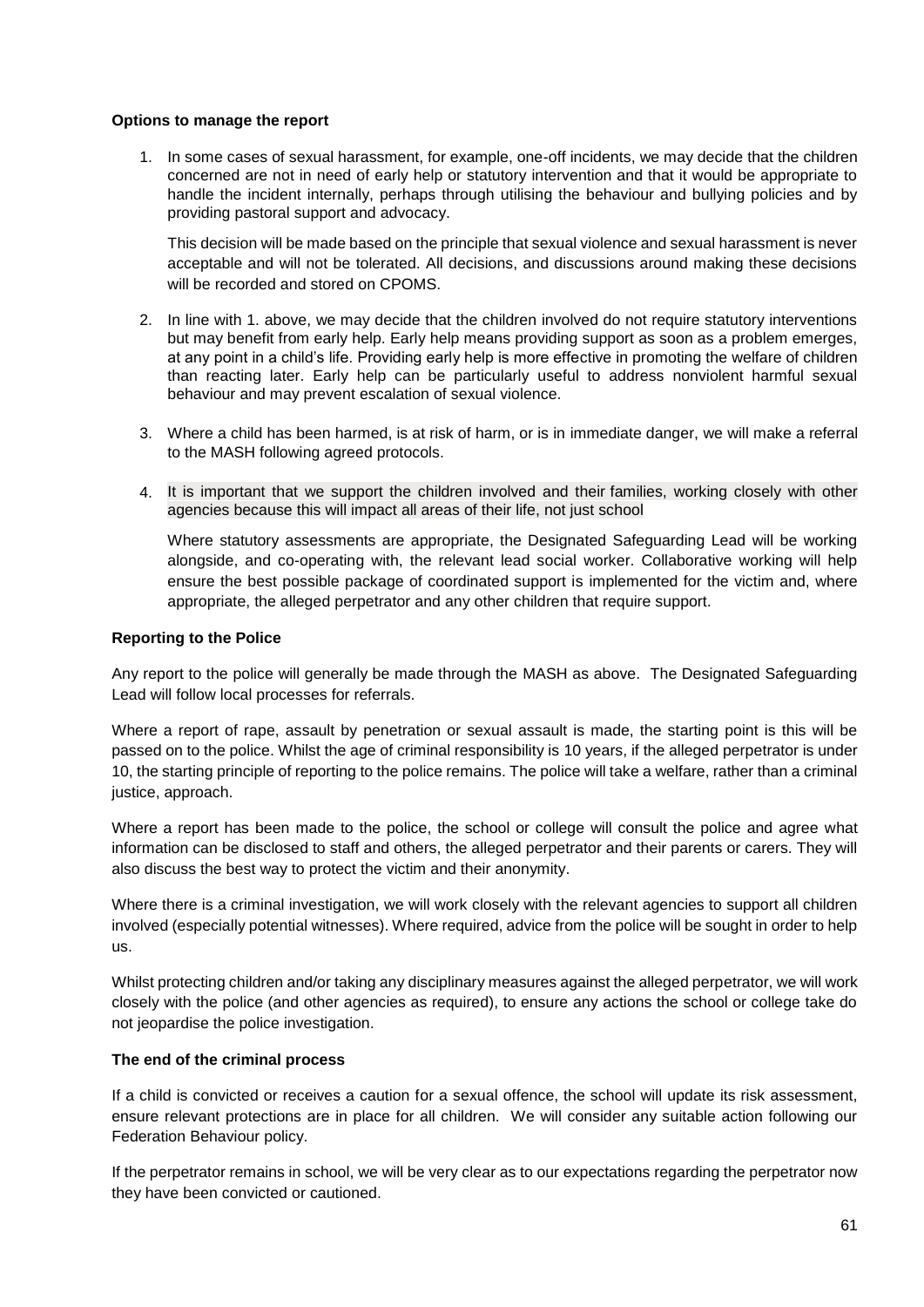This could include expectations regarding their behaviour and any restrictions we think are reasonable and proportionate about the perpetrator's timetable.

Any conviction (even with legal anonymity reporting restrictions) is potentially going to generate interest among other pupils or students in the school or college.

We will ensure all children involved are protected, especially from any bullying or harassment (including online).

Where cases are classified as "no further action" (NFA'd) by the police or Crown Prosecution Service, or where there is a not guilty verdict, we will continue to offer support to the victim and the alleged perpetrator for as long as is necessary. A not guilty verdict or a decision not to progress with their case will likely be traumatic for the victim. The fact that an allegation cannot be substantiated does not necessarily mean that it was unfounded. We will continue to support all parties in this instance.

#### **Support for Children Affected by Sexual-Assault**

We will support the victim of sexual assault to remain in school but if they are unable to do so we will enable them to continue their education elsewhere. This decision will be made only at the request of the child and their family.

If they are moved, we will ensure the new school is aware of the ongoing support they may need. The Designated Safeguarding Lead will support this move.

Where there is a criminal investigation the alleged perpetrator will be removed from any shared classes with the victim and we will also consider how best to keep them a reasonable distance apart on the school premises or on school transport. This is in the best interest of the children concerned and should not be perceived to be a judgement of guilt before any legal proceedings. We will work closely with the police.

Where a criminal investigation into a rape or assault by penetration leads to a conviction or caution, we may take suitable action, if we have not already done so. In all but the most exceptional of circumstances, the rape or assault is likely to constitute a serious breach of discipline and lead to the view that allowing the perpetrator to remain in the same school or college would seriously harm the education or welfare of the victim (and potentially other pupils or students).

Where a criminal investigation into sexual assault leads to a conviction or caution, we may, if we have not already done so, consider any suitable sanctions using our Federation Behaviour policy, including consideration of permanent exclusion.

Where the perpetrator is going to remain at the school or college, the principle would be to continue keeping the victim and perpetrator in separate classes and continue to consider the most appropriate way to manage potential contact on school and college premises and transport. The nature of the conviction or caution and wishes of the victim will be especially important in determining how to proceed in such cases.

Reports of sexual assault and sexual harassment will, in some cases, not lead to a report to the police (for a variety of reasons). In some cases, rape, assault by penetration, sexual assault or sexual harassment are reported to the police and the case is not progressed or are reported to the police and ultimately result in a not guilty verdict. None of this means the offence did not happen or that the victim lied. The process will have affected both victim and alleged perpetrator. Appropriate support will be provided to both as required and consideration given to sharing classes and potential contact as required on a case-by-case basis.

All the above will be considered with the needs and wishes of the victim at the heart of the process (supported by parents and carers as required). Any arrangements should be kept under review.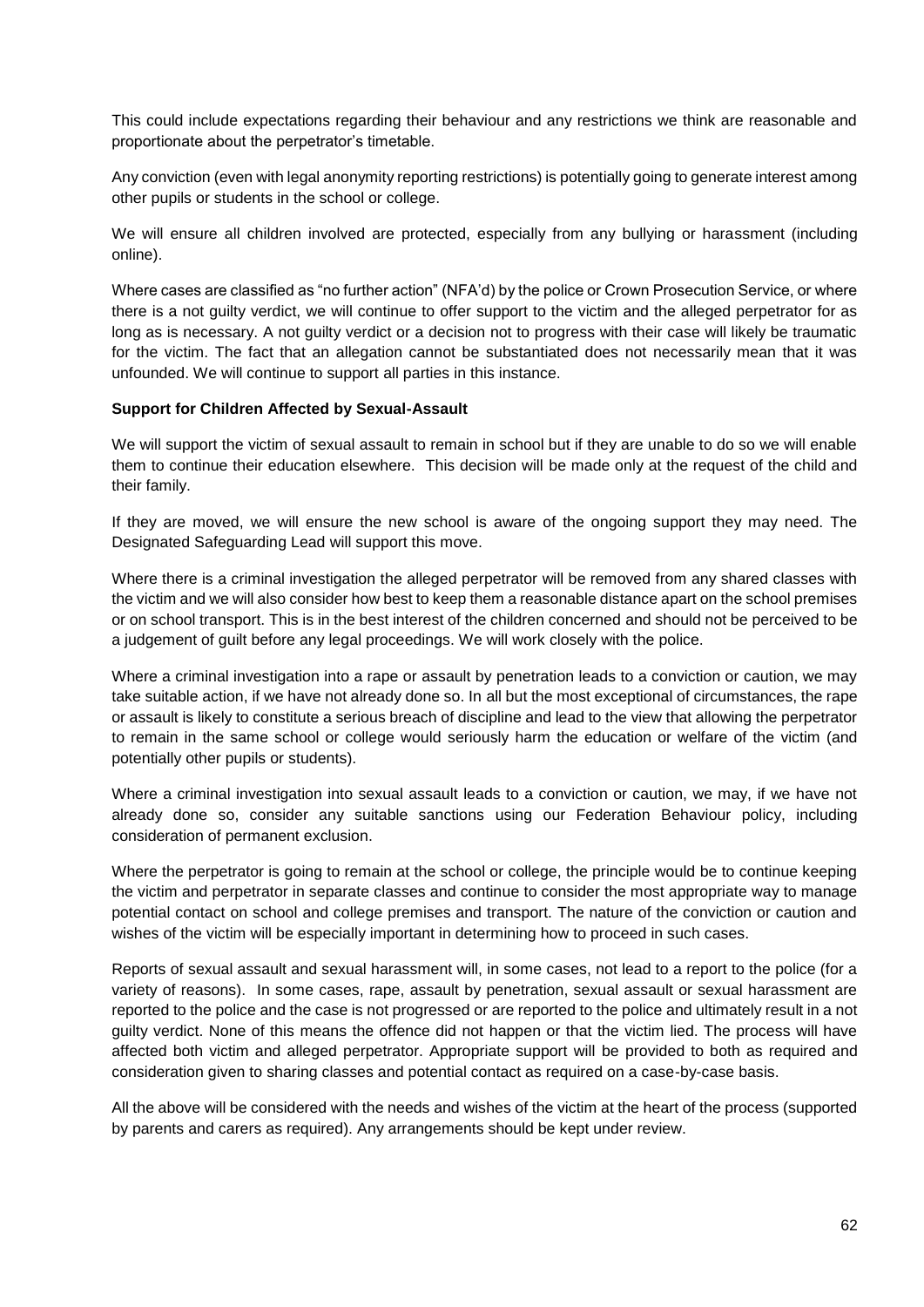#### **Physical Abuse**

While a clear focus of peer on peer abuse is around sexual abuse and harassment, physical assaults and initiation violence and rituals from pupils to pupils can also be abusive.

These are equally not tolerated and if it is believed that a crime has been committed, will be reported to the police.

The principles from the Federation's Bullying Prevention policy will be applied in these cases, with recognition that any police investigation will need to take priority.

When dealing with other alleged behaviour which involves reports of, for example, emotional and/or physical abuse, staff can draw on aspects of Hackett's continuum (Appendix 1) to assess where the alleged behaviour falls on a spectrum and to decide how to respond.

This could include, for example, whether it:

- is socially acceptable
- involves a single incident or has occurred over a period of time
- is socially acceptable within the peer group
- is problematic and concerning
- involves anv overt elements of victimisation or discrimination eg related to race, gender, sexual orientation, physical, emotional, or intellectual vulnerability
- involves an element of coercion or pre-planning
- involves a power imbalance between the child/children allegedly responsible for the behaviour
- involves a misuse of power

#### **Online Behaviour**

Many forms of peer on peer abuse have an element of online behaviour including behaviours such as cyberbullying and sexting.

Policies and procedures concerning this type of behaviour can be found (in the Federation's Bullying Prevention policy, Online Safety policy and Child Protection and Safeguarding policy).

#### **Prevention**

Our Learn to Live Federation actively seeks to raise awareness of and prevent all forms of peer-on-peer abuse by:

- Educating all Governors, Senior Leadership Team, staff, pupils/students, and parents about this issue. This will include training all Governors, Senior Leadership Team and staff on the nature, prevalence and effect of peer on peer abuse, and how to prevent, identify and respond to it. This includes:
	- a) Contextual Safeguarding
	- b) The identification and classification of specific behaviours, and
	- c) The importance of taking seriously all forms of peer on peer abuse (no matter how low level they may appear) and ensuring that no form of peer on peer abuse is ever dismissed as horseplay or teasing
- Educating children about the nature and prevalence of peer on peer abuse via PSHE and the wider curriculum
- Pupils/students are frequently told what to do if they witness or experience such abuse, the effect that it can have on those who experience it and the possible reasons for it, including vulnerability of those who inflict such abuse
- They are regularly informed about the Federation's approach to such issues, including its zero tolerance policy towards all forms of peer on peer abuse
- Ensuring that all peer on peer abuse issues are fed back to the Designated Safeguarding Leads to identify and address any concerning trends and implement additional support if needed. Fortnightly staff meetings are held and scenarios used to develop staff's safeguarding knowledge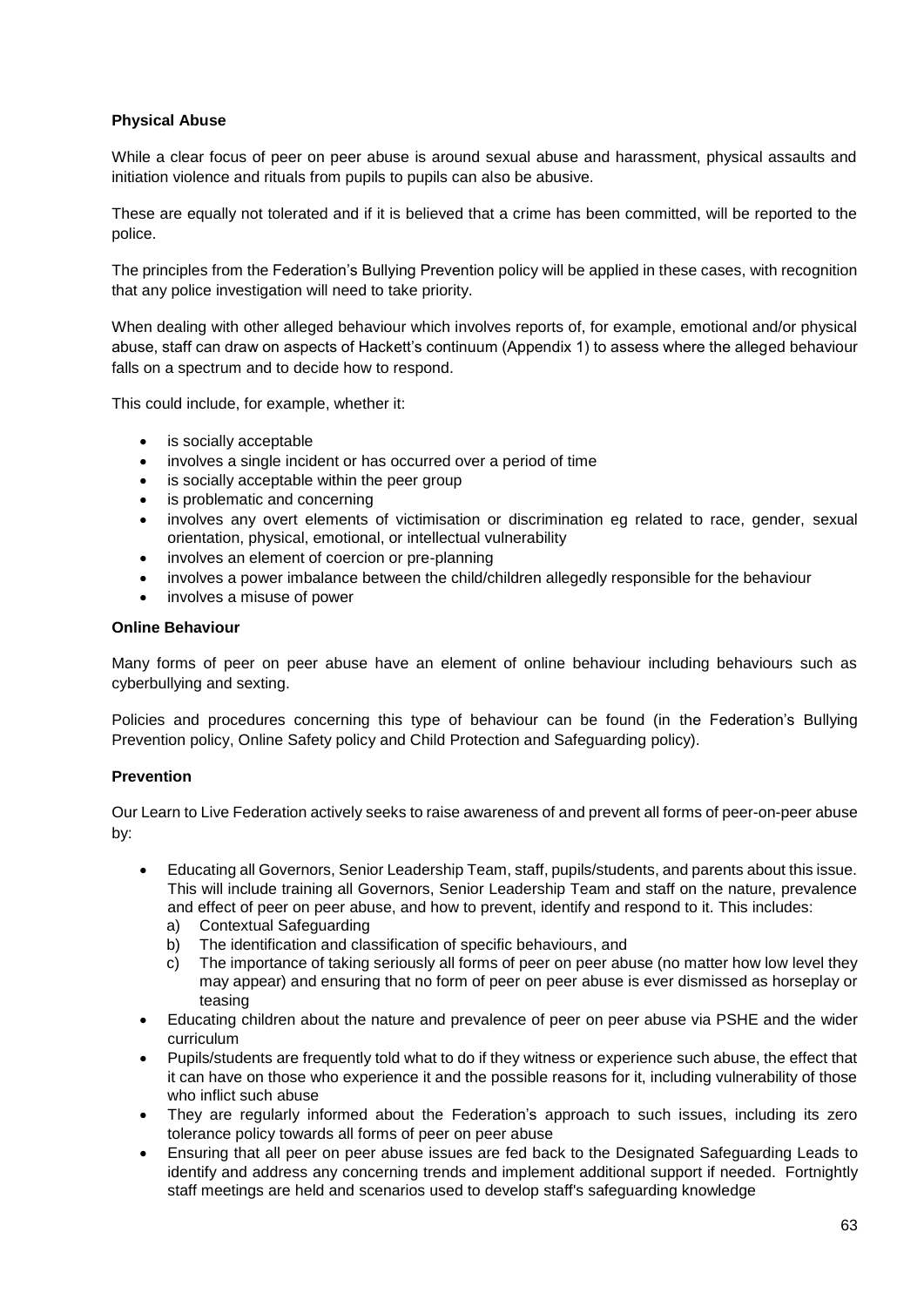- Challenging the attitudes that underlie such abuse (both inside and outside the classroom)
- Working with Governors, Senior Leadership Team, all staff, pupils/students and parents to address equality issues, to promote positive values, and to encourage a culture of tolerance and respect amongst all members of the School community
- Creating conditions in which our pupils/students can aspire to and realise safe and healthy relationships
- Creating a culture in which our pupils/students feel able to share their concerns openly, in a nonjudgmental environment, and have them listened to, and
- Responding to cases of peer on peer abuse promptly and appropriately

#### **Multi-Agency working**

The School actively engages with its local partners in relation to peer on peer abuse, and works closely with, the Local Authority Multi-Agency Safeguarding Hub (MASH), children's social care, and/or other relevant agencies, and other schools.

The relationships the school has built with these partners are essential to ensuring that the school is able to prevent, identify early and appropriately handle cases of peer-on-peer abuse. They help the school:

- 1. To develop a good awareness and understanding of the different referral pathways that operate in its local area, as well as the preventative and support services which exist
- 2. To ensure that our pupils/students can access the range of services and support they need quickly
- 3. To support and help inform our local community's response to peer on peer abuse
- 4. To increase our awareness and understanding of any concerning trends and emerging risks in our local area to enable us to take preventative action to minimise the risk of these being experienced by our pupils/students

The Federation refers concerns/allegations of peer on peer abuse where necessary to Devon MASH children's social care, and/or other relevant agencies.

In cases involving children who are subject to risk, harm and abuse and who have LAC status, the children's social worker must be informed and a coordinated approach to address any incidents or concerns will be required.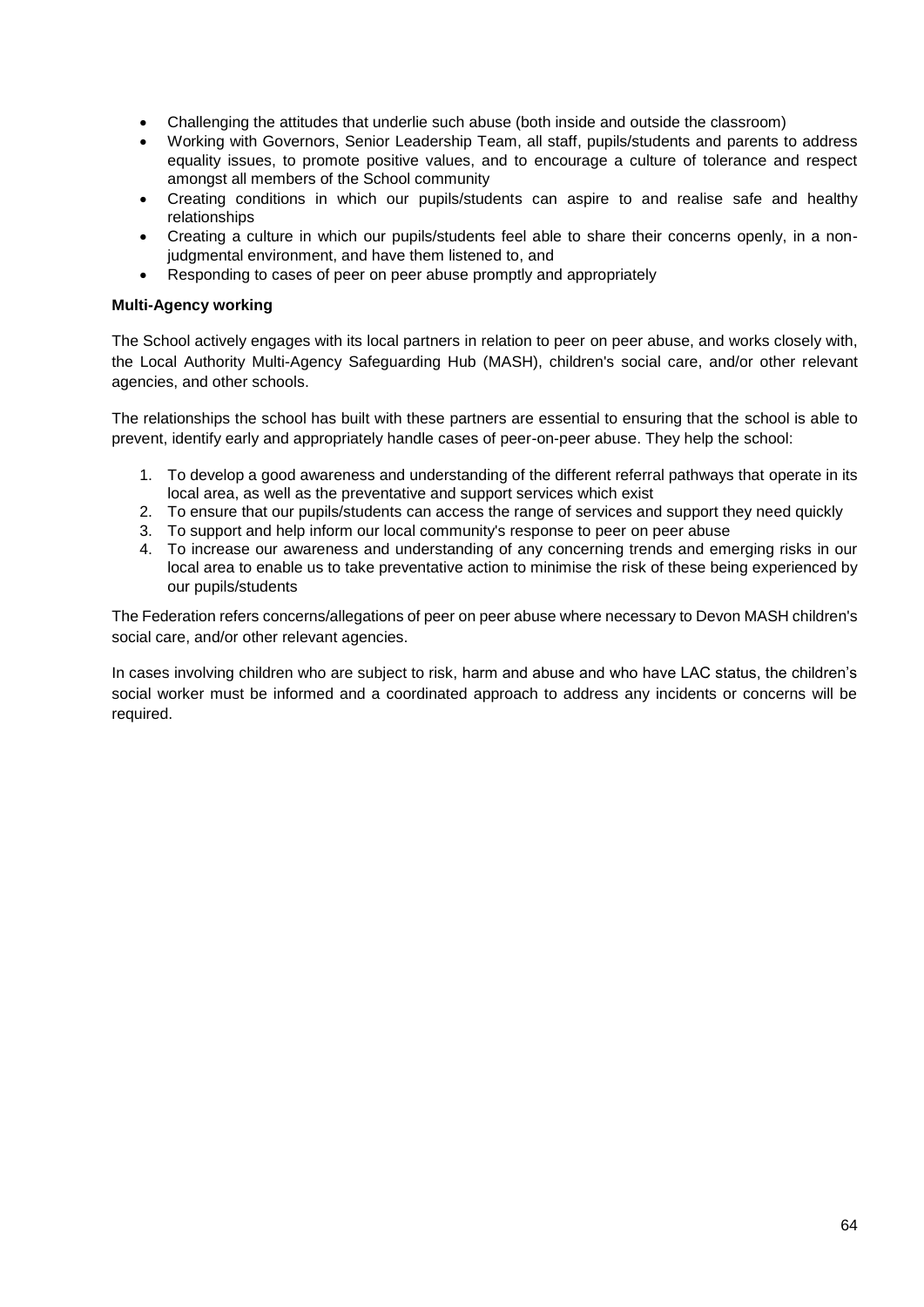## **APPENDIX 1**

Simon Hackett has proposed a continuum model to demonstrate the range of sexual behaviours presented by children and young people, from those that are normal, to those that are highly deviant:

| Normal                                                         | Inappropriate                                                       | <b>Problematic</b>                                                             | <b>Abusive</b>                                                                               | <b>Violent</b>                                                                                            |
|----------------------------------------------------------------|---------------------------------------------------------------------|--------------------------------------------------------------------------------|----------------------------------------------------------------------------------------------|-----------------------------------------------------------------------------------------------------------|
| Developmentally<br>expected                                    | · Single instances of<br>inappropriate sexual<br>behaviour          | • Problematic and<br>concerning<br>behaviours                                  | • Victimising intent<br>or outcome                                                           | · Physically violent<br>sexual abuse                                                                      |
| Socially acceptable                                            | · Socially acceptable                                               | · Developmentally                                                              | · Includes misuse<br>of power                                                                | • Highly intrusive                                                                                        |
| Consensual, mutual,<br>reciprocal<br>Shared decision<br>making | behaviour within<br>peer group<br>• Context for<br>behaviour may be | unusual and socially<br>unexpected<br>. No overt elements<br>of victimisation  | • Coercion and force<br>to ensure victim<br>compliance                                       | · Instrumental<br>violence which is<br>physiologically and/<br>or sexually arousing<br>to the perpetrator |
|                                                                | inappropriate<br>· Generally<br>consensual<br>and reciprocal        | • Consent issues<br>may be unclear<br>• May lack reciprocity<br>or equal power | · Intrusive<br>· Informed consent<br>lacking, or not able<br>to be freely given<br>by victim | · Sadism                                                                                                  |
|                                                                |                                                                     | · May include levels<br>of compulsivity                                        | • May include<br>elements of<br>expressive violence                                          |                                                                                                           |

<https://www.nspcc.org.uk/globalassets/documents/publications/harmful>[-sexual-behaviourframework.pdf](https://www.nspcc.org.uk/globalassets/documents/publications/harmful-sexual-behaviour-framework.pdf)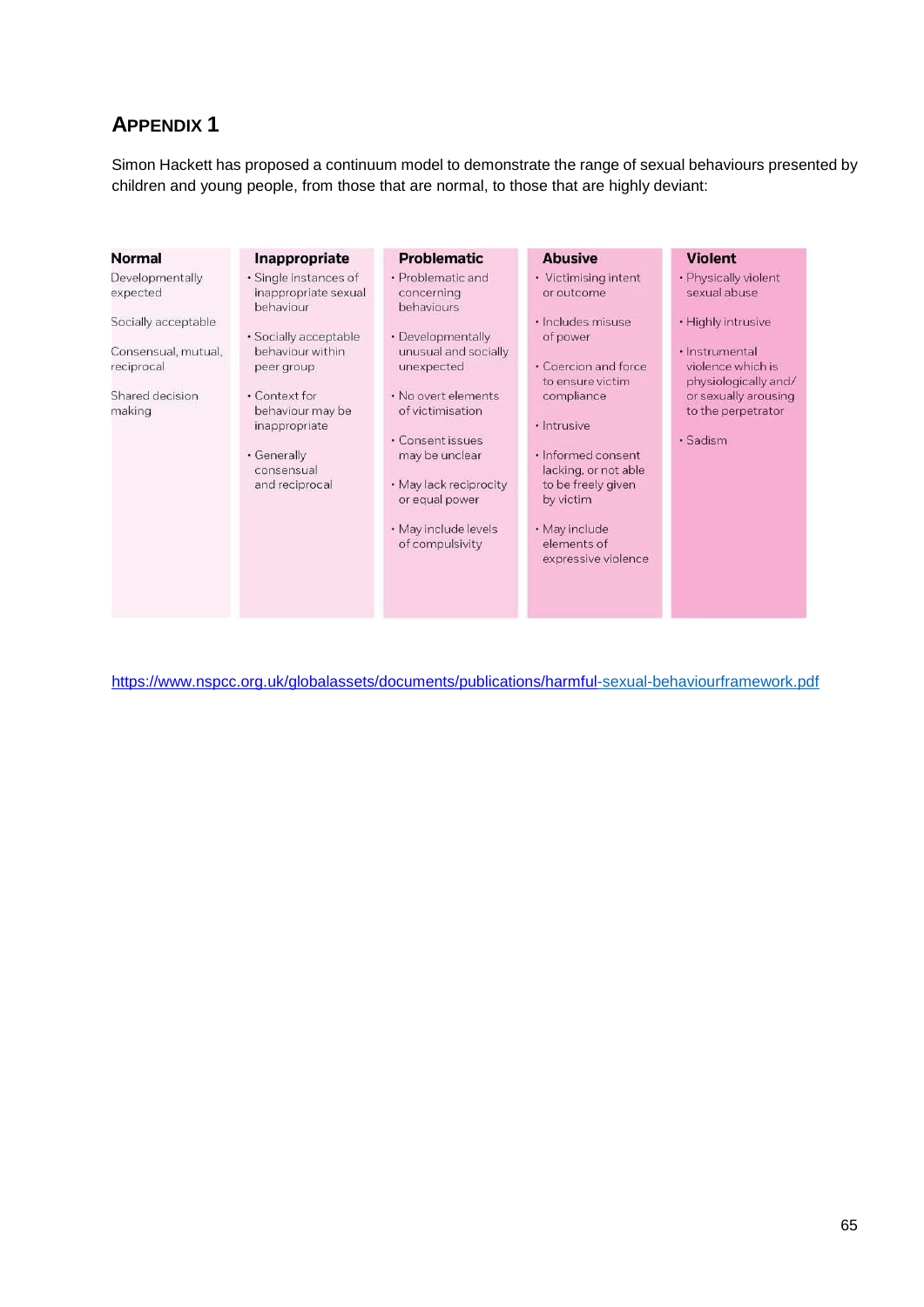## **APPENDIX 2**

#### **Brook Sexual Behaviours Traffic Light Tool**

#### **It is important to consider SEN presentation when using this tool.**

#### **BEHAVIOURS: AGE 0 TO 5**

All green, amber and red behaviours require some form of attention and response. It is the level of intervention that will vary.

#### **What is a green behaviour?**

Green behaviours reflect safe and healthy sexual development. They are displayed between children or young people of similar age or developmental ability. They are reflective of natural curiosity, experimentation, consensual activities and positive choices.

#### **What can you do?**

Green behaviours provide opportunities to give positive feedback and additional information.

#### **Green behaviours**

- holding or playing with own genitals
- attempting to touch or curiosity
- about other children's genitals
- attempting to touch or curiosity about breasts, bottoms or genitals of adults
- games eg mummies and daddies
- doctors and nurses
- enjoying nakedness
- interest in body parts and what they do
- curiosity about the differences between boys and girls

#### **What is an amber behaviour?**

Amber behaviours have the potential to be outside of safe and healthy behaviour. They may be of potential concern due to age, or developmental differences. A potential concern due to activity type, frequency, duration or context in which they occur.

#### **What can you do?**

Amber behaviours signal the need to take notice and gather information to assess the appropriate action.

#### **Amber behaviours**

- preoccupation with adult sexual behaviour
- pulling other children's pants down/skirts up/trousers down against their will
- talking about sex using adult slang
- preoccupation with touching the genitals of other people
- following others into toilets or changing rooms to look at them or touch them
- talking about sexual activities seen on TV/online

#### **What is a red behaviour?**

Red behaviours are outside of safe and healthy behaviour. They may be excessive, secretive, compulsive, coercive, degrading or threatening and involving significant age, developmental, or power differences. They may pose a concern due to the activity type, frequency, duration or the context in which they occur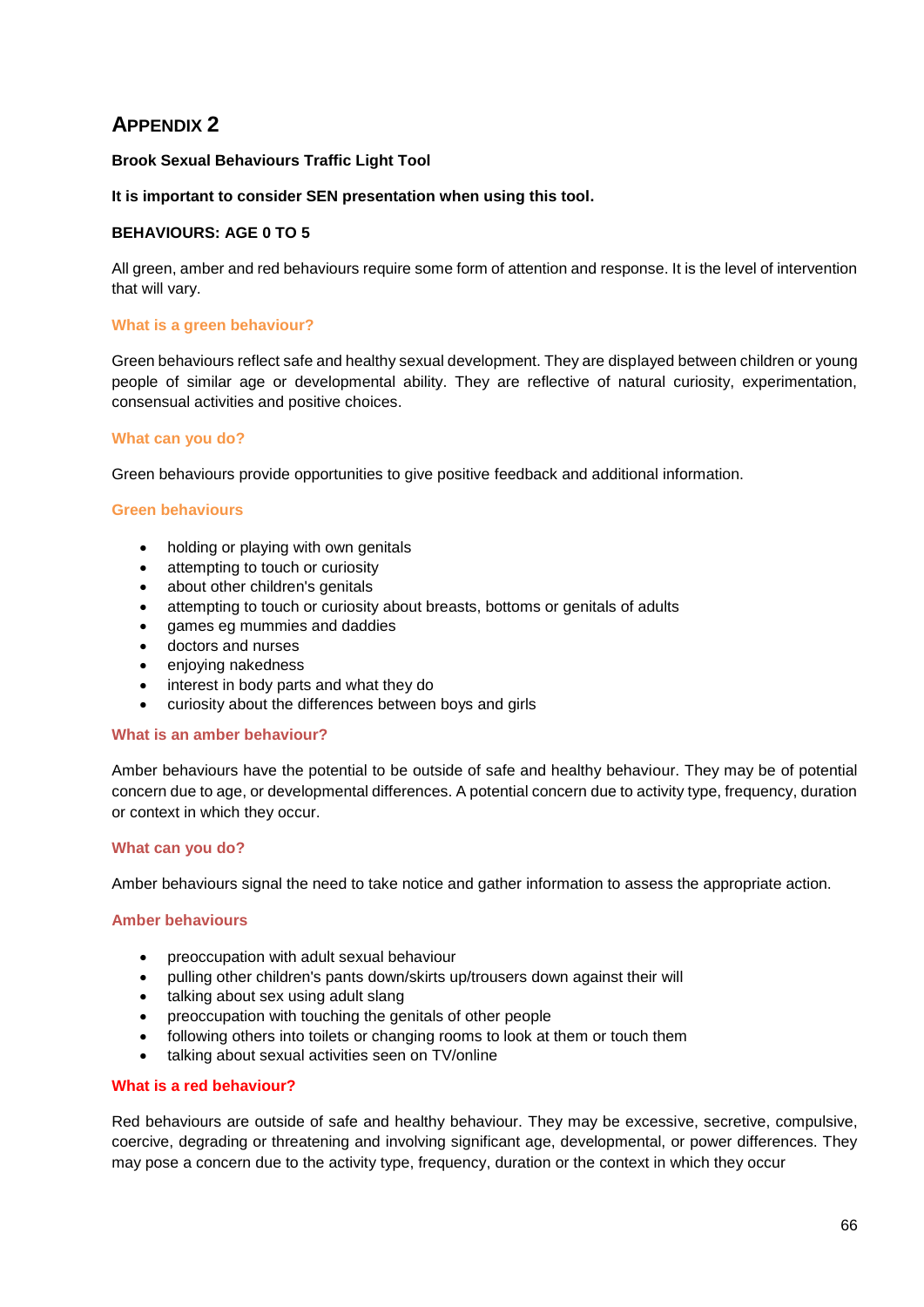#### **What can you do?**

Red behaviours indicate a need for immediate intervention and action.

#### **Red behaviours**

- persistently touching the genitals of other children
- persistent attempts to touch the genitals of adults
- simulation of sexual activity in play
- sexual behaviour between young children involving penetration with objects
- forcing other children to engage in sexual play

#### **BEHAVIOURS: AGE 5-9 AND 9-13**

All green, amber and red behaviours require some form of attention and response. It is the level of intervention that will vary.

#### **What is a green behaviour?**

Green behaviours reflect safe and healthy sexual development. They are displayed between children or young people of similar age or developmental ability and reflective of natural curiosity, experimentation, consensual activities and positive choices.

#### **What can you do?**

Green behaviours provide opportunities to give positive feedback and additional information.

#### **Green behaviours 5-9**

- feeling and touching own genitals
- curiosity about other children's genitals
- curiosity about sex and relationships, eg differences between boys and girls, how sex happens, where babies come from, same sex relationships
- sense of privacy about bodies
- telling stories or asking questions using swear and slang words for parts of the body

#### **Green behaviours 9-13**

- solitary masturbation
- use of sexual language including swear and slang words
- having girl/boyfriends who are of the same, opposite or any gender
- interest in popular culture, eg fashion, music, media, online games, chatting online
- need for privacy
- consensual kissing, hugging, holding hands with peers

#### **What is an amber behaviour?**

Amber behaviours have the potential to be outside of safe and healthy behaviour. They may be of potential concern due to age, or developmental differences. A potential concern due to activity type, frequency, duration or context in which they occur.

#### **What can you do?**

Amber behaviours signal the need to take notice and gather information to assess the appropriate action.

#### **Amber behaviours 5-9**

• questions about sexual activity which persist or are repeated frequently, despite an answer having been given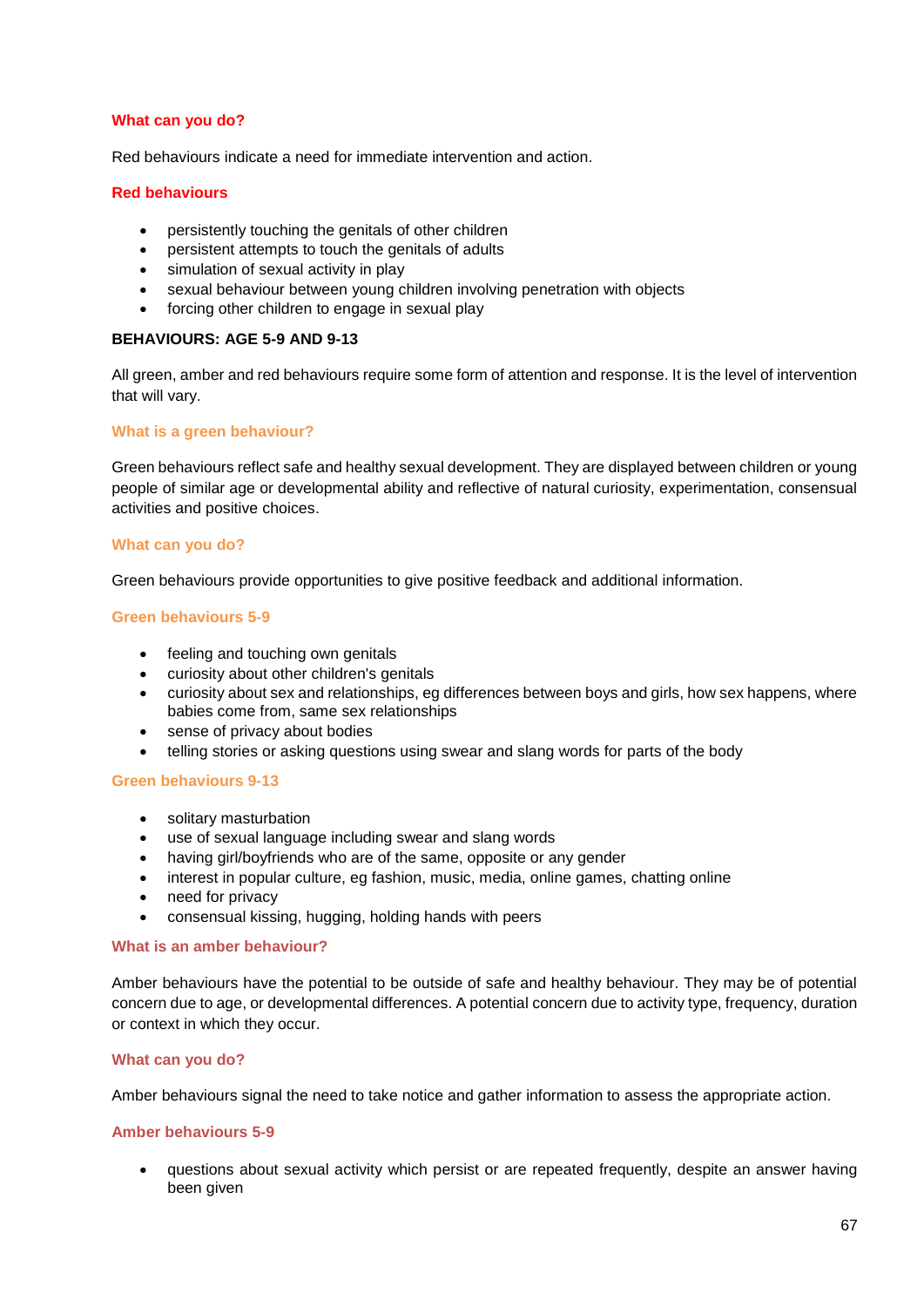- sexual bullying face to face or through texts or online messaging
- engaging in mutual masturbation
- persistent sexual images and ideas in talk, play and art
- use of adult slang language to discuss sex

#### **Amber behaviours 9-13**

- uncharacteristic and risk-related
- behaviour, eg sudden and/or provocative changes in dress, withdrawal from friends, mixing with new or older people, having more or less money than usual, going missing
- verbal, physical or cyber/virtual sexual bullying involving sexual aggression
- LGBT (lesbian, gay, bisexual, transgender) targeted bullying
- exhibitionism eg flashing or mooning
- giving out contact details online
- viewing pornographic material
- worrying about being pregnant or having STIs

#### **What is a red behaviour?**

Red behaviours are outside of safe and healthy behaviour. They may be excessive, secretive, compulsive, coercive, degrading or threatening and involving significant age, developmental or power differences. They may pose a concern due to the activity type, frequency, duration or the context in which they occur.

#### **What can you do?**

Red behaviours indicate a need for immediate intervention and action.

#### **Red behaviours 5-9**

- frequent masturbation in front of others
- sexual behaviour engaging significantly younger or less able children
- forcing other children to take part in sexual activities
- simulation of oral or penetrative sex
- sourcing pornographic material online

#### **Red behaviours 9-13**

- exposing genitals or masturbating in public
- distributing naked or sexually provocative images of self or others
- sexually explicit talk with younger children
- sexual harassment
- arranging to meet with an online acquaintance in secret
- genital injury to self or others
- forcing other children of same age, younger or less able to take part in sexual activities
- sexual activity eg oral sex or intercourse
- presence of sexually transmitted infection (STI)
- evidence of pregnancy

#### **BEHAVIOURS: AGE 13 TO 17**

All green, amber and red behaviours require some form of attention and response. It is the level of intervention that will vary.

#### **What is a green behaviour?**

Green behaviours reflect safe and healthy sexual development. They are displayed between children or young people of similar age or developmental ability and reflective of natural curiosity, experimentation, consensual activities and positive choices.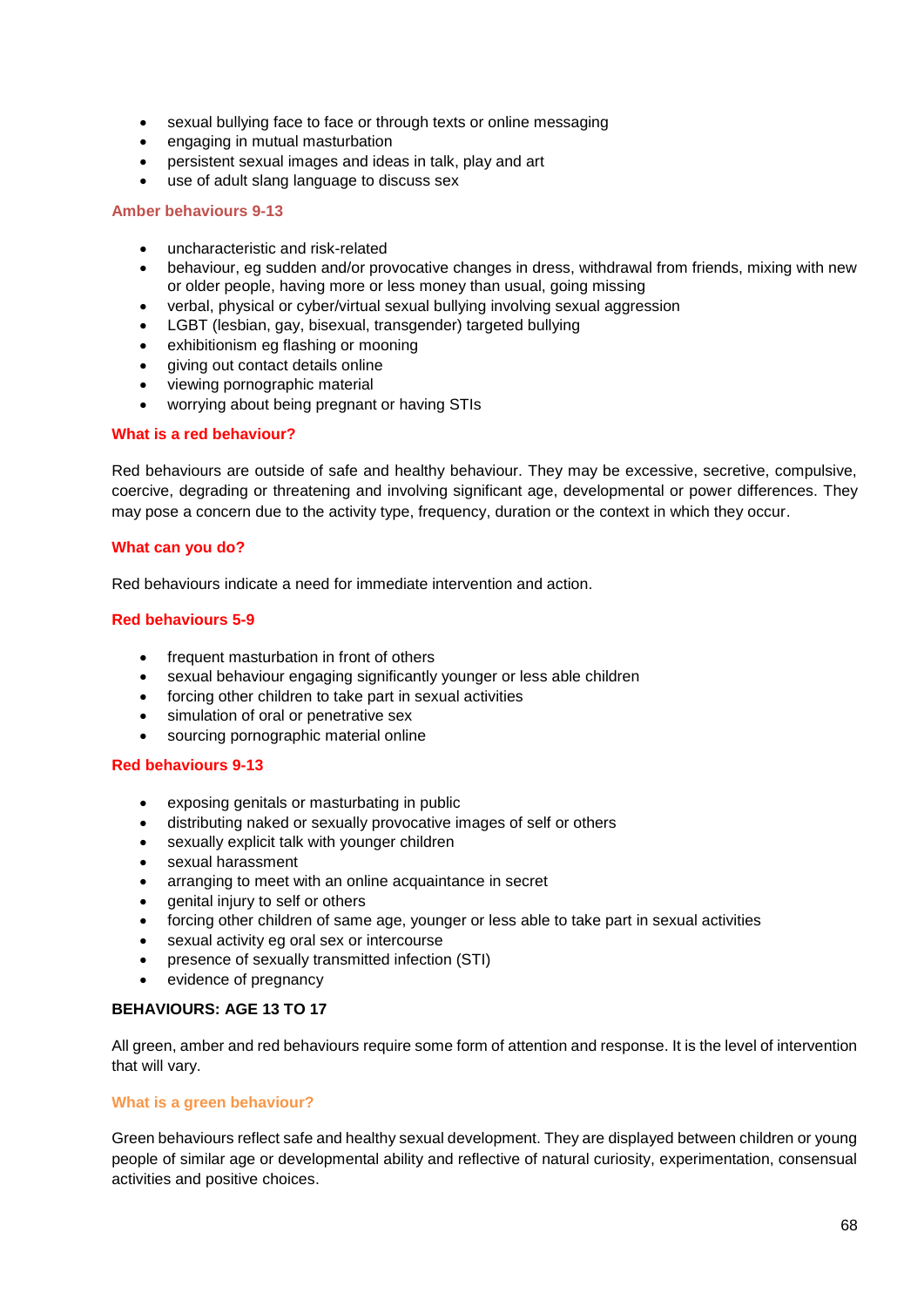#### **What can you do?**

Green behaviours provide opportunities to give positive feedback and additional information.

#### **Green behaviours**

- solitary masturbation
- sexually explicit conversations with peers
- obscenities and jokes within the current cultural norm
- interest in erotica/pornography
- use of internet/e-media to chat online
- having sexual or non-sexual relationships
- sexual activity including hugging, kissing, holding hands
- consenting oral and/or penetrative
- sex with others of the same or opposite gender who are of similar age and developmental ability
- choosing not to be sexually active

#### **What is an amber behaviour?**

Amber behaviours have the potential to be outside of safe and healthy behaviour. They may be of potential concern due to age, or developmental differences. A potential concern due to activity type, frequency, duration or context in which they occur.

#### **What can you do?**

Amber behaviours signal the need to take notice and gather information to assess the appropriate action.

#### **Amber behaviours**

- accessing exploitative or violent pornography
- uncharacteristic and risk-related behaviour, eg sudden and/or provocative changes in dress
- withdrawal from friends, mixing with new or older people, having more or less money than usual, going missing
- concern about body image
- taking and sending naked or sexually provocative images of self or others
- single occurrence of peeping, exposing, mooning or obscene gestures
- giving out contact details online
- joining adult-only social networking sites and giving false personal information
- arranging a face to face meeting with an online contact alone

#### **What is a red behaviour?**

Red behaviours are outside of safe and healthy behaviour. They may be excessive, secretive, compulsive, coercive, degrading or threatening and involving significant age, developmental or power differences. They may pose a concern due to the activity type, frequency, duration or the context in which they occur.

#### **What can you do?**

Red behaviours indicate a need for immediate intervention and action.

#### **Red behaviours**

- exposing genitals or masturbating in public
- preoccupation with sex, which interferes with daily function
- sexual degradation/humiliation of self or others
- attempting/forcing others to expose genitals
- sexually aggressive/exploitative behaviour
- sexually explicit talk with younger children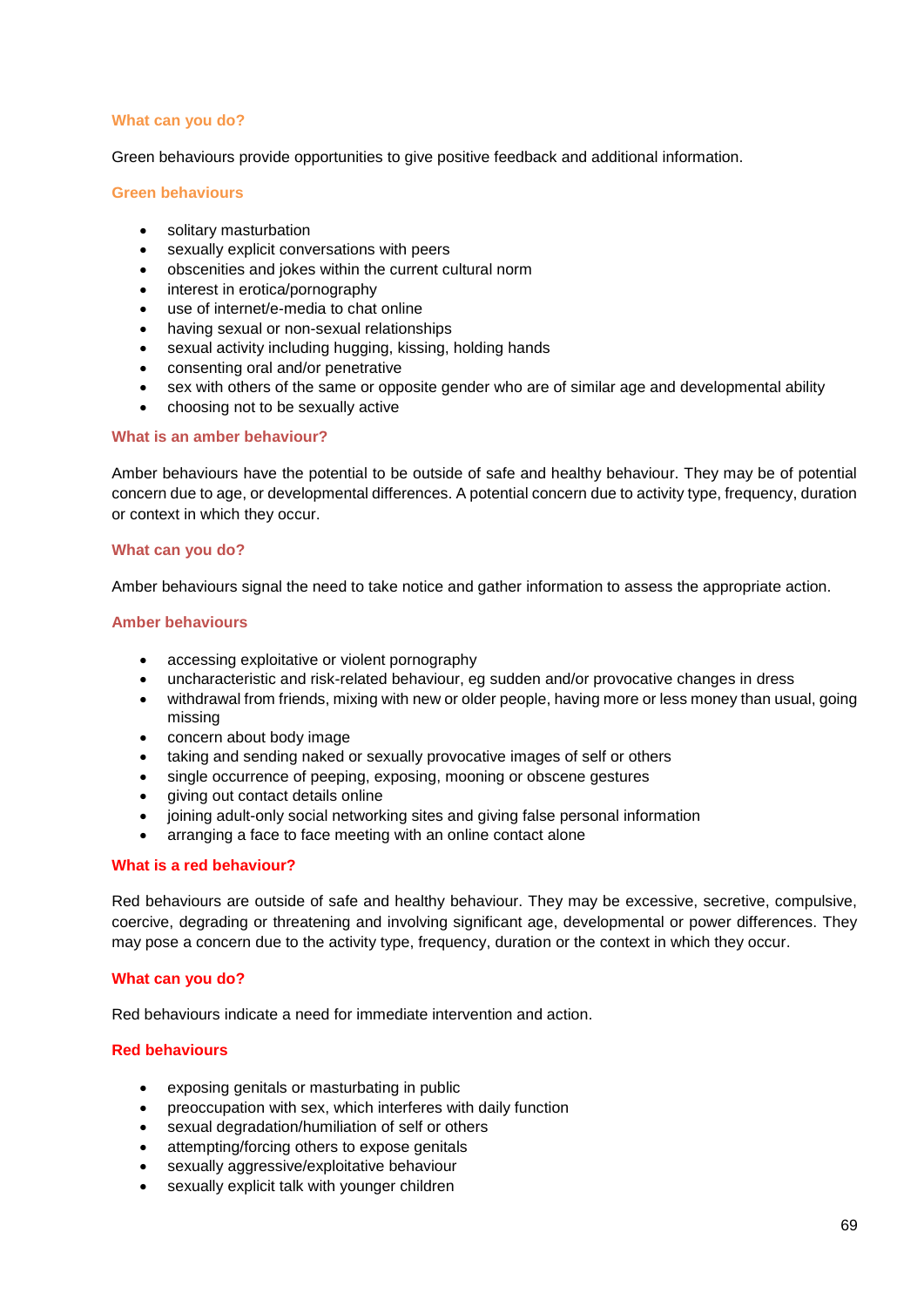- sexual harassment
- non-consensual sexual activity
- use of/acceptance of power and control in sexual relationships
- genital injury to self or others
- sexual contact with others where there is a big difference in age or ability
- sexual activity with someone in authority and in a position of trust
- sexual activity with family members
- involvement in sexual exploitation and/or trafficking
- sexual contact with animals
- receipt of gifts or money in exchange for sex

This is intended to be used as a guide only. Please refer to the guidance tool at

[Sexual Behaviours Traffic Light Tool –](https://www.brook.org.uk/training/wider-professional-training/sexual-behaviours-traffic-light-tool/) Brook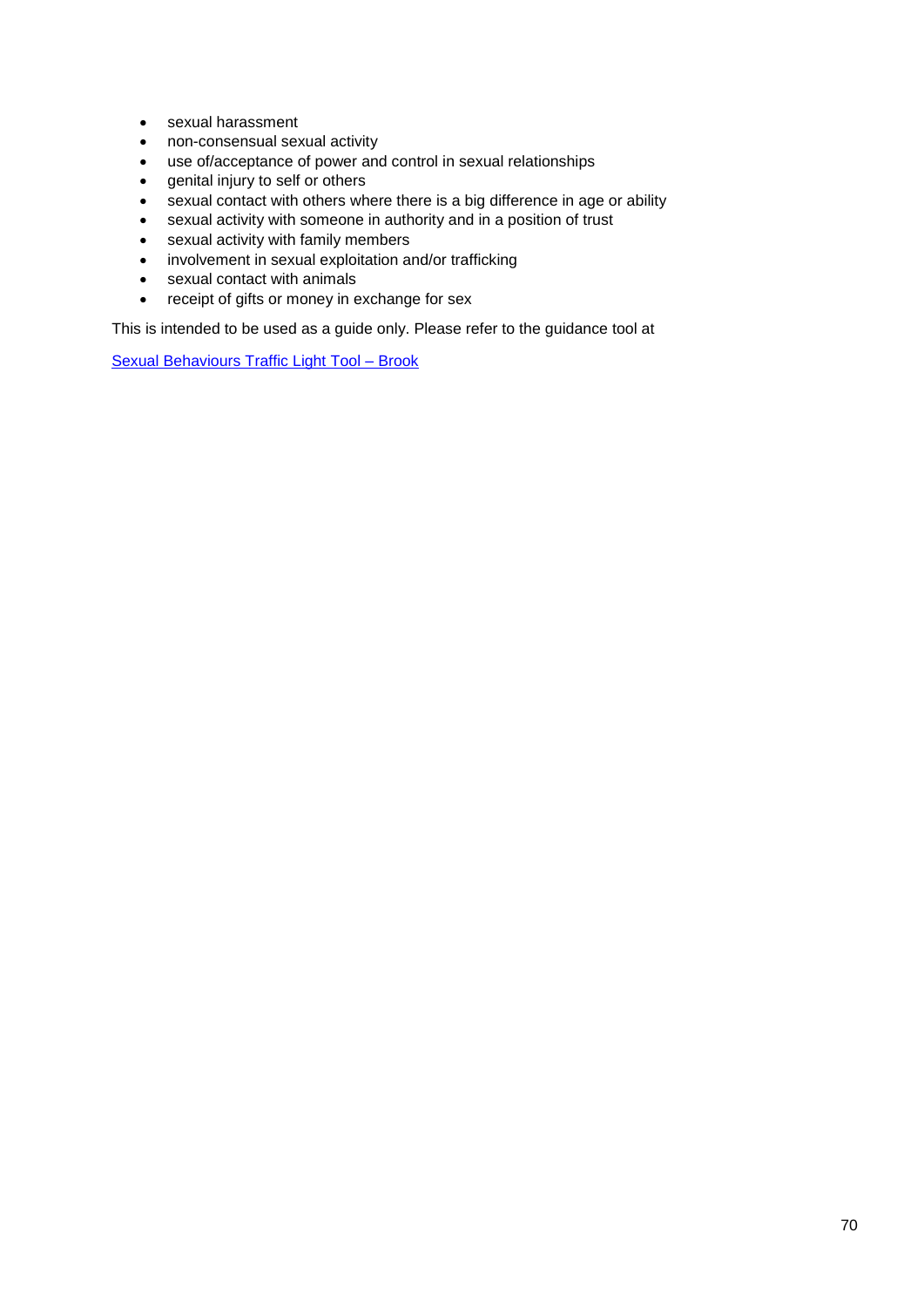Print date: 01/10/2015 - Brook has taken every care to ensure that the information contained in this publication is accurate and up-to-date at the time of being published. As information and knowledge is constantly changing, readers are strongly advised to use this information for up to one month from print date. Brook accepts no responsibility for difficulties that may arise as a result of an individual acting on the advice and recommendations it contains.

Brook sexual behaviours traffic light tool adapted from Family Planning Queensland. (2012). Traffic Lights guide to sexual behaviours. Brisbane: Family Planning Queensland, Australia.

#### **APPENDIX 3**

Internet Watch Foundation (to potentially remove illegal images) [www.iwf.org.uk](http://www.iwf.org.uk/)

#### **APPENDIX 4**

Useful Publications and Websites Government Publications

Sexual harassment and sexual violence in schools

[www.gov.uk/government/publications/sexual-violence-and-sexual-harassment-betweenchildren-in-schools](http://www.gov.uk/government/publications/sexual-violence-and-sexual-harassment-between-children-in-schools-and-colleges)[and-colleges](http://www.gov.uk/government/publications/sexual-violence-and-sexual-harassment-between-children-in-schools-and-colleges)

Keeping Children safe in Education [-](http://www.gov.uk/government/publications/keeping-children-safe-in-education) [www.gov.uk/government/publications/keepingchildren-safe-in-education](http://www.gov.uk/government/publications/keeping-children-safe-in-education)

Preventing youth violence and gang involvement

[www.gov.uk/government/publications/advice-to-schools-and-colleges-on-gangs-and-youthviolence](http://www.gov.uk/government/publications/advice-to-schools-and-colleges-on-gangs-and-youth-violence)

Preventing and tackling bullying in schools

[www.gov.uk/government/publications/preventing-and-tackling-bullying](http://www.gov.uk/government/publications/preventing-and-tackling-bullying)

#### **Other useful documents**

#### **Sexting**

Sexting in schools and colleges-Responding to incidents and safeguarding young people [https://assets.publishing.service.gov.uk/government/uploads/system/uploads/attachment\\_](https://assets.publishing.service.gov.uk/government/uploads/system/uploads/attachment_data/file/609874/6_2939_SP_NCA_Sexting_In_Schools_FINAL_Update_Jan17.pdf)  [data/file/609874/6\\_2939\\_SP\\_NCA\\_Sexting\\_In\\_Schools\\_FINAL\\_Update\\_Jan17.pdf](https://assets.publishing.service.gov.uk/government/uploads/system/uploads/attachment_data/file/609874/6_2939_SP_NCA_Sexting_In_Schools_FINAL_Update_Jan17.pdf)

#### **Peer on peer abuse**

Farrer & Co – Peer on peer abuse toolkit, guidance on peer on peer abuse policy and template peer on peer abuse policy

[www.farrer.co.uk/Global/Peer-on-peer%20abuse%20toolkit%2014.pdf](http://www.farrer.co.uk/Global/Peer-on-peer%20abuse%20toolkit%2014.pdf)

#### **Anti-bullying alliance**

There are some useful links on the section on sexual bullying:

Sexual bullying: developing effective anti-bullying practice - a guide for school staff and other professionals